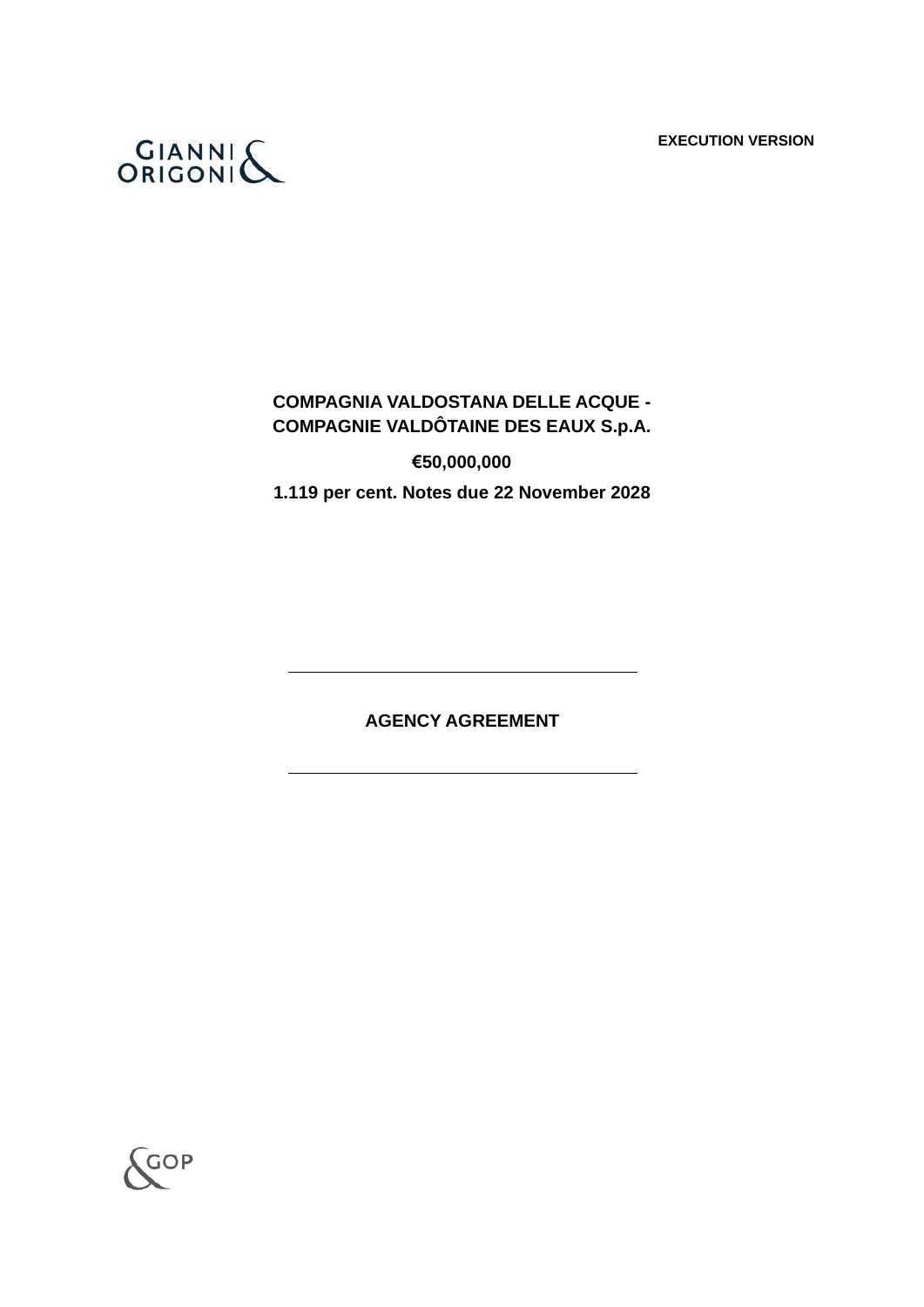| 1  |                                                          |  |  |
|----|----------------------------------------------------------|--|--|
| 2  |                                                          |  |  |
| 3  |                                                          |  |  |
| 4  | DELIVERY OF PERMANENT GLOBAL NOTE AND DEFINITIVE NOTES 6 |  |  |
| 5  |                                                          |  |  |
| 6  |                                                          |  |  |
| 7  |                                                          |  |  |
| 8  |                                                          |  |  |
| 9  |                                                          |  |  |
| 10 |                                                          |  |  |
| 11 |                                                          |  |  |
| 12 |                                                          |  |  |
| 13 |                                                          |  |  |
| 14 |                                                          |  |  |
| 15 |                                                          |  |  |
| 16 |                                                          |  |  |
| 17 |                                                          |  |  |
|    |                                                          |  |  |
|    |                                                          |  |  |
|    |                                                          |  |  |
|    |                                                          |  |  |
|    |                                                          |  |  |
|    |                                                          |  |  |
|    |                                                          |  |  |
|    |                                                          |  |  |

# **CONTENTS**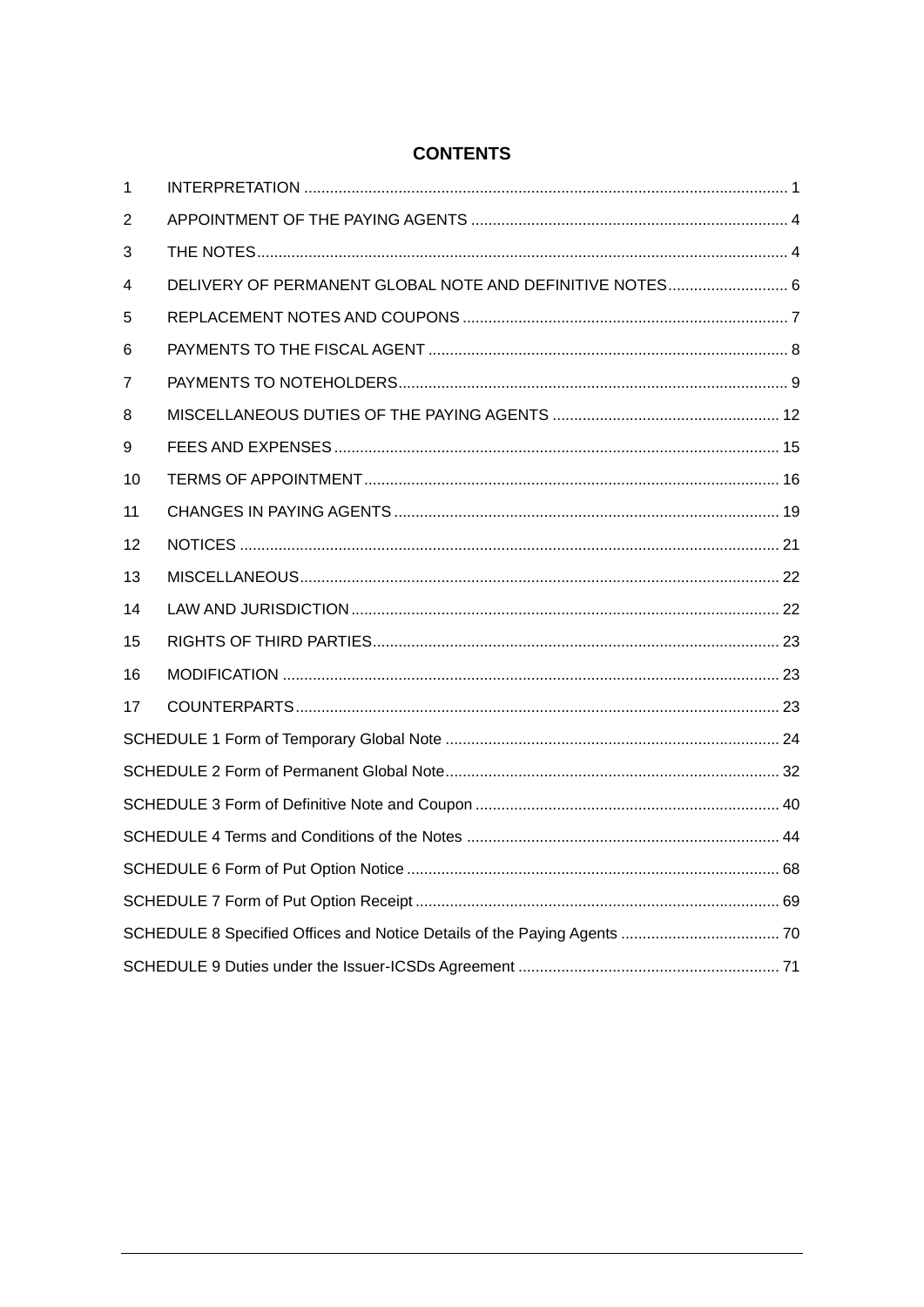**THIS AGREEMENT** is made in London on 22 November 2021 (the "**Agreement**")

#### **BETWEEN**

\_\_\_\_\_\_\_\_\_\_\_\_\_\_\_\_\_\_\_\_\_\_\_\_

- (1) **COMPAGNIA VALDOSTANA DELLE ACQUE - COMPAGNIE VALDÔTAINE DES EAUX S.p.A.** (the "**Issuer**"); and
- (2) **CITIBANK EUROPE PLC**, acting through its Dublin branch, as fiscal agent (in such capacity, the "**Fiscal Agent**"), paying agent (in such capacity, the "**Paying Agent**" and, together with the Fiscal Agent, the "**Paying Agents**") as Replacement Agent (as defined below).

## **RECITALS**

- (A) The Issuer has authorised the creation and issue of  $\epsilon$ 50,000,000 in aggregate principal amount of 1.119 per cent. Notes due 22 November 2028 (the "**Notes**").
- (B) The Notes will be in bearer form and in the denominations of €100,000 and integral multiples of €1,000 in excess thereof up to and including €199,000. The Notes will initially be in the form of a temporary global note (the "**Temporary Global Note**"), which will be exchangeable for interests in a permanent global note (the "**Permanent Global Note**") in the circumstances specified in the Temporary Global Note. The Permanent Global Note will become exchangeable in whole, but not in part, for notes in definitive form ("**Definitive Notes**"), with interest coupons ("**Coupons**") attached, in the circumstances specified in the Permanent Global Note.
- (C) The Issuer will, in relation to the Notes insofar as represented by the Permanent Global Note, enter into a deed of covenant (the "**Deed of Covenant**").
- (D) The Issuer and the Paying Agents wish to record certain arrangements which they have made in relation to the Notes.

#### **IT IS AGREED as follows:**

## <span id="page-2-0"></span>**1 INTERPRETATION**

#### 1.1 **Definitions**

In this Agreement the following expressions have the following meanings:

"**Applicable Law**" means any law or regulation including, but not limited to: (i) any statute or regulation; (ii) any rule or practice of any Authority by which any party to this Agreement is bound or with which it is accustomed to complying; (iii) any agreement between any Authorities; and (iv) any customary agreement between any Authority and any party to this Agreement;

"**Authority**" means any competent regulatory, prosecuting, Tax or governmental authority in any jurisdiction;

"**Clearstream, Luxembourg**" means Clearstream Banking, *société anonyme*;

"**Code**" means the U.S. Internal Revenue Code of 1986;

"**Common Safekeeper**" means an ICSD in its capacity as common safekeeper or a person nominated by the ICSDs to perform the role of common safekeeper;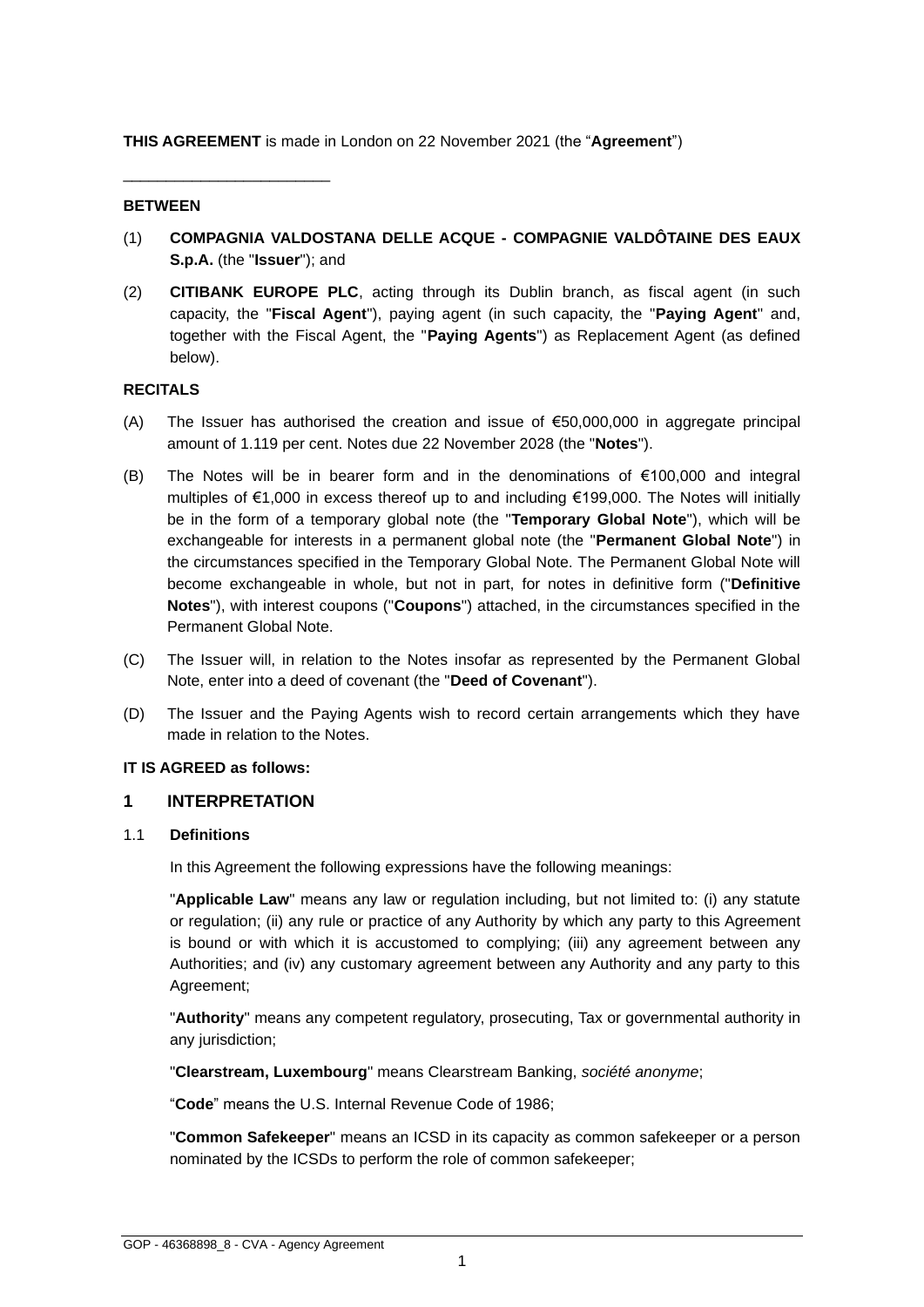"**Common Service Provider**" means a person nominated by the ICSDs to perform the role of common service provider;

"**Conditions**" means the terms and conditions of the Notes as set out in Schedule 4 to this Agreement, as the same may be modified prior to or (in accordance with their terms) after the Closing Date, and any reference to a numbered "**Condition**" is to the correspondingly numbered provision thereof;

"**EUR**", "**euro**" or "**€**" means the single currency introduced at the start of the third stage of European Economic and Monetary Union and as defined in Article 2 of Council Regulation (EC) No. 974/98 of 3 May 1998 on the introduction of the euro;

"**Euroclear**" means Euroclear Bank S.A./N.V.;

"**Exchange Date**" means the first day following the expiry of 40 days after the issue of the Notes;

"**FATCA Withholding**" means any withholding or deduction required pursuant to an agreement described in Section 1471(b) of the Code or otherwise imposed pursuant to Sections 1471 through 1474 of the Code (or any regulations thereunder or official interpretations thereof) or an intergovernmental agreement between the United States and another jurisdiction facilitating the implementation thereof (or any law implementing such an intergovernmental agreement);

"**FCA Client Money Rules**" means the rules of the Financial Conduct Authority relating to the receiving or money from, or the holding of money for or on behalf of, a client, as set out in CASS 7 (*Client Money Rules*) of the FCA Handbook;

"**Fiscal Agent**" includes any successors thereto appointed from time to time in accordance with Clause 11 (*Changes in Paying Agents*);

"**ICSDs**" means Clearstream, Luxembourg and Euroclear;

"**Local Banking Day**" means a day (other than a Saturday or a Sunday) on which commercial banks are open for business (including dealings in foreign exchange and foreign currency deposits) in the city in which the Fiscal Agent has its Specified Office;

"**Local Time**" means the time in the city in which the Fiscal Agent has its Specified Office;

"**Noteholders**" means the holders of the Notes for the time being;

"**Paying Agents**" include any successor or additional paying agents appointed from time to time in accordance with Clause 11 (*Changes in Paying Agents*) and "**Paying Agent**" means any one of the Paying Agents;

"**Put Option Notice**" means a notice of exercise relating to the put option contained in Condition 6(d) (*Redemption and Purchase - Redemption at the option of Noteholders upon a Put Event*), substantially in the form set out in Schedule 6 (*Form of Put Option Notice*) or such other form as may from time to time be agreed between the Issuer and the Fiscal Agent and distributed to each Paying Agent;

**"Put Option Receipt"** means a receipt issued by a Paying Agent in relation to a Definitive Note which is the subject of a Put Option Notice, substantially in the form set out in Schedule 7 (*Form of Put Option Receipt*) or such other form as may from time to time be agreed between the Issuer and the Fiscal Agent and distributed to each Paying Agent;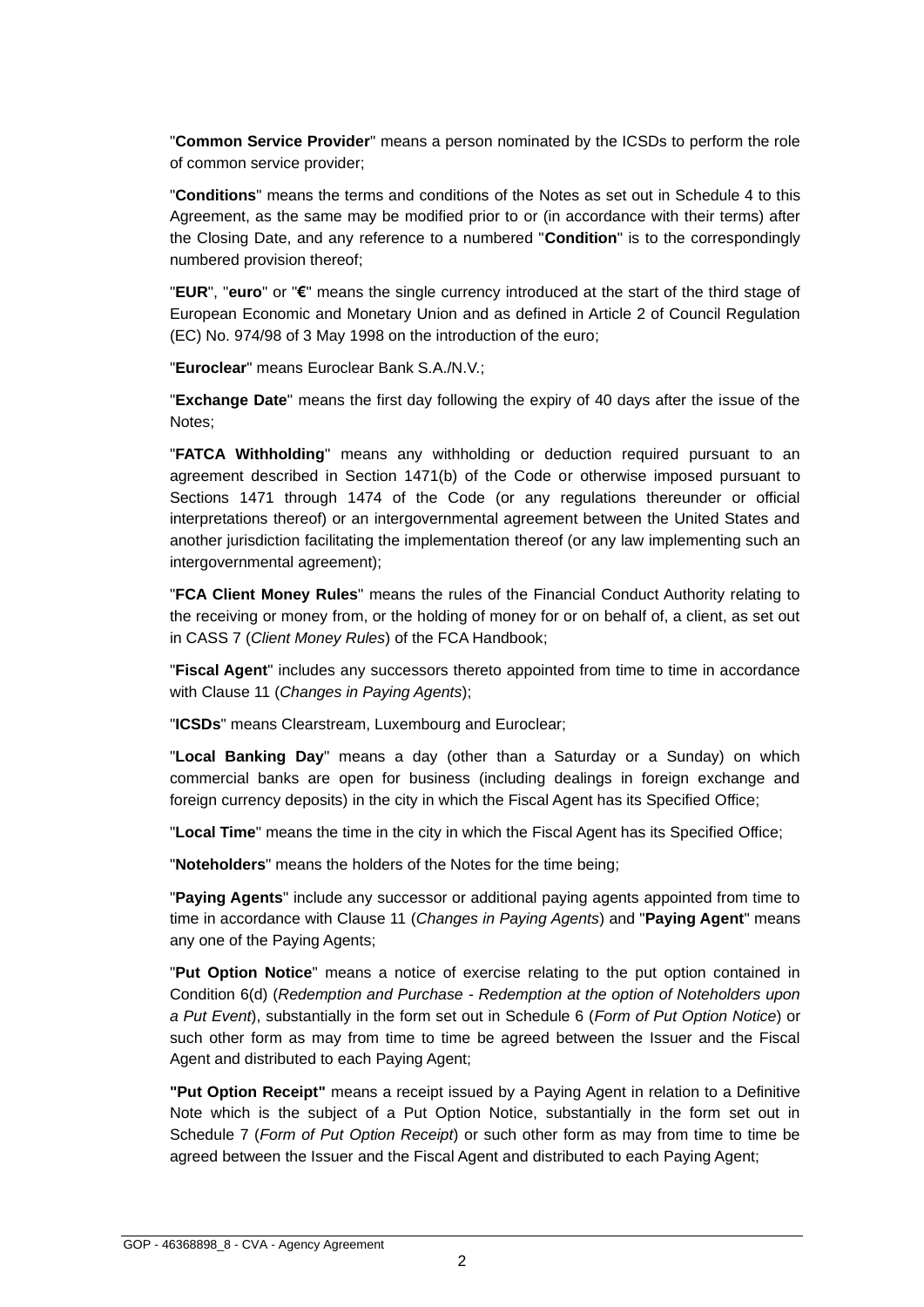"**Put Option Redemption Date**" means, in respect of any Put Event, the date specified in the relevant Put Event Notice by the Issuer, being a date not earlier than five nor later than 10 Business Days after expiry of the Put Event Notice Period;

"**Replacement Agent**" means each of the Fiscal Agent and, if different and if required by applicable law, the Paying Agent having its Specified Office in Ireland, and includes any successor thereto appointed from time to time in accordance with Clause 11 (*Changes in Paying Agents*);

"**Required Paying Agent**" means (a) any Paying Agent (which may be the Fiscal Agent) that is the sole remaining Paying Agent with its Specified Office in any city where a stock exchange on which the Notes are listed requires there to be a Paying Agent and (b) any Paying Agent (which may be the Fiscal Agent) that the Issuer is required to maintain pursuant to Condition 12 (*Paying Agents*);

"**Specified Office**" means, in relation to any Paying Agent:

- (a) the office specified against its name in Schedule 8 (*Specified Offices and Notice Details of the Paying Agents*); or
- (b) such other office as such Paying Agent may specify in accordance with Clause 11.8 (*Changes in Specified Offices*); and

"**Tax**" means any present or future taxes, duties, assessments or governmental charges of whatever nature imposed, levied, collected, withheld or assessed by or on behalf of any Authority having power to tax.

#### 1.2 **Meaning of outstanding**

For the purposes of this Agreement (but without prejudice to its status for any other purpose), a Note shall be considered to be "**outstanding**" unless one or more of the following events has occurred:

- 1.2.1 it has been redeemed in full or purchased under Condition 6(f) (*Redemption and Purchase - Purchase*) and, in either case, has been cancelled in accordance with Condition 6(g) (*Redemption and Purchase - Cancellation*);
- 1.2.2 the due date for its redemption in full has occurred and all sums due in respect of such Note (including all accrued interest) have been received by the Fiscal Agent and remain available for payment against presentation and surrender of the relevant Notes and/or Coupons;
- 1.2.3 all claims for principal and interest in respect of such Note have become void under Condition 10 (*Prescription*); or
- 1.2.4 it has been mutilated or defaced, or (for the purpose only of ascertaining the principal amount of the Notes outstanding and without prejudice to the status for any other purpose of the relevant Notes) is alleged to have been lost, stolen or destroyed, and has been replaced pursuant to Condition 11 (*Replacement of Notes and Coupons*),

*provided, however, that*, for the purposes of (i) ascertaining the right to vote at any meeting of Noteholders and (ii) Condition 13 (*Meetings of Noteholders; Noteholders' Representative; Modification*) and Schedule 5 (*Provisions for Meetings of the Noteholders*), those Notes (if any) which are for the time being held by any person for the benefit of the Issuer, including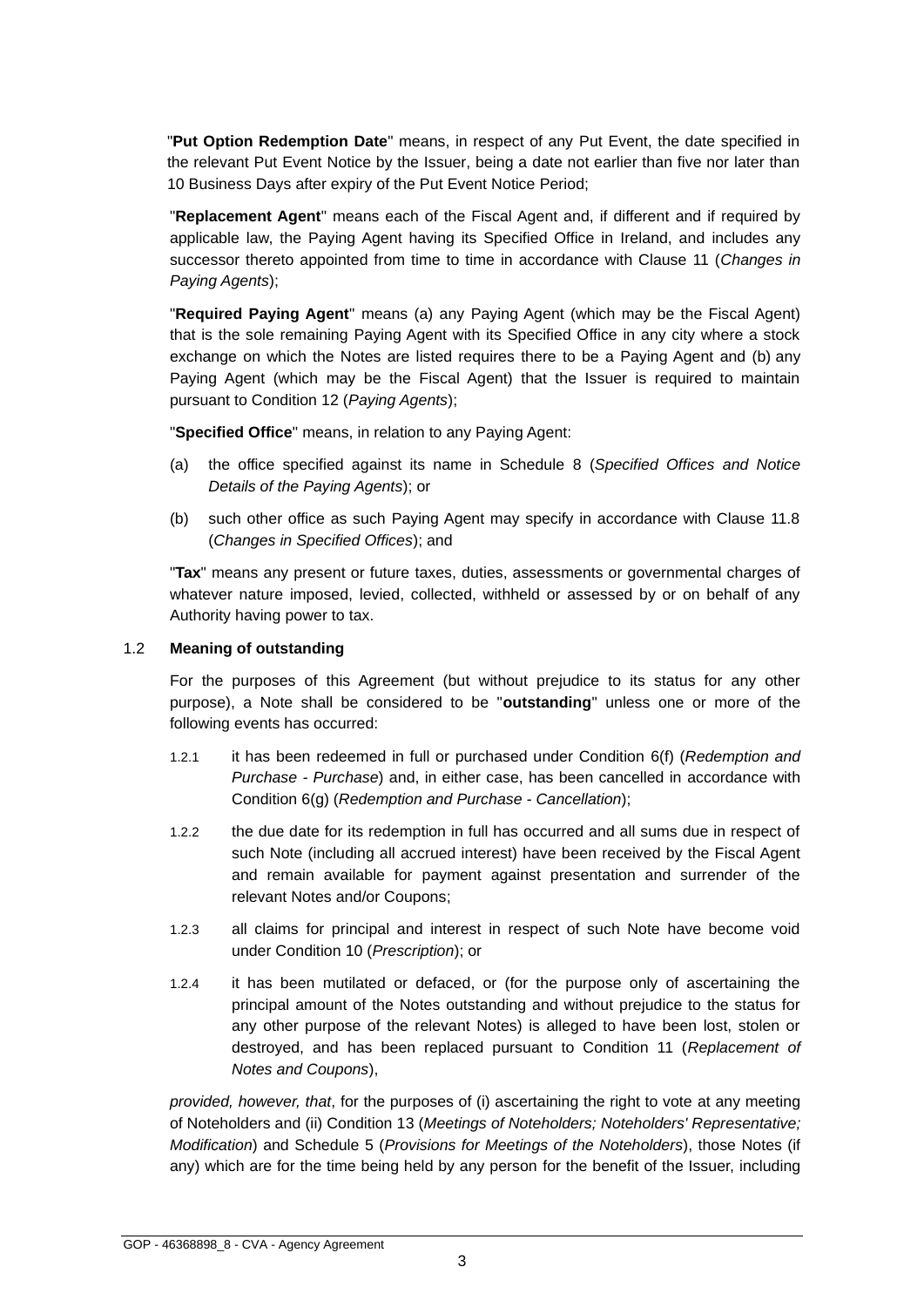(but not limited to) any that are held by or on behalf of the Issuer or any of its Subsidiaries, shall (unless and until ceasing to be so held) be deemed not to remain outstanding.

#### 1.3 **Records**

Any reference in this Agreement to the records of an ICSD shall be to the records that each of the ICSDs holds for its customers which reflect the amount of such customers' interests in the Notes (but excluding any interest in any Notes of one ICSD shown in the records of another ICSD).

## 1.4 **Clauses and Schedules**

Any reference in this Agreement to a Clause, sub-clause or a Schedule is, unless otherwise stated, to a clause or sub-clause hereof or a schedule hereto.

## 1.5 **Principal and interest**

In this Agreement, any reference to principal or interest includes any additional amounts payable in relation thereto under the Conditions.

## 1.6 **Terms defined in the Conditions**

Terms and expressions used but not defined herein have the respective meanings given to them in the Conditions.

## 1.7 **Legislation**

Any reference in this Agreement to any legislation (whether primary legislation or regulations or other subsidiary legislation made pursuant to primary legislation) shall be construed as a reference to such legislation as the same may have been, or may from time to time be, amended or re-enacted.

#### 1.8 **Headings**

Headings and sub-headings are for ease of reference only and shall not affect the construction of this Agreement.

# <span id="page-5-0"></span>**2 APPOINTMENT OF THE PAYING AGENTS**

## 2.1 **Appointment**

The Issuer appoints each Paying Agent as its agent in respect of the Notes in accordance with the Conditions at its specified office referred to in the Notes. Each Paying Agent shall perform the duties required of it by this Agreement and the Conditions. The duties, obligations and liability of the Paying Agents hereunder are several and not joint.

## 2.2 **Acceptance of appointment**

Each Paying Agent accepts its appointment as agent of the Issuer in relation to the Notes and agrees to comply with the provisions of this Agreement.

## <span id="page-5-1"></span>**3 THE NOTES**

## 3.1 **Temporary Global Note**

The Temporary Global Note shall:

3.1.1 *Form:* be in substantially the form set out in Schedule 1 (*Form of Temporary Global Note*);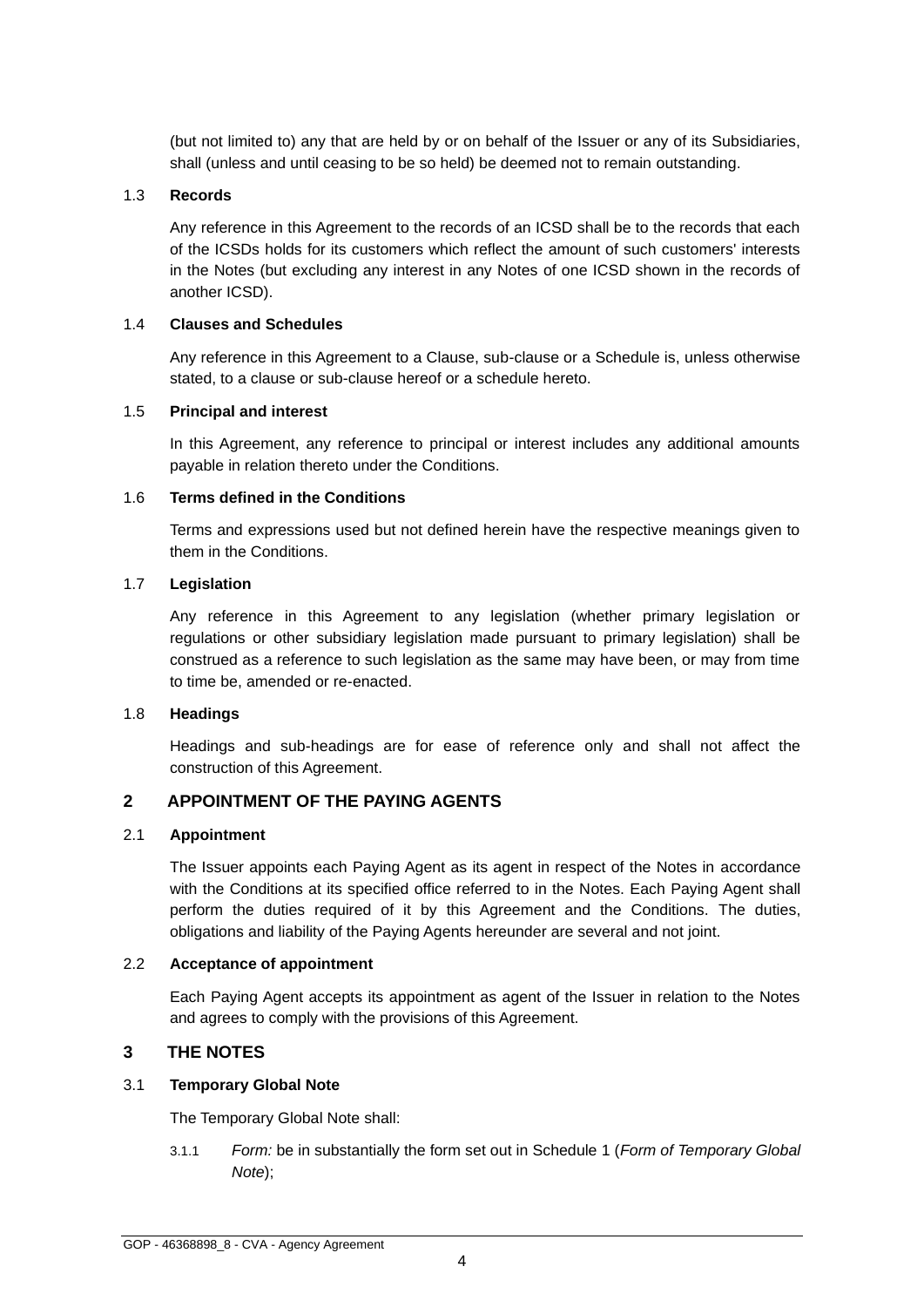- 3.1.2 *Execution and authentication*: be executed manually or in facsimile by or on behalf of the Issuer and authenticated manually by or on behalf of the Fiscal Agent; and
- 3.1.3 *Effectuation*: be effectuated manually by or on behalf of the Common Safekeeper.

#### 3.2 **Permanent Global Note**

The Permanent Global Note shall:

- 3.2.1 *Form:* be in substantially the form set out in Schedule 2 (*Form of Permanent Global Note*);
- 3.2.2 *Execution and authentication:* be executed manually or in facsimile by or on behalf of the Issuer and authenticated manually by or on behalf of the Fiscal Agent; and
- 3.2.3 *Effectuation:* be effectuated manually by or on behalf of the Common Safekeeper.

## 3.3 **Definitive Notes**

Each Definitive Note shall:

- 3.3.1 *Form:* be in substantially the form set out in Schedule 3 (*Form of Definitive Note and Coupon*) and have attached to it Coupons in substantially the form set out therein;
- 3.3.2 *Printing:* be security printed in accordance with all applicable legal and stock exchange requirements;
- 3.3.3 *Certificate:* have a unique certificate number printed thereon;
- 3.3.4 *Execution and authentication*: be executed manually or in facsimile by or on behalf of the Issuer and authenticated manually by or on behalf of the Fiscal Agent; and
- 3.3.5 *Format:* otherwise be in accordance with the format from time to time specified by the International Capital Market Association or any successor body thereto.

## 3.4 **Signatures**

Any signature on a Note shall be that of a person who is at the time of the creation and issue of the Notes an authorised signatory for such purpose of the Issuer notwithstanding that such person has for any reason (including death) ceased to be such an authorised signatory at the time at which such Note is delivered.

## 3.5 **Availability**

The Issuer shall promptly arrange for the Permanent Global Note, unauthenticated and uneffectuated (but executed by the Issuer and otherwise complete), to be made available to or to the order of the Fiscal Agent. If the Issuer is required to deliver Definitive Notes pursuant to the terms of the Permanent Global Note, the Issuer shall arrange for €50,000,000 in aggregate principal amount of Definitive Notes, unauthenticated but executed by the Issuer and otherwise complete, to be made available to or to the order of the Fiscal Agent as soon as practicable and in any event not later than 30 days after the bearer of the Permanent Global Note has requested its exchange for Definitive Notes and not later than 14 days before the date on which the relevant Global Note is to be exchanged for Definitive Notes. The Issuer shall also arrange for such unauthenticated and, if applicable, uneffectuated (but executed by the Issuer and otherwise complete) Temporary Global Notes, Permanent Global Notes, Definitive Notes and Coupons as are required to enable the Replacement Agent to perform its obligations under Clause 5 (*Replacement*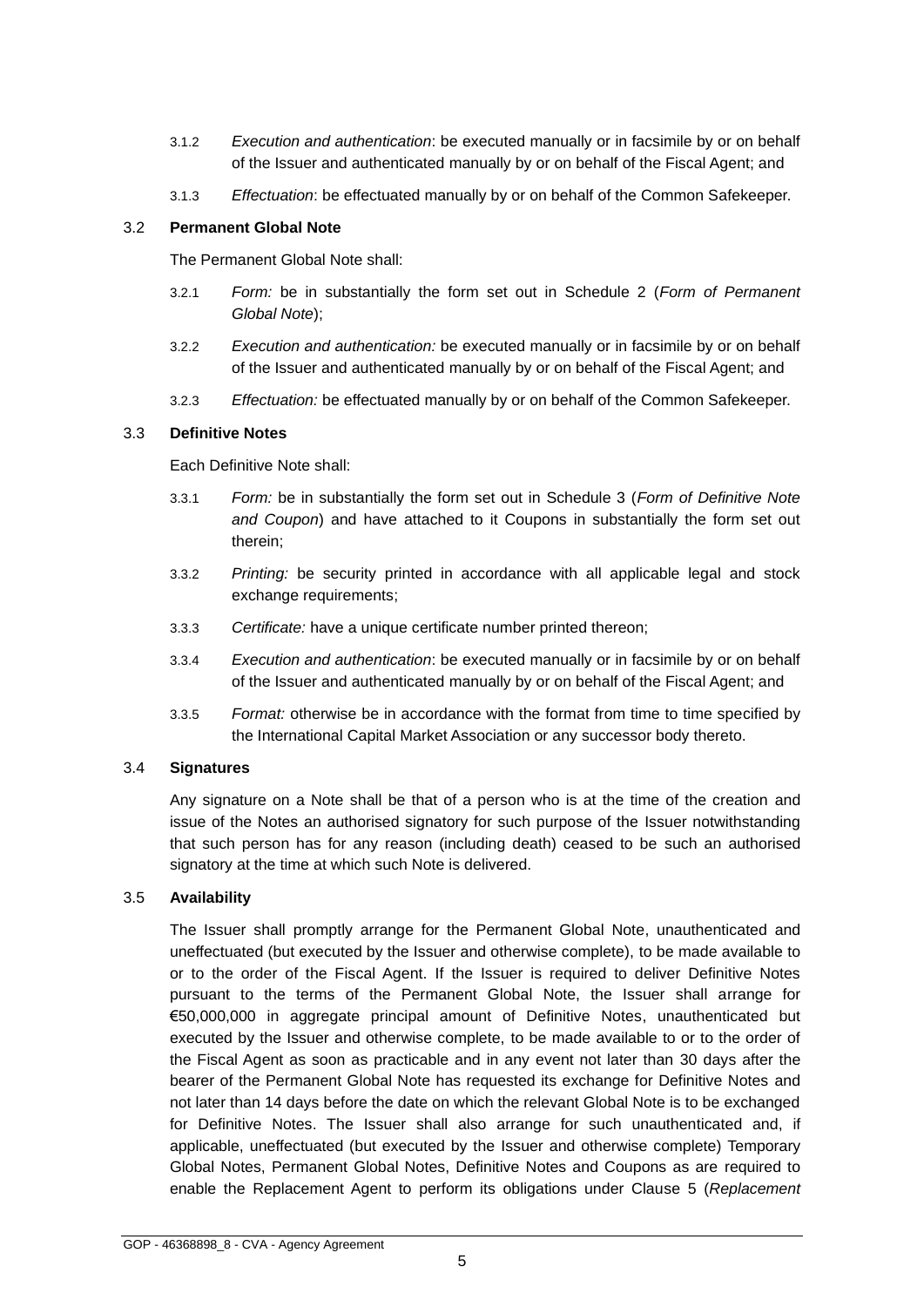*Notes and Coupons*) to be made available to or to the order of the Replacement Agent from time to time.

## 3.6 **Duties of Fiscal Agent and Replacement Agent**

Each of the Fiscal Agent and the Replacement Agent shall hold in safe keeping all unauthenticated and, where applicable, uneffectuated Temporary Global Notes, Permanent Global Notes, Definitive Notes and Coupons delivered to it in accordance with Clause 3.5 (*Availability*) and shall ensure that they are authenticated (in the case of Temporary Global Notes, Permanent Global Notes and Definitive Notes), effectuated (in the case of Temporary Global Notes and Permanent Global Notes) and delivered only in accordance with the terms of this Agreement, the Conditions and the Temporary Global Note or (as the case may be) the Permanent Global Note.

## 3.7 **Authority to authenticate and effectuate**

Each of the Fiscal Agent and the Replacement Agent is authorised by the Issuer to authenticate and to instruct the Common Safekeeper to effectuate the Temporary Global Note, and the Permanent Global Note, any replacement therefor and each Definitive Note by the signature of any of its officers or any other person duly authorised for the purpose by the Fiscal Agent or (as the case may be) such Replacement Agent.

# <span id="page-7-0"></span>**4 DELIVERY OF PERMANENT GLOBAL NOTE AND DEFINITIVE NOTES**

## 4.1 **Delivery of Permanent Global Note**

Subject to receipt by the Fiscal Agent of the Permanent Global Note in accordance with Clause 3.5 (*Availability*), the Fiscal Agent shall, against presentation or (as the case may be) surrender to it or to its order of the Temporary Global Note and in accordance with the terms thereof, authenticate and deliver to the Common Safekeeper the Permanent Global Note in the aggregate principal amount required by the terms of the Temporary Global Note (together with an instruction to the Common Safekeeper to effectuate the Permanent Global Note) or, if the Permanent Global Note has already been issued in exchange for part only of the Temporary Global Note, instruct the ICSDs (in accordance with Schedule 9 (*Duties under the Issuer-ICSDs Agreement*)) to make appropriate entries in their records to reflect such aggregate principal amount.

## 4.2 **Exchange of Temporary Global Note and Permanent Global Note**

On each occasion on which the Permanent Global Note is delivered pursuant to Clause 4.1 (*Delivery of Permanent Global Note*) or a further exchange of interests in the Temporary Global Note for interests in the Permanent Global Note is made, the Fiscal Agent shall instruct the ICSDs (in accordance with Schedule 9 (*Duties under the Issuer-ICSDs Agreement*)) to make appropriate entries in their records to reflect the aggregate principal amount of interests in the Permanent Global Note so delivered (the "**relevant principal amount**"), the new aggregate principal amount of the Permanent Global Note (which shall be the previous principal amount thereof plus the relevant principal amount) and the remaining principal amount of the Temporary Global Note (which shall be the previous principal amount thereof less the relevant principal amount). The Fiscal Agent shall cancel or procure the cancellation of the Temporary Global Note when and if it has made full exchange thereof for interests in the Permanent Global Note.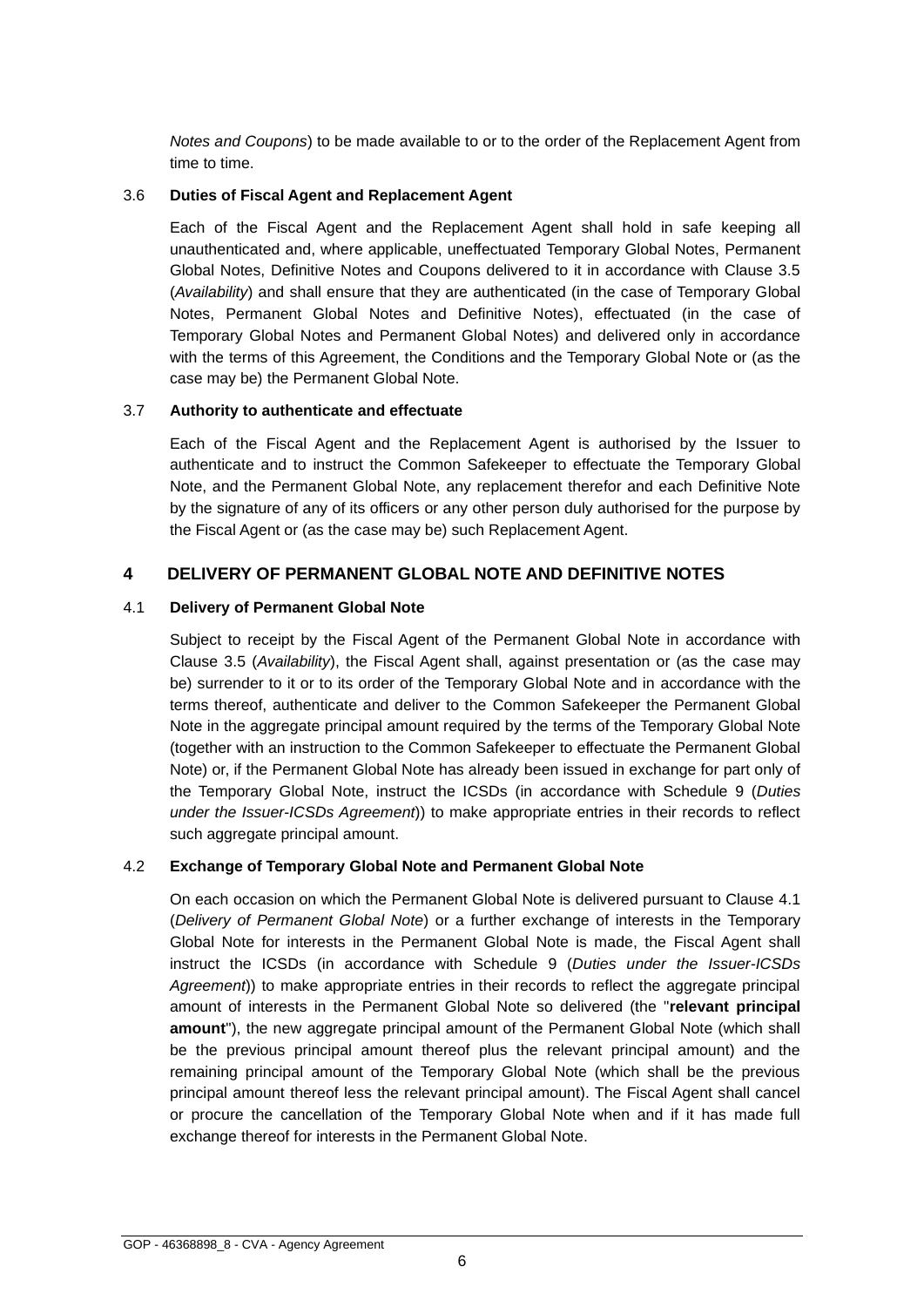## 4.3 **Delivery of Definitive Notes**

Subject to receipt by the Fiscal Agent of Definitive Notes in accordance with Clause 3.5 (*Availability*), the Fiscal Agent shall, against presentation or (as the case may be) surrender to it or to its order of the Permanent Global Note and in accordance with the terms thereof, authenticate and deliver Definitive Notes in the required aggregate principal amount to the bearer of the Permanent Global Note, *provided, however, that* each Definitive Note shall at the time of its delivery have attached to it only such Coupons as shall ensure that neither loss nor gain accrues to the bearer thereof.

## 4.4 **Exchange of Permanent Global Note for Definitive Notes**

On each occasion on which Definitive Notes are delivered in exchange for the Permanent Global Note, the Fiscal Agent shall instruct the ICSDs (in accordance with Schedule 9 (*Duties under the Issuer-ICSDs Agreement*)) to make appropriate entries in their records to reflect the aggregate principal amount of Definitive Notes so delivered (the "**relevant principal amount**") and the remaining principal amount of the Permanent Global Note (which shall be the previous principal amount thereof less the relevant principal amount). The Fiscal Agent shall cancel or procure the cancellation of the Permanent Global Note when and if it has made full exchange thereof for Definitive Notes.

## 4.5 **Election of Common Safekeeper**

The Issuer hereby authorises and instructs the Fiscal Agent to elect an ICSD to be Common Safekeeper for the Temporary Global Note and the Permanent Global Note. From time to time, the Issuer and the Fiscal Agent may agree to vary this election. The Issuer acknowledges that, in connection with the election of either of the ICSDs as Common Safekeeper, any such election is subject to the right of the ICSDs to jointly determine that the other shall act as Common Safekeeper in relation to the Notes and agrees that no liability shall attach to the Fiscal Agent in respect of any such election made by it.

# <span id="page-8-0"></span>**5 REPLACEMENT NOTES AND COUPONS**

## 5.1 **Delivery of Replacements**

Subject to receipt of sufficient replacement Temporary Global Notes, Permanent Global Notes, Definitive Notes, and Coupons in accordance with Clause 3.5 (*Availability*), the Replacement Agent shall, upon and in accordance with the instructions of the Issuer (which instructions may, without limitation, include terms as to the payment of expenses and as to evidence, security and indemnity), authenticate (if necessary) and deliver a Temporary Global Note, Permanent Global Note, Definitive Note or Coupon as a replacement for any Temporary Global Note, Permanent Global Note, Definitive Note or Coupon which has been mutilated or defaced or which is alleged to have been destroyed, stolen or lost; *provided, however, that*:

5.1.1 *Surrender or destruction*: no Temporary Global Note, Permanent Global Note, Definitive Note or Coupon, as the case may be, shall be delivered as a replacement for any Temporary Global Note, Permanent Global Note, Definitive Note or Coupon which has been mutilated or defaced otherwise than against surrender of the same or, in the case of a Temporary Global Note or a Permanent Global Note, appropriate confirmation of destruction from the Common Safekeeper and in any case the Replacement Agent shall not issue any replacement Temporary Global Note, Permanent Global Note, Definitive Note or Coupon until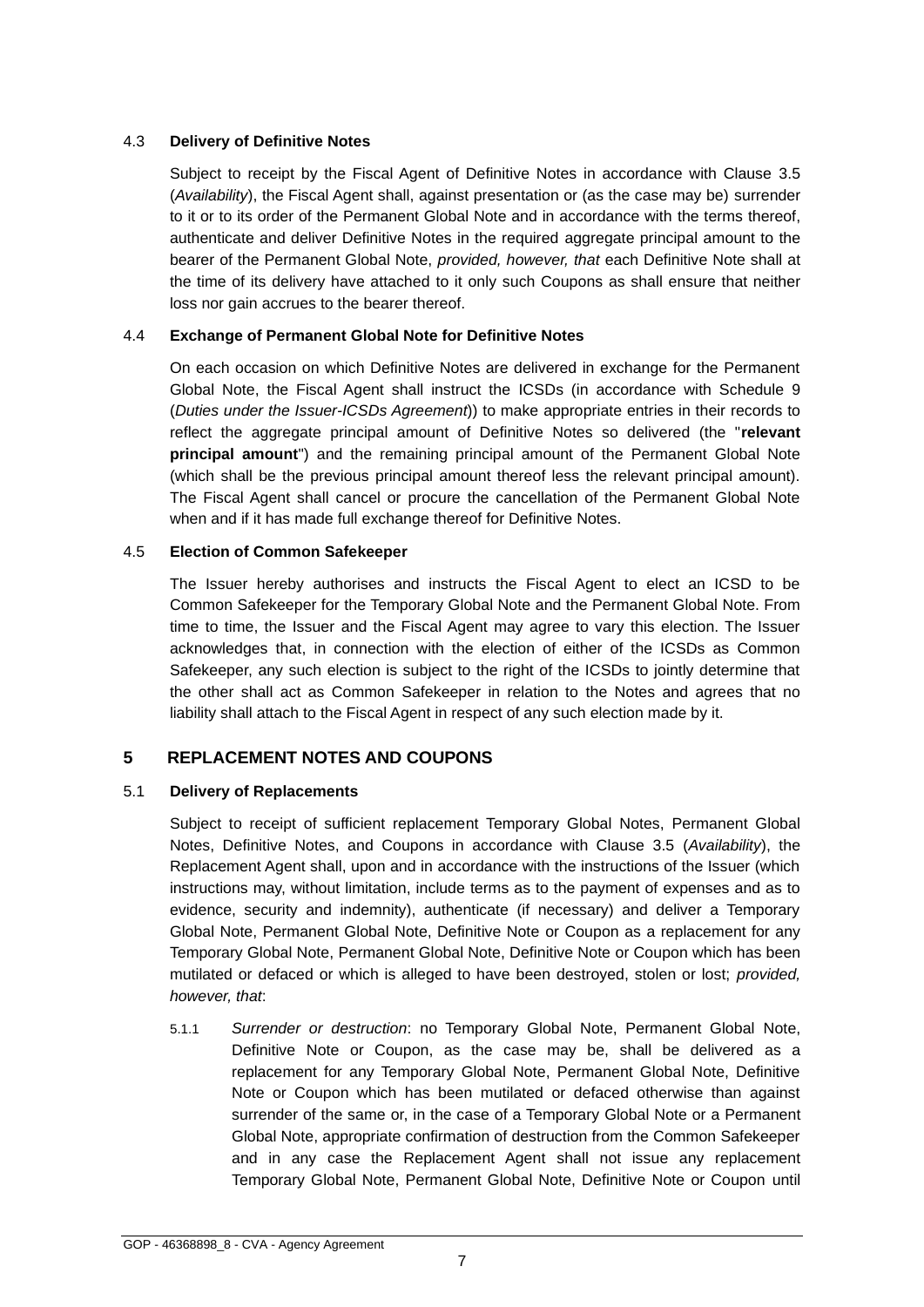the applicant has furnished the Replacement Agent with such evidence and indemnity as the Issuer and/or the Replacement Agent may reasonably require and has paid such costs and expenses as may be incurred in connection with such replacement; and

5.1.2 *Effectuation*: any replacement Temporary Global Note or Permanent Global Note shall be delivered to the Common Safekeeper together with instructions to effectuate it.

#### 5.2 **Replacements to be numbered**

Each replacement Temporary Global Note, Permanent Global Note, Definitive Note or Coupon delivered under this Agreement shall bear a unique certificate or (as the case may be) serial number.

#### 5.3 **Cancellation of mutilated or defaced Notes**

The Replacement Agent shall cancel each mutilated or defaced Temporary Global Note, Permanent Global Note, Definitive Note or Coupon surrendered to it in respect of which a replacement has been delivered.

#### 5.4 **Notification**

The Replacement Agent shall notify the Issuer and each other Paying Agent of the delivery by it of any replacement Temporary Global Note, Permanent Global Note, Definitive Note or Coupon, specifying the certificate or serial number thereof and the certificate or serial number (if any and if known) of the Temporary Global Note, Permanent Global Note, Definitive Note or Coupon which it replaces and confirming that the Temporary Global Note, Permanent Global Note, Definitive Note or Coupon which it replaces has been cancelled and (if such is the case) destroyed in accordance with Clause 8.7 (*Destruction*).

#### <span id="page-9-0"></span>**6 PAYMENTS TO THE FISCAL AGENT**

#### 6.1 **Issuer to pay Fiscal Agent**

In order to provide for the payment of principal and interest in respect of the Notes as the same becomes due and payable, the Issuer shall pay to the Fiscal Agent, on the date on which such payment becomes due, an amount equal to the amount of Interest and/or (as the case may be) principal falling due in respect of the Notes on such date.

#### 6.2 **Manner and time of payment**

Each amount payable under Clause 6.1 (*Issuer to pay Fiscal Agent*) shall be paid unconditionally by credit transfer in euro and in same day freely transferable, cleared funds not later than 10.00 a.m. (Local Time) at least on the date on which such payment becomes due or by such earlier time as may be determined by the Fiscal Agent in its absolute discretion, to such account with such bank as the Fiscal Agent may from time to time by 21 days' prior written notice to the Issuer specify for such purpose. The Issuer shall, before 10.00 a.m. (Local Time) on the third Local Banking Day immediately preceding the due date of each payment under Clause 6.1 (*Issuer to pay Fiscal Agent*), procure that the bank effecting payment for it confirms by authenticated SWIFT message to the Fiscal Agent the payment instructions relating to such payment.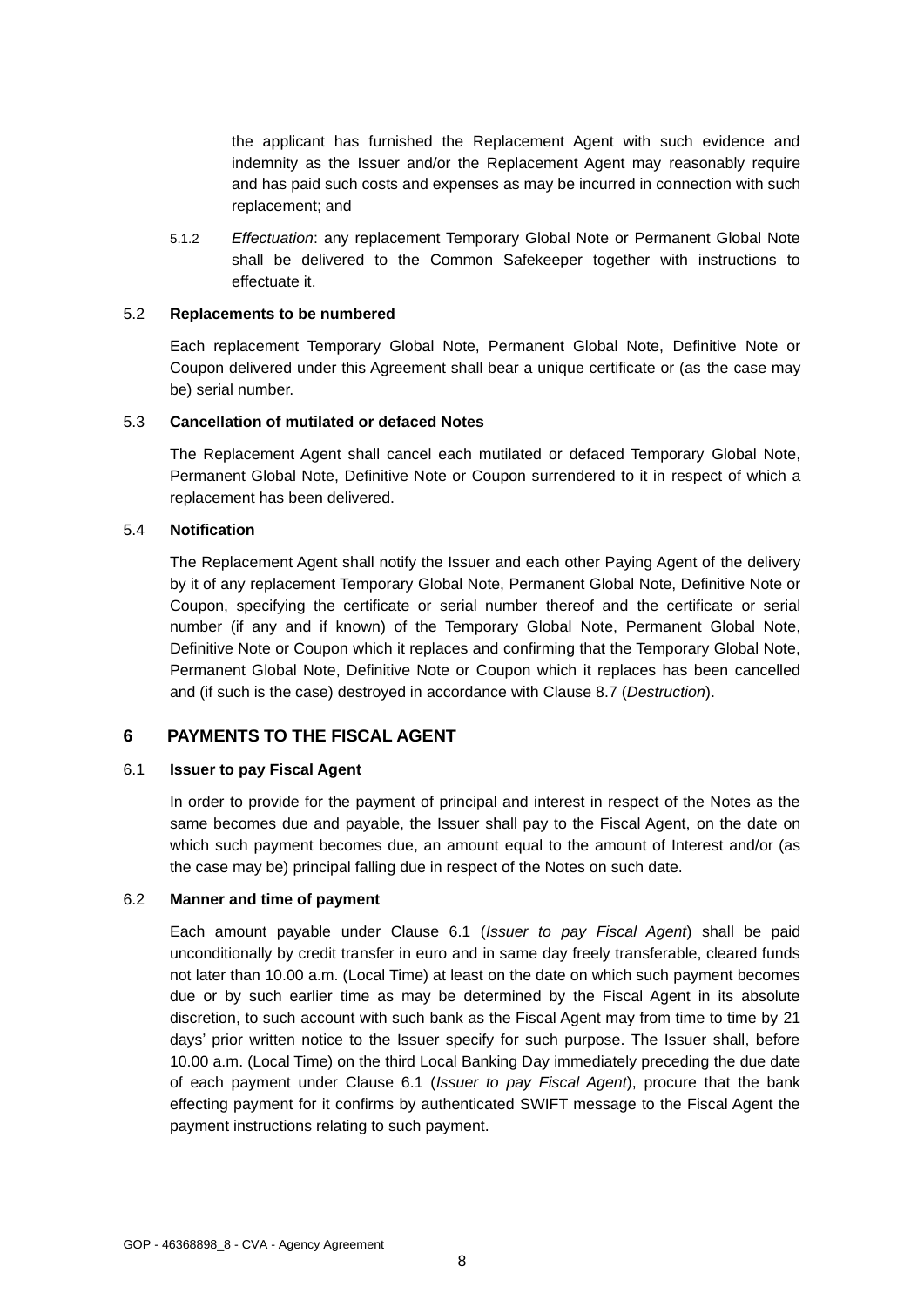## 6.3 **Exclusion of liens and interest**

The Fiscal Agent shall be entitled to deal with each amount paid to it under this Clause 6 (*Payments to the Fiscal Agent*) in the same manner as other amounts paid to it as a banker by its customers and not subject to the FCA Client Money Rules, *provided, however, that*:

- 6.3.1 *No lien or set-off:* it shall not exercise against the Issuer any lien, right of set-off or similar claim in respect thereof; and
- 6.3.2 *No interest:* it shall not be liable to any person for interest thereon.

# 6.4 **Application by Fiscal Agent**

The Fiscal Agent shall apply each amount paid to it hereunder in accordance with Clause 7 (*Payments to Noteholders*) and shall not be obliged to repay any such amount unless the claim for the relevant payment becomes void under Condition 10 (*Prescription*), in which event it shall refund at the written request of the Issuer such portion of such amount as relates to such payment by paying the same by credit transfer in euro to such account as the Issuer has by notice to the Fiscal Agent specified for the purpose.

## 6.5 **Failure to confirm payment instructions**

If the Fiscal Agent has not on the due date of any payment to it under Clause 6.1 (*Issuer to pay Fiscal Agent*), received the relevant payment, it shall forthwith notify the Issuer and the other Paying Agents. If the Fiscal Agent subsequently receives such payment, it shall forthwith notify the Issuer and the other Paying Agents.

# <span id="page-10-0"></span>**7 PAYMENTS TO NOTEHOLDERS**

## 7.1 **Payments by Paying Agents**

Each Paying Agent acting through its Specified Office shall make payments of principal and interest in respect of the Notes in accordance with the Conditions (and, in the case of the Temporary Global Note or the Permanent Global Note, the terms thereof); *provided, however, that*:

- 7.1.1 *Replacement:* if any Definitive Note or Coupon is presented or surrendered for payment to any Paying Agent and such Paying Agent has delivered a replacement therefor or has been notified that the same has been replaced, such Paying Agent shall as soon as reasonably practicable notify the Issuer of such presentation or surrender and shall not make payment against the same until it is so instructed by the Issuer and has received the amount to be so paid;
- 7.1.2 *No obligation to pay:* a Paying Agent shall not be obliged (but shall be entitled) to make payments of principal or interest in respect of the Notes if:
	- (a) in the case of the Fiscal Agent, it has not received the full amount of any payment due to it under Clause 6.1 (*Issuer to pay Fiscal Agent*) or is not satisfied that such payment will be made; or
	- (b) in the case of any other Paying Agent:
		- (i) it has been notified by the Fiscal Agent that payment has not been received, unless it is subsequently notified that such payment has been received; or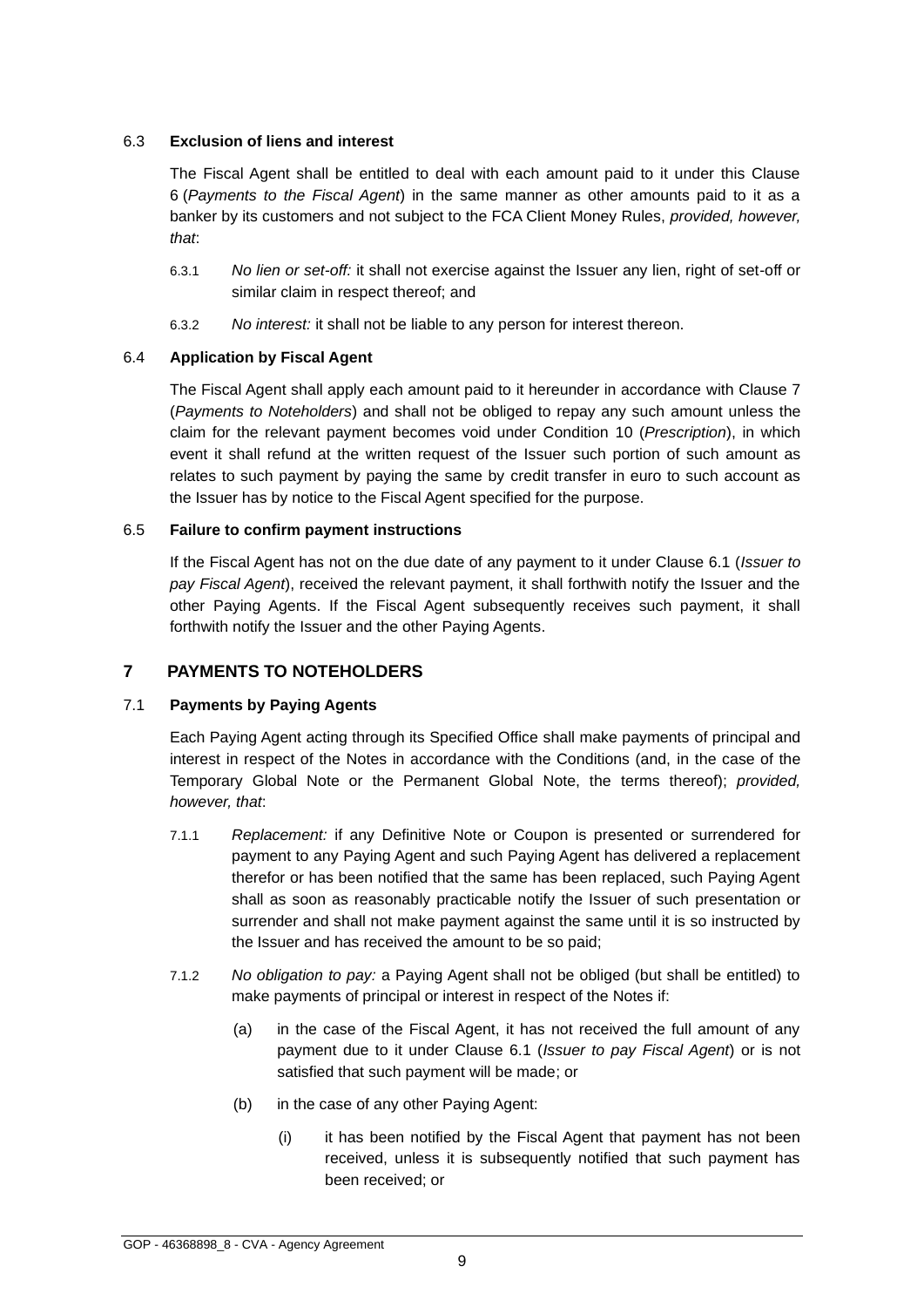- (ii) it is not able to establish that the Fiscal Agent has received and been able to identify or confirm receipt of (whether or not at the due time) the full amount of any payment due to it under Clause 6.1 (*Issuer to pay Fiscal Agent*);
- 7.1.3 *Cancellation:* each Paying Agent shall cancel each Definitive Note or Coupon against surrender of which it has made full payment and shall, in the case of a Paying Agent other than the Fiscal Agent, deliver each Definitive Note or Coupon so cancelled by it to, or to the order of, the Fiscal Agent;
- 7.1.4 *Instructions to ICSDs:* upon any payment being made in respect of the Temporary Global Note or the Permanent Global Note, the relevant Paying Agent shall instruct the ICSDs to make appropriate entries in their records to reflect the amount of such payment and, in the case of payment of principal, the remaining principal amount of the Notes represented by the Temporary Global Note or (as the case may be) the Permanent Global Note (which shall be the previous principal amount thereof less the amount of principal then paid);
- 7.1.5 *Unpaid amounts:* if the amount of principal and/or interest then due for payment is not paid in full (otherwise than by reason of a deduction required by law to be made or by reason of a FATCA Withholding or a certification required by the terms of a Note not being received), the Paying Agent shall instruct the ICSDs to make appropriate entries in their records to reflect such shortfall in payment;
- 7.1.6 *Withholding:* notwithstanding any other provision of this Agreement, each Paying Agent shall be entitled to make a deduction or withholding from any payment which it makes under this Agreement for or on account of any Taxes if and to the extent so required by Applicable Law, in which event such Paying Agent shall make such payment after such withholding or deduction has been made for the amount so withheld or deducted, shall have no obligation to gross up any payment hereunder or pay any additional amount as a result of such withholding tax and shall account to the relevant Authority within the time allowed for the amount so deducted or withheld or, at its option, shall reasonably promptly after making such payment return to the Issuer the amount so deducted or withheld, in which case, the Issuer shall so account to the relevant Authority for such amount;
- 7.1.7 *Right to re-direct:* if the Issuer determines in its sole discretion that withholding for or on account of any Tax will be required by Applicable Law in connection with any payment due to any of the Paying Agents on any Notes, then the Issuer will be entitled to redirect or reorganise any such payment in any way that it sees fit in order that the payment may be made without such deductions or withholding, *provided that* (a) any such redirected or reorganised payment is made through a recognised institution of international standing and otherwise made in accordance with this Agreement and (b) the Issuer will promptly notify each Paying Agent of any such redirection or reorganisation; and
- 7.1.8 *FATCA Withholding:* the Issuer shall notify each Paying Agent in the event that it determines that any payment to be made by a Paying Agent under the Notes is a payment which could be subject to FATCA Withholding if such payment were made to a recipient that is generally unable to receive payments free from FATCA Withholding, and the extent to which the relevant payment is so treated, *provided, however, that* the Issuer's obligation under this sub-clause 7.1.8 shall apply only to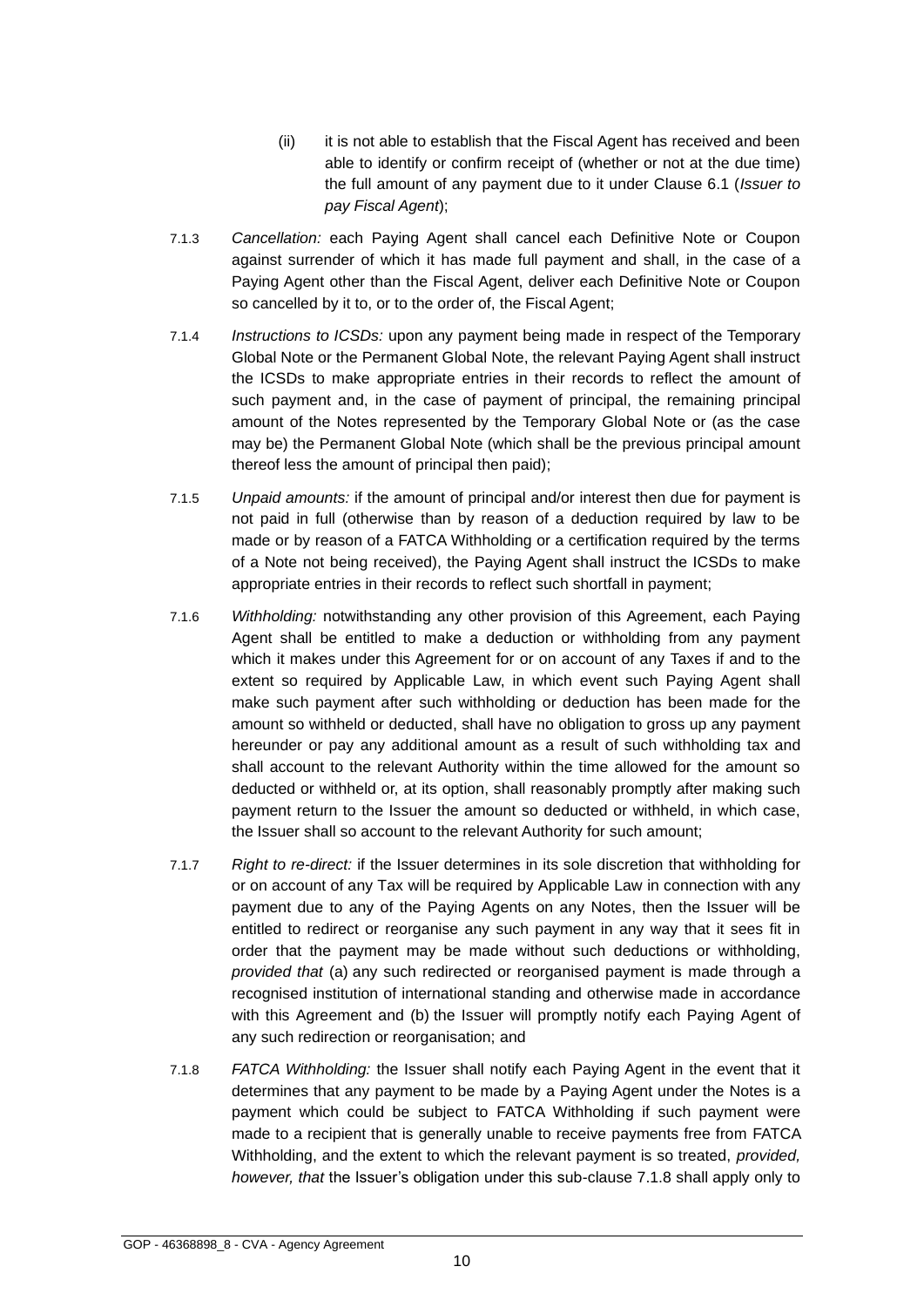the extent that such payments are so treated by virtue of characteristics of the Issuer, the Notes or both.

#### 7.2 **Exclusion of liens and commissions**

No Paying Agent shall exercise any lien, right of set-off or similar claim against any person to whom it makes any payment under Clause 7.1 (*Payments by Paying Agents*) in respect thereof, nor shall any commission or expense be charged by it to any such person in respect thereof.

## 7.3 **No segregation**

Funds held by a Paying Agent for the payment of any sum in respect of the Notes need not be segregated from the funds held by such Paying Agent except as required by law.

## 7.4 **Reimbursement by Fiscal Agent**

If a Paying Agent other than the Fiscal Agent makes any payment in accordance with Clause 7.1 (*Payments by Paying Agents*):

- 7.4.1 *Notification:* it shall notify the Fiscal Agent of the amount so paid by it, the certificate or serial number (if any) of the Temporary Global Note, Permanent Global Note, Definitive Note or Coupon against presentation or surrender of which payment of principal was made, or of the Temporary Global Note, Permanent Global Note or Definitive Note against presentation or surrender of which payment of interest was made, and the number of Coupons by maturity against presentation or surrender of which payment of interest was made; and
- 7.4.2 *Payment:* subject to and to the extent of compliance by the Issuer with Clause 6.1 (*Issuer to pay Fiscal Agent*) (whether or not at the due time), the Fiscal Agent shall pay to such Paying Agent out of the funds received by it under Clause 6.1 (*Issuer to pay Fiscal Agent*), by credit transfer in euro and in immediately available freely transferable, cleared funds to such account with such bank as such Paying Agent has by notice to the Fiscal Agent specified for the purpose, an amount equal to the amount so paid by such Paying Agent.

## 7.5 **Appropriation by Fiscal Agent**

If the Fiscal Agent makes any payment in accordance with Clause 7.1 (*Payments by Paying Agents*), it shall be entitled to appropriate for its own account out of the funds received by it under Clause 6.1 (*Issuer to pay Fiscal Agent*) an amount equal to the amount so paid by it.

#### 7.6 **Reimbursement by Issuer**

Subject to sub-clauses 7.1.1 and 7.1.2 (*Payments by Paying Agents*), if a Paying Agent makes a payment in respect of Notes on or after the due date for such payment under the Conditions at a time at which the Fiscal Agent has not received the full amount of the relevant payment due to it under Clause 6.1 (*Issuer to pay Fiscal Agent*) and the Fiscal Agent is not able out of funds received by it under Clause 6.1 (*Issuer to pay Fiscal Agent*)) to reimburse such Paying Agent (whether by payment under Clause 7.4 (*Reimbursement by the Fiscal Agent*) or appropriation under Clause 7.5 (*Appropriation by the Fiscal Agent*)), the Issuer shall from time to time pay to the Fiscal Agent for the account of such Paying Agent interest on such amount from the date on which such Paying Agent made such payment until the date of reimbursement of such amount. Interest shall accrue for the purposes of this Clause 7.6 (both before and after judgment) on the basis of a year of 365 days and the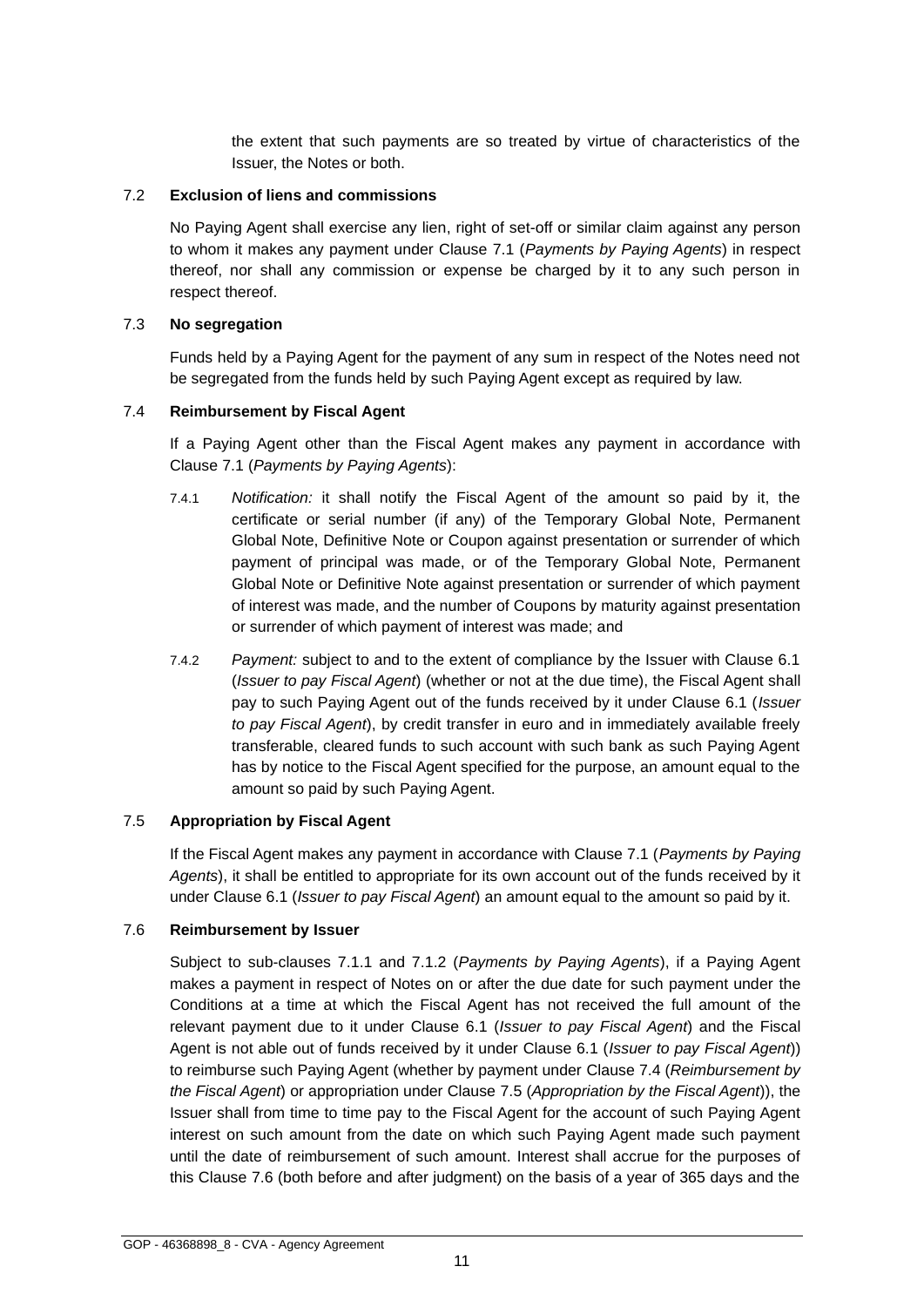actual number of days elapsed and at the rate per annum specified by such Paying Agent as reflecting its cost of funds for the time being in relation to the unpaid amount.

## 7.7 **Partial payments**

If at any time and for any reason a Paying Agent makes a partial payment in respect of the Temporary Global Note, the Permanent Global Note or any Definitive Note or Coupon presented or surrendered for payment to or to the order of that Paying Agent, such Paying Agent shall:

- 7.7.1 *Records of ICSDs*: in the case of the Temporary Global Note or the Permanent Global Note, instruct the ICSDs to make appropriate records to reflect such partial payments; and
- 7.7.2 *Enfacement*: in the case of Definitive Notes and Coupons, enface thereon a statement indicating the amount and date of such payment.

# <span id="page-13-0"></span>**8 MISCELLANEOUS DUTIES OF THE PAYING AGENTS**

### 8.1 **Records**

The Fiscal Agent shall:

- 8.1.1 *Records:* maintain a record of the Temporary Global Note and the Permanent Global Note and all Definitive Notes and Coupons delivered hereunder and of their redemption, payment, cancellation, mutilation, defacement, alleged destruction, theft, loss or replacement (and, in the case of the Temporary Global Note, exchange of interests thereof for interests in the Permanent Global Note and, in the case of the Permanent Global Note, exchange thereof for Definitive Notes), *provided, however, that* no record need be maintained of the serial numbers of Coupons, save for the serial numbers of Coupons for which replacements have been issued under Clause 5 (*Replacement Notes and Coupons*) and unmatured Coupons missing at the time of redemption or other cancellation of the relevant Definitive Notes and for any subsequent payments against such Coupons;
- 8.1.2 *Certifications:* maintain a record of all confirmations received by it in accordance with Clause 8.3 (*Cancellation*); and
- 8.1.3 *Inspection:* make such records available for inspection at all reasonable times by the Issuer and the other Paying Agents.

#### 8.2 **Information from Paying Agents**

The Paying Agents shall make available to the Fiscal Agent such information as may be reasonably required for:

- 8.2.1 *Records*: the maintenance of the records referred to in Clause 8.1 (*Records*); and
- 8.2.2 *Duties:* the Fiscal Agent to perform the duties set out in Schedule 9 (*Duties under the Issuer-ICSDs Agreement*).

#### 8.3 **Cancellation**

The Issuer may from time to time deliver to the Fiscal Agent Definitive Notes and unmatured Coupons relating thereto for cancellation, whereupon the Fiscal Agent shall cancel such Definitive Notes and Coupons. In addition, the Issuer may from time to time instruct the Fiscal Agent to cancel a specified aggregate principal amount of Notes represented by the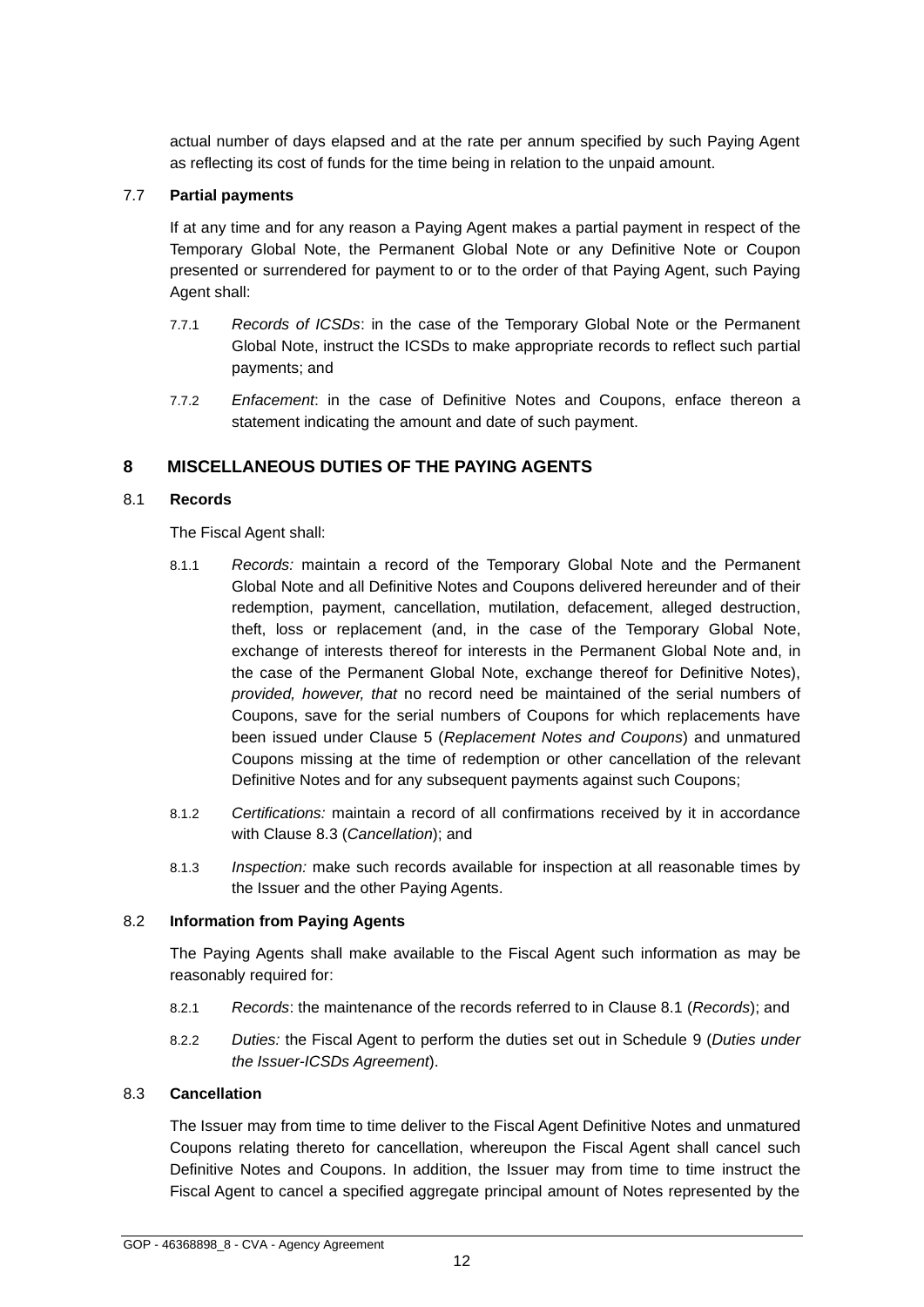Temporary Global Note or the Permanent Global Note (which instructions shall be accompanied by evidence satisfactory to the Fiscal Agent that the Issuer is entitled to give such instructions), whereupon the Fiscal Agent shall instruct the ICSDs (in accordance with the provisions of Schedule 9 (*Duties under the Issuer-ICSDs Agreement*) to make appropriate entries in their respective records to reflect such cancellation.

#### 8.4 **Definitive Notes and Coupons in issue**

As soon as practicable (and in any event within three months) after each interest payment date in relation to the Notes, after each date on which Notes are cancelled in accordance with Clause 8.3 (*Cancellation*) and after each date on which the Notes fall due for redemption in accordance with the Conditions, the Fiscal Agent shall notify the Issuer and the other Paying Agents (on the basis of the information available to it) of the number of any Definitive Notes or Coupons against surrender of which payment has been made and of the number of any Definitive Notes or (as the case may be) Coupons which have not yet been surrendered for payment.

## 8.5 **Forwarding of communications**

The Fiscal Agent shall promptly forward to the Issuer a copy of any notice or communication addressed to the Issuer by any Noteholder which is received by the Fiscal Agent.

## 8.6 **Publication of notices**

The Fiscal Agent shall, upon and in accordance with instructions of the Issuer received at least 5 (five) Business Days before the proposed publication date at the expense of the Issuer, arrange on the Issuer's behalf for the publication of any notice which is to be given to the Noteholders and shall supply a copy thereof to each other Paying Agent, Euroclear, Clearstream, Luxembourg and any competent authority, stock exchange and/or quotation system by which the Notes have been admitted to listing, trading and/or quotation.

#### 8.7 **Destruction**

The Fiscal Agent:

- 8.7.1 *Cancelled Notes*: may destroy the Temporary Global Note following its cancellation in accordance with Clause 4.2 (*Exchange of Temporary Global Note and Permanent Global Note*) and the Permanent Global Note following its cancellation in accordance with Clause 4.4 (*Exchange of Permanent Global Note for Definitive Notes*) and each Definitive Note or Coupon delivered to or cancelled by it in accordance with sub-clause 7.1.3 (*Cancellation)* or cancelled by it in accordance with Clause 5.3 (*Cancellation of mutilated or defaced Notes*) or Clause 8.3 (*Cancellation*), in which case it shall furnish the Issuer, upon request with a certificate of destruction specifying the certificate or serial numbers (if any) of the Temporary Global Note or (as the case may be) the Permanent Global Note or Definitive Notes and the number of Coupons so destroyed;
- 8.7.2 *Destruction by Common Safekeeper:* may instruct the Common Safekeeper to destroy the Temporary Global Note and the Permanent Global Note in accordance with Clause 4.2 (*Exchange of Temporary Global Note and Permanent Global Note*) or Clause 7.1 (*Payments by Paying Agents*) in which case, upon receipt of confirmation of destruction from the Common Safekeeper, the Fiscal Agent (on request) shall furnish the Issuer with a copy of such confirmation; and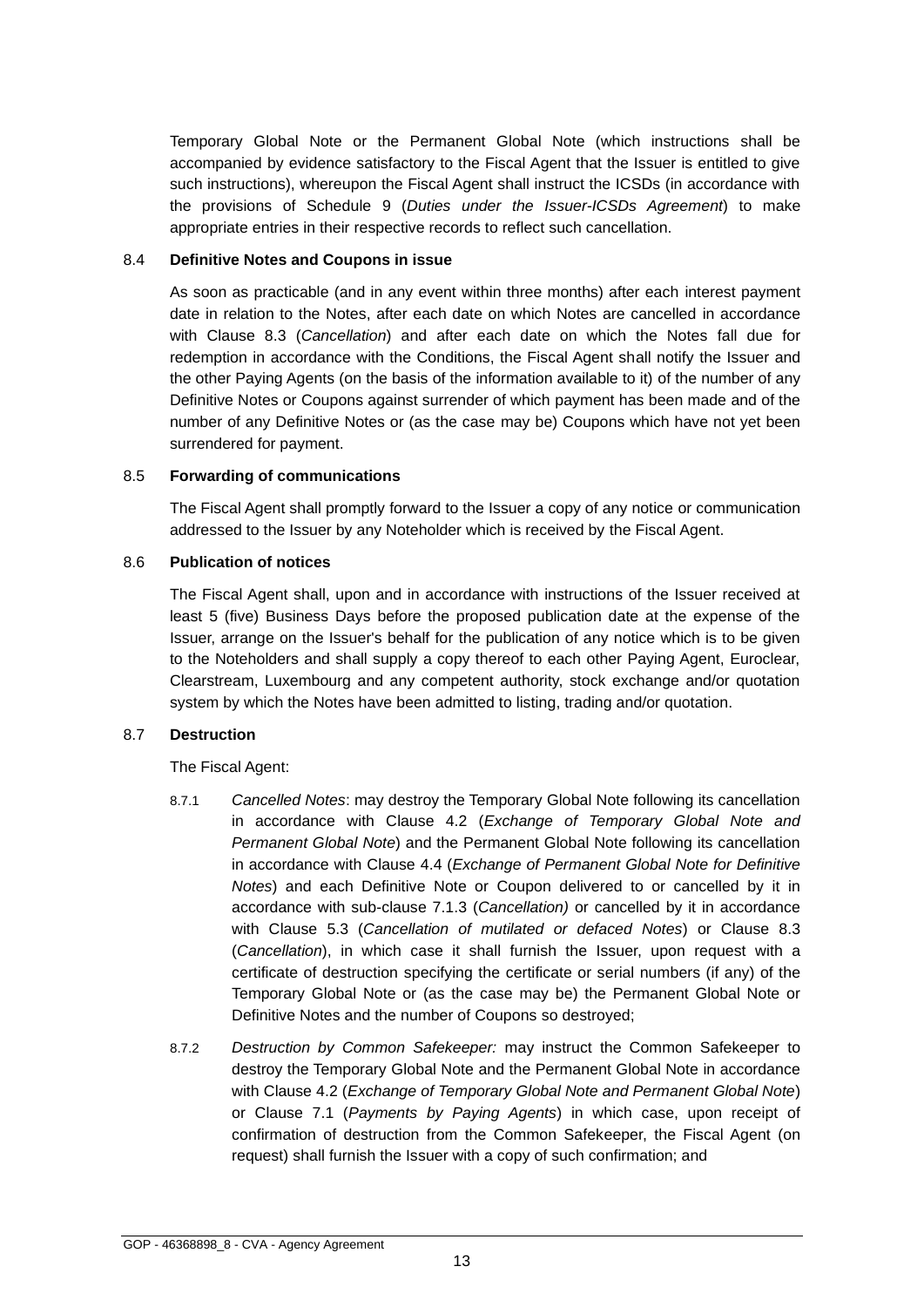8.7.3 *Notes electronically delivered to the Common Safekeeper*: where it has delivered the authenticated Temporary Global Note or the authenticated Permanent Global Note to a Common Safekeeper for effectuation using electronic means, is authorised and instructed to destroy the authenticated Temporary Global Note or authenticated Permanent Global Note retained by it following its receipt of confirmation from the Common Safekeeper that the Temporary Global Note or, as the case may, the Permanent Global Note has been effectuated.

#### 8.8 **Documents available for inspection**

The Issuer shall provide electronic copies (and, where specified, the originals) of the following to each Paying Agent:

- 8.8.1 *Conformed copies:* conformed copies of this Agreement and the Deed of Covenant (in the case of the Fiscal Agent, together with originals of those documents);
- 8.8.2 *Financial Statements:* its audited consolidated annual financial statements as at and for the years ended 31 December 2020 and 2019;
- 8.8.3 *Prospectus:* sufficient copies of all documents required for inspection, as set out in the prospectus relating to the Notes dated 18 November 2021, or in the Conditions;
- 8.8.4 *Tax redemptions:* if the provisions of Condition 6(c) (*Redemption and Purchase - Redemption for tax reasons*) become relevant in relation to the Notes, the documents contemplated under that Condition; and
- 8.8.5 *Listing:* to the extent applicable, such other documents as may from time to time be required by the Irish Stock Exchange plc, trading as Euronext Dublin to be made available at the Specified Office of a Paying Agent having its Specified Office in Ireland.

Each of the Paying Agents shall make available for inspection during normal business hours at its Specified Office the documents referred to above and, upon reasonable request, will allow copies of such documents to be taken.

## 8.9 **Voting Certificates and Block Voting Instructions**

Each Paying Agent shall, at the request of any Noteholder, issue Voting Certificates and Block Voting Instructions in a form and manner which comply with the provisions of Schedule 5 (*Provisions for Meetings of the Noteholders*) (except that it shall not be required to issue the same less than 48 hours before the time fixed for any Meeting provided for therein). Each Paying Agent shall keep a full record of Voting Certificates and Block Voting Instructions issued by it and shall give to the Issuer, not less than 24 hours before the time appointed for any Meeting, full particulars of all Voting Certificates and Block Voting Instructions issued by it in respect of such Meeting.

## 8.10 **Exercise of put options**

Each Paying Agent shall make forms of Put Option Notice available upon request to Noteholders during the period specified in Condition 6(d) (*Redemption and Purchase - Redemption at the option of Noteholders upon a Put Event*) for the deposit of Put Option Notices during usual business hours at its Specified Office. Upon receipt by a Paying Agent of a duly completed Put Option Notice and, in the case of a Put Option Notice relating to Definitive Notes, such Definitive Notes in accordance with Condition 6(d) (*Redemption and*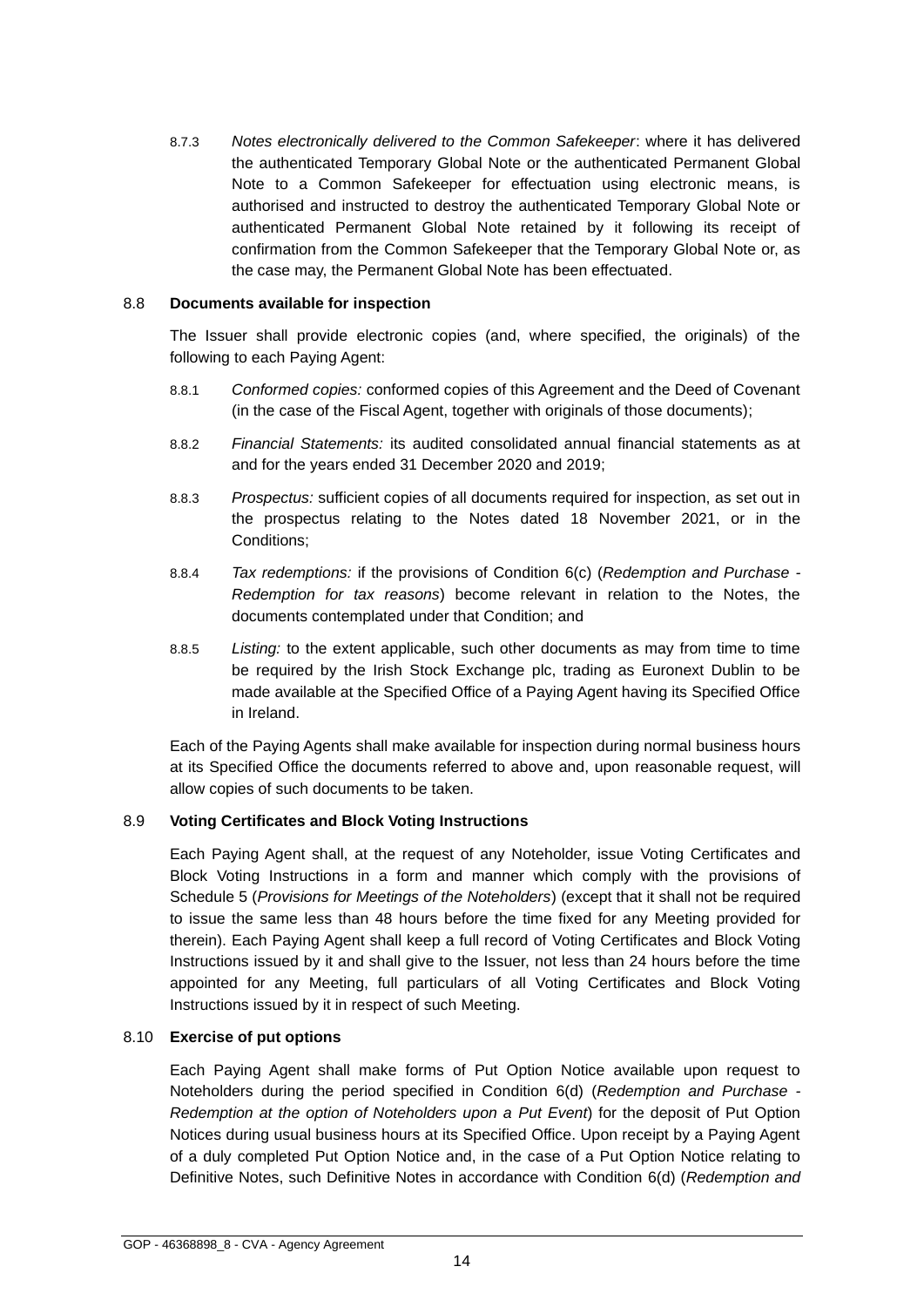*Purchase - Redemption at the option of Noteholders upon a Put Event*), such Paying Agent shall notify the Issuer and (in the case of a Paying Agent other than the Fiscal Agent) the Fiscal Agent thereof indicating the certificate or serial numbers (if any) and principal amount of the Notes in respect of which a Put Option is exercised. Any such Paying Agent with which a Definitive Note is deposited shall deliver a duly completed Put Option Receipt to the depositing Noteholder and shall hold such Definitive Note (but shall not, save as provided below or in the Conditions, release it) until the relevant Put Option Redemption Date, when it shall present such Definitive Note to itself for payment of the redemption moneys therefor and interest (if any) accrued to such date in accordance with the Conditions and Clause 7 (*Payments to Noteholders*) and pay such amounts in accordance with the directions of the Noteholder contained in the Put Option Notice; *provided, however, that* if, prior to such Put Option Redemption Date, such Definitive Note becomes immediately due and payable or upon due presentation of such Definitive Note payment of such redemption moneys is improperly withheld or refused, the relevant Paying Agent shall give notification thereof to the depositing Noteholder at such address as may have been given by such Noteholder in the relevant Put Option Notice and shall hold such Note at its Specified Office for collection by the depositing Noteholder against surrender of the relevant Put Option Receipt. For so long as any outstanding Definitive Note is held by a Paying Agent in accordance with the preceding sentence, the depositor of the relevant Definitive Note, and not the relevant Paying Agent, shall be deemed to be the bearer of such Definitive Note for all purposes. Any Paying Agent which receives a Put Option Notice in respect of Notes represented by the Permanent Global Note shall make payment of the relevant redemption moneys and interest accrued to the Put Option Redemption Date in accordance with the Conditions, Clause 7 (*Payments to Noteholders*) and the terms of the Permanent Global Note.

#### 8.11 **Issuer-ICSDs Agreement**

The Fiscal Agent shall comply with the provisions set out in Schedule 9 (*Duties under the Issuer-ICSDs Agreement*).

## <span id="page-16-0"></span>**9 FEES AND EXPENSES**

#### 9.1 **Fees**

The Issuer shall pay to the Fiscal Agent and the Paying Agents such fees as have been agreed by separate fee letter between the Issuer and the Fiscal Agent in respect of the services of the Paying Agents hereunder (plus any applicable value added tax).

#### 9.2 **Expenses**

The Issuer shall reimburse the Fiscal Agent for all expenses duly documented and properly incurred by it in the negotiation, preparation and execution of this Agreement, and the Paying Agent for all expenses (including, without limitation, any publication, advertising, communication, courier, postage and other out-of-pocket expenses) duly documented and properly incurred by it in connection with its services hereunder (plus any applicable value added tax), other than such costs and expenses as are separately agreed to be reimbursed out of the fees payable under Clause 9.1 (*Fees*), *provided, however, that* evidence in writing is given of all expenses to the Issuer.

#### 9.3 **Taxes**

The Issuer shall pay all stamp, registration and other taxes and duties (including any interest and penalties thereon or in connection therewith) which are payable upon or in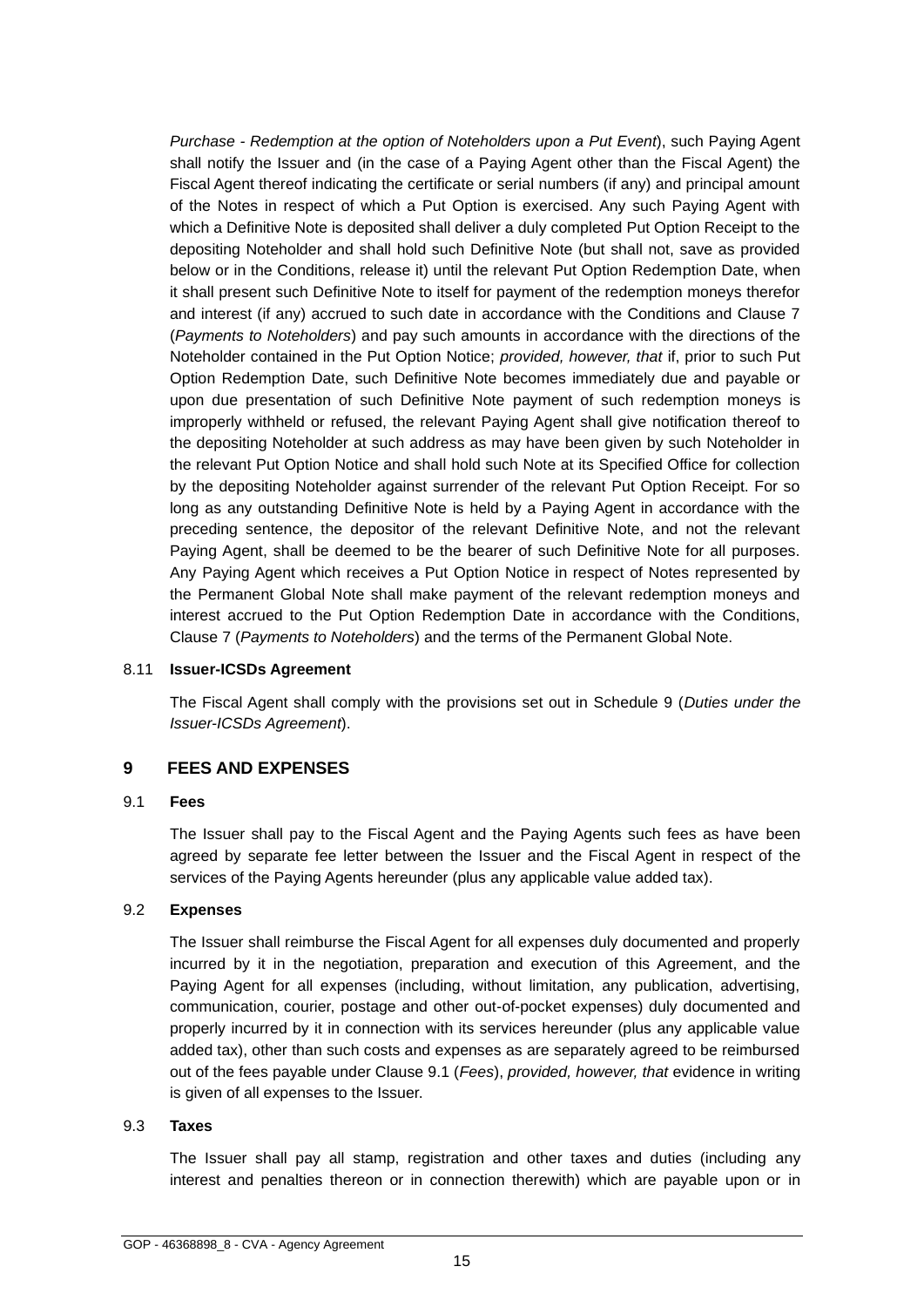connection with the execution and delivery of this Agreement, and the Issuer shall indemnify each Paying Agent against any claim, demand, action, liability, damages, cost, loss or expense (including, without limitation, legal fees and any applicable value added tax) which it incurs as a result or arising out of or in relation to any failure by the Issuer to pay or delay by the Issuer in paying any of the same. All payments by the Issuer under this Clause 9 (*Fees and Expenses*) or Clause 10.4 (*Indemnity in favour of the Paying Agents*) shall be made free and clear of, and without withholding or deduction for, any taxes, duties, assessments or governmental charges of whatsoever nature imposed, levied, collected, withheld or assessed by the Republic of Italy or any political subdivision or any authority thereof or therein having power to tax, unless such withholding or deduction is required by law. In that event, the Issuer shall pay such additional amounts as will result in the receipt by the relevant Paying Agent of such amounts as would have been received by it if no such withholding or deduction had been required.

## <span id="page-17-0"></span>**10 TERMS OF APPOINTMENT**

## 10.1 **Rights and powers**

Each Paying Agent may, in connection with its services hereunder:

- 10.1.1 *Absolute owner*: except as ordered by a court of competent jurisdiction or otherwise required by law and regardless of any notice of ownership, trust or any other interest therein, any writing thereon or any notice of any previous loss or theft thereof, but subject to sub-clause 7.1.1 (*Payments by Paying Agents*), treat the holder of any Temporary Global Note, Permanent Global Note, Definitive Note or Coupon as its absolute owner for all purposes and make payments thereon accordingly;
- 10.1.2 *Correct terms:* assume that the terms of the Temporary Global Note, the Permanent Global Note and each Definitive Note and Coupon as issued are correct;
- 10.1.3 *Determination by Issuer*: refer any question relating to the ownership of the Temporary Global Note, the Permanent Global Note or any Definitive Note or Coupon or the adequacy or sufficiency of any evidence supplied in connection with the replacement of the Temporary Global Note, the Permanent Global Note or any Definitive Note or Coupon to the Issuer for determination by the Issuer and rely upon any determination so made;
- 10.1.4 *Genuine documents:* rely upon the terms of any notice, communication or other document believed by it to be genuine and from the proper party;
- 10.1.5 *Experts:* (a) engage and consult, without any obligation to do so, and pay, at the cost of the Issuer, for the advice or services of, any lawyers, auditors, financial advisors or other professional advisors or experts whose advice or services it considers necessary and (b) rely upon any advice, opinions, certificates and reports so obtained;
- 10.1.6 *Certificates, etc:* call for (and rely upon) certificates, reports and information from the Issuer as to matters or facts *prima facie* within their knowledge;
- 10.1.7 *Delegation*: upon giving notice to the Issuer, whenever it thinks fit, whether by way of power of attorney or otherwise, delegate to any person or persons its roles, duties or obligations under this Agreement and any such delegation may be made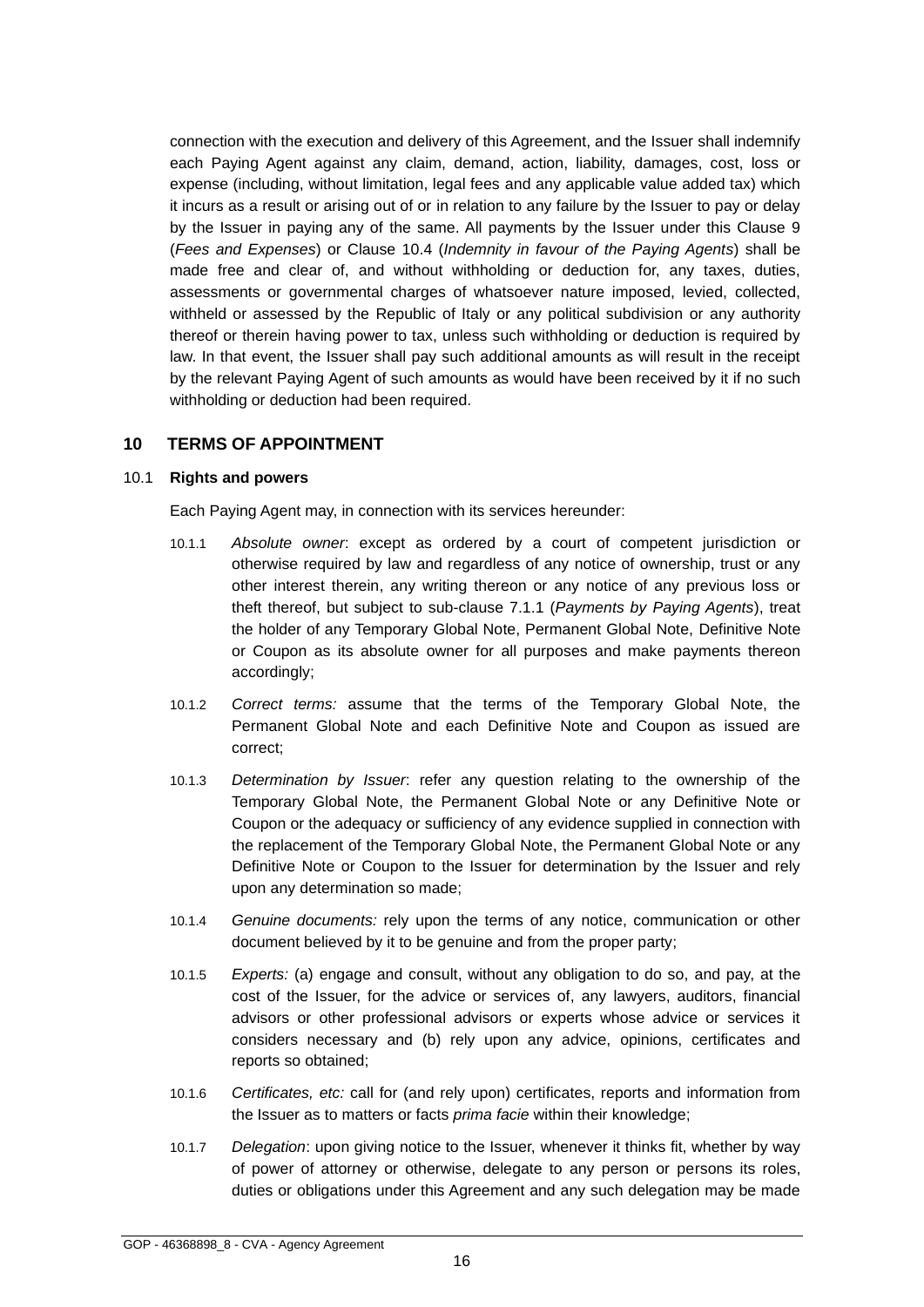upon such terms and conditions and subject to such regulations as the Paying Agent may think fit;

- 10.1.8 *Agents:* upon giving notice to the Issuer, instead of acting personally, appoint an agent on any terms to transact or conduct any business and to do all acts required to be done by the Paying Agent,;
- 10.1.9 *Release:* upon giving notice in writing to the Issuer treat itself as being released from any obligation to take any action hereunder which it reasonably expects will result in any expense or liability to it, the payment of which within a reasonable time is not assured to it; and
- 10.1.10 *Compliance:* upon giving notice to the Issuer, elect not to take action of any kind (and shall incur no liability thereby) if it receives conflicting, unclear or equivocal instructions from the Issuer or in order to comply with Applicable Law, and take such action which, in its opinion, is necessary to comply with Applicable Law,

and such Paying Agent shall be protected and incur no liability as against the Issuer in respect of any action taken or not taken in reliance upon any such notice, communication, document, advice, opinion, certificate, report or information, neither shall any failure to engage or consult such advisers on any matter be construed as evidence of such Paying Agent not acting in good faith, nor shall any such Paying Agent (a) be bound to supervise, monitor or oversee the proceedings or acts of any such delegate or agent or (b) be responsible towards the Issuer or otherwise for any liability arising from any actions or omissions by such delegate or agent, provided that such appointment is made with due care.

#### 10.2 **Extent of duties**

Each Paying Agent shall only be obliged to perform the duties expressly set out herein and in Schedule 4 (*Terms and Conditions of the Notes*), and no others will be implied. No Paying Agent shall:

- 10.2.1 *Fiduciary duty:* be under any fiduciary duty or other obligation towards or have any relationship of agency or trust for or with any person (including, without limitation, any holders of Notes or Coupons) other than a relationship of agency with the Issuer;
- 10.2.2 *Enforceability of the Notes:* be responsible for or liable in respect of the legality, validity or enforceability of the Temporary Global Note, the Permanent Global Note or any Definitive Note or Coupon or any act or omission of any other person (including, without limitation, any other Paying Agent);
- 10.2.3 *Expenses:* be under any obligation to act if it believes in good faith that, in so doing, it would incur expenses for which it would not be reimbursed and it shall bear no liability for not acting on the basis of such belief; or
- 10.2.4 *Monitoring:* be under any obligation to (i) monitor whether the Issuer or any other person(s) are complying with their obligations or (ii) determine whether any relevant event as regards this Agreement or the Notes has occurred at any time.

Notwithstanding anything else herein contained, the Paying Agent may refrain without liability from doing anything that would or might in its opinion be contrary to any law of any state or jurisdiction (including but not limited to the European Union, the United States of America, in each case, or any jurisdiction forming a part of it and England & Wales) or any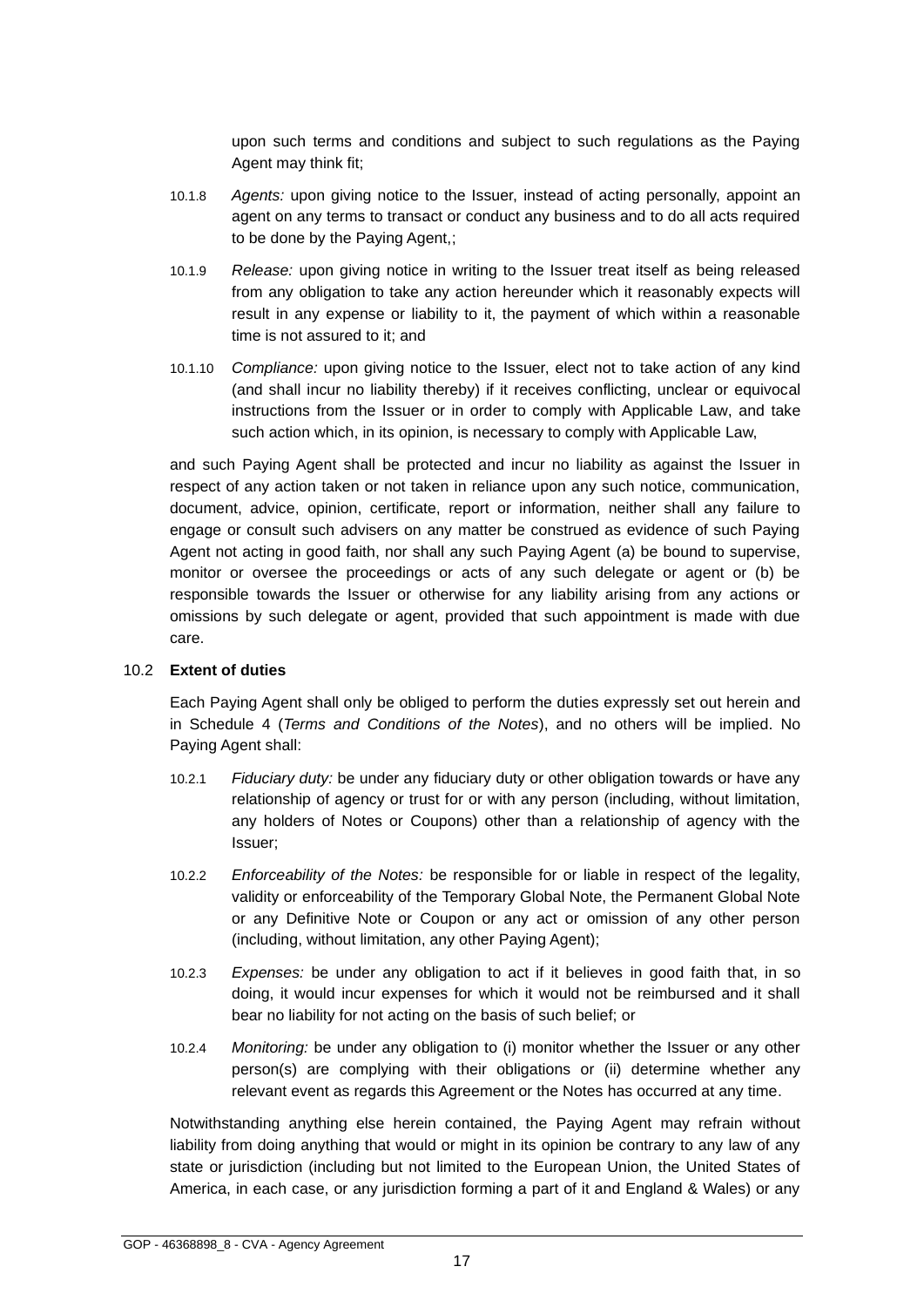directive or regulation of any agency of any such state or jurisdiction and may without liability do anything which is, in its opinion, necessary to comply with any such law, directive or regulation.

#### 10.3 **Freedom to transact**

Each Paying Agent (or its affiliates) may purchase, hold and dispose of Notes and Coupons and may enter into any transaction (including, without limitation, any depository, trust or agency transaction) with any holders of Notes or Coupons, the Issuer or with any other person in the same manner as if it had not been appointed as the agent of the Issuer in relation to the Notes.

#### 10.4 **Indemnity in favour of the Paying Agents**

The Issuer shall indemnify each Paying Agent against any claim, demand, action, liability, damages, proceeding, judgment, tax, penalty, award, cost, loss or expense (including, without limitation, all costs, charges, fees and expenses incurred in disputing or defending any of the foregoing, any legal fees and expenses and any applicable value added tax) which it incurs, other than such costs and expenses as are separately agreed to be reimbursed out of the fees payable under Clause 9.1 (*Fees*) and otherwise than by reason of its own wilful default or gross negligence, as a result or arising out of or in relation to its acting as the agent of the Issuer in relation to the Notes. The indemnity contained in this Clause 10.4 shall survive any cessation of any appointment of a Paying Agent under this Agreement pursuant to Clause 11 (*Changes in Paying Agents*) or any termination of this Agreement.

#### 10.5 **Consequential loss**

Notwithstanding any provision of this Agreement to the contrary, including, without limitation, any indemnity given by any of the parties to this Agreement, under no circumstances will any Paying Agent be liable to any other party to this Agreement for any loss of profit, goodwill, business or opportunities howsoever arising or for indirect, special, punitive or consequential loss or damage of any kind whatsoever (including but not limited to, loss of business, goodwill, opportunity or profit), whether or not foreseeable, even if advised of the possibility of such loss or damage and regardless of whether the claim for loss or damage is made in negligence or otherwise.

#### 10.6 **Exclusion of liability**

None of the Paying Agents shall be responsible for or be liable in respect of any act or omission by it in connection with this Agreement or any Note or Coupon except in the case of and only to the extent of its own wilful default or gross negligence.

#### 10.7 **Information**

Each party to this Agreement shall, within ten Business Days of a written request by another party, supply to that other party such forms, documentation and other information relating to it, its operations, or any Notes as that other party reasonably requests for the purposes of that other party's compliance with Applicable Law and shall notify the relevant other party reasonably promptly in the event that it becomes aware that any of the forms, documentation or other information provided by such party is (or becomes) inaccurate in any material respect, *provided, however, that* no party shall be required to provide any forms, documentation or other information pursuant to this Clause 10.7 to the extent that: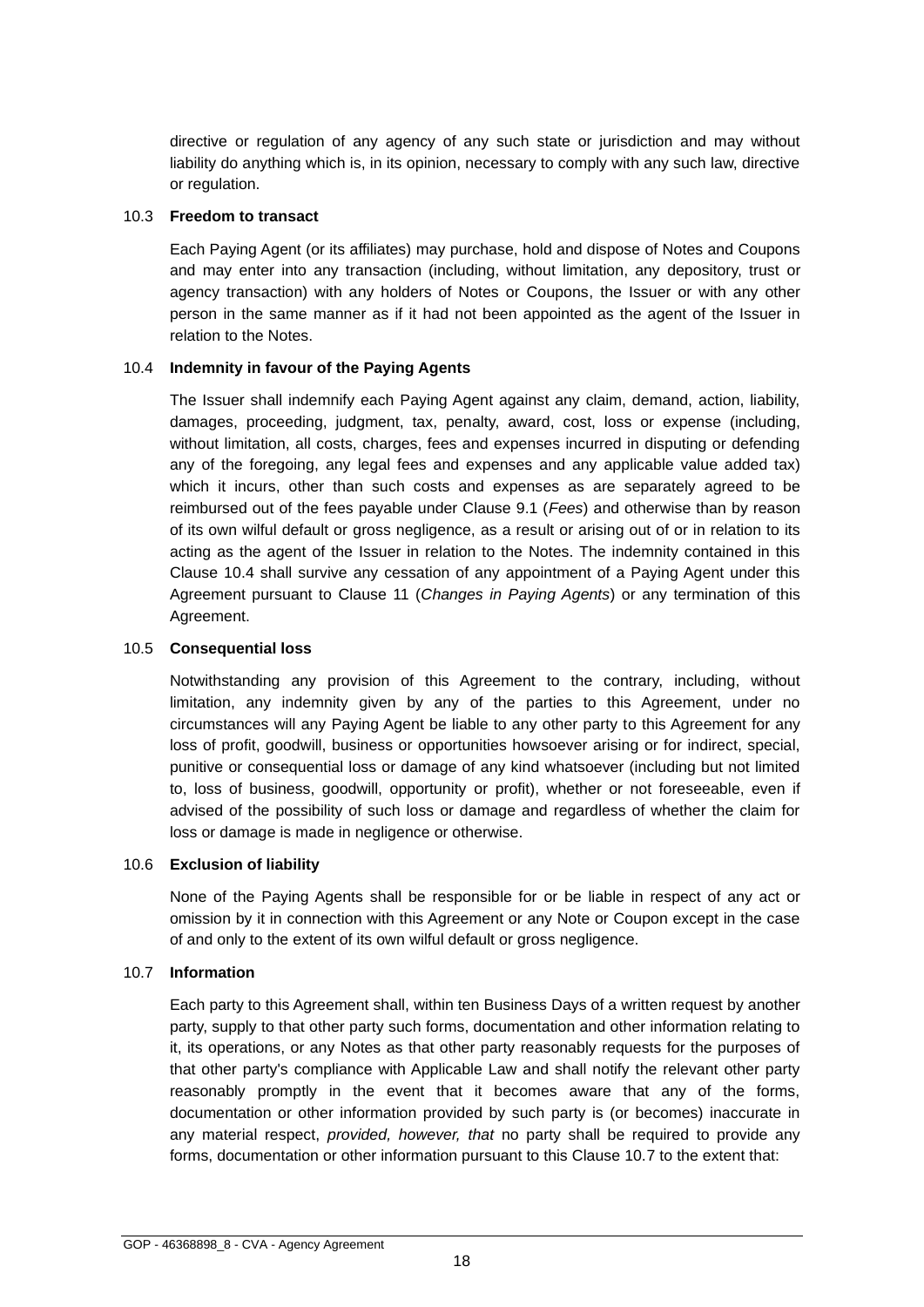- 10.7.1 *Non-availability:* any such form, documentation or other information (or the information required to be provided on such form or documentation) is not reasonably available to such party and cannot be obtained by such party using reasonable efforts; or
- 10.7.2 *Breach*: doing so would or might in the reasonable opinion of such party constitute a breach of any Applicable Law, fiduciary duty or duty of confidentiality.

## <span id="page-20-0"></span>**11 CHANGES IN PAYING AGENTS**

## 11.1 **Resignation**

Any Paying Agent may resign its appointment upon not less than 30 days' notice to the Issuer (with a copy, in the case of a Paying Agent other than the Fiscal Agent, to the Fiscal Agent), without giving any reason and without being responsible for any liabilities or costs arising from such resignation, *provided, however, that*:

- 11.1.1 *Payment date:* if such resignation would otherwise take effect less than 30 days before or after the maturity date or other date for redemption of the Notes or any interest payment date in relation to the Notes, it shall not take effect until the thirtieth day following such date; and
- 11.1.2 *Successors*: in the case of the Fiscal Agent or a Required Paying Agent, such resignation shall not take effect until a successor has been duly appointed consistently with Clause 11.4 (*Additional and successor Paying Agents*) or Clause 11.5 (*Paying Agents may appoint successors*) and notice of such appointment has been given to the Noteholders.

#### 11.2 **Revocation**

The Issuer may revoke its appointment of any Paying Agent by not less than 30 days' notice to such Paying Agent (with a copy, in the case of a Paying Agent other than the Fiscal Agent, to the Fiscal Agent), *provided, however, that*, in the case of the Fiscal Agent or any Required Paying Agent, such revocation shall not take effect until a successor has been duly appointed consistently with Clause 11.4 (*Additional and successor agents*) or Clause 11.5 (*Paying Agents may appoint successors*) and notice of such appointment has been given to the Noteholders.

## 11.3 **Automatic termination**

The appointment of any Paying Agent shall terminate forthwith if (a) such Paying Agent becomes incapable of acting, (b) a secured party takes possession, or a receiver, manager or other similar officer is appointed, of the whole or any part of the undertaking, assets and revenues of such Paying Agent, (c) such Paying Agent admits in writing its insolvency or inability to pay its debts as they fall due, (d) an administrator or liquidator of such Paying Agent or the whole or any part of the undertaking, assets and revenues of such Paying Agent is appointed (or application for any such appointment is made), (e) such Paying Agent takes any action for a readjustment or deferment of any of its obligations or makes a general assignment or an arrangement or composition with or for the benefit of its creditors or declares a moratorium in respect of any of its indebtedness, (f) an order is made or an effective resolution is passed for the winding-up of such Paying Agent or (g) any event occurs which has an analogous effect to any of the foregoing. If the appointment of the Fiscal Agent or any Required Paying Agent is terminated in accordance with the preceding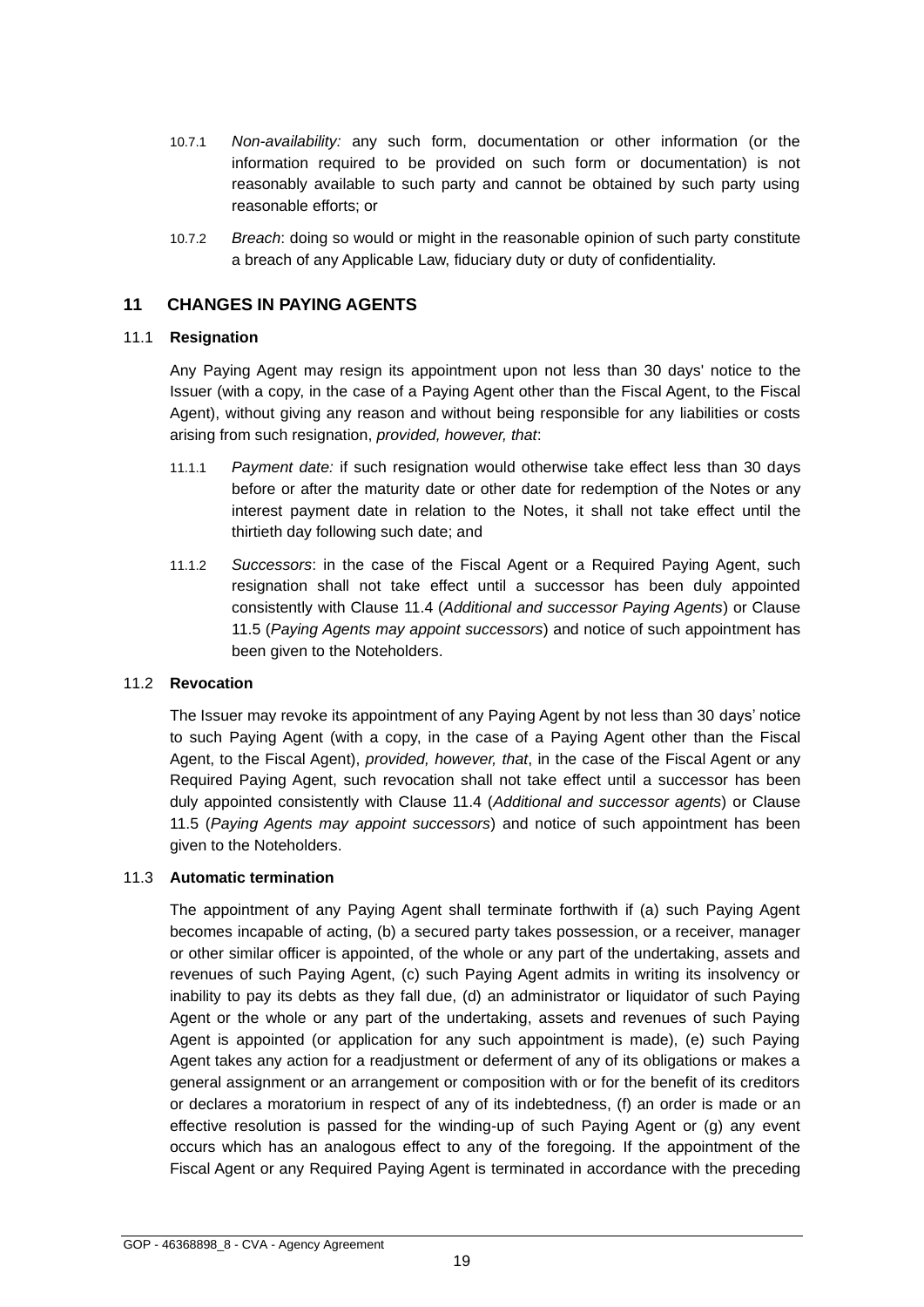sentence, the Issuer shall forthwith appoint a successor in accordance with Clause 11.4 (*Additional and successor agents*).

#### 11.4 **Additional and successor agents**

The Issuer may appoint a successor fiscal agent and additional or successor paying agents and shall forthwith give notice of any such appointment to the continuing Paying Agents and the Noteholders, whereupon the Issuer, the continuing Paying Agents and the additional or successor fiscal agent or paying agent shall acquire and become subject to the same rights and obligations between themselves as if they had entered into an agreement in the form *mutatis mutandis* of this Agreement.

## 11.5 **Paying Agents may appoint successors**

If the Fiscal Agent or any Paying Agent gives notice of its resignation in accordance with Clause 11.1 (*Resignation*) or its appointment is revoked in accordance with Clause 11.2 (*Revocation*) and by the tenth day before the expiry of such notice a successor has not been duly appointed in accordance with Clause 11.4 (*Additional and successor agents*), the Fiscal Agent or Paying Agent may itself, following such consultation with the Issuer as is practicable in the circumstances, appoint on behalf of the Issuer as its successor any financial institution and give notice of such appointment to the Issuer, the remaining Paying Agents and the Noteholders, whereupon the Issuer, the remaining Paying Agents and such successor shall acquire and become subject to the same rights and obligations between themselves as if they had entered into an agreement in the form *mutatis mutandis* of this Agreement.

#### 11.6 **Release**

Upon any resignation or revocation taking effect under Clause 11.1 (*Resignation*) or 11.2 (*Revocation*) or any termination taking effect under Clause 11.3 (*Automatic termination*), the relevant Paying Agent shall:

- 11.6.1 *Discharge:* be released and discharged from its obligations under this Agreement (save that it shall remain entitled to the benefit of and subject to Clause 9.3 (*Taxes*), Clause 10 (*Terms of Appointment*) and this Clause 11);
- 11.6.2 *Fiscal Agent's records:* in the case of the Fiscal Agent, deliver to the Issuer and to its successor a copy, certified as true and up-to-date by an officer or authorised signatory of the Fiscal Agent of the records maintained by it in accordance with Clause 8.1 (*Records*); and
- 11.6.3 *Moneys and papers:* as soon as reasonably practicable upon payment to it of any amount due to it in accordance with Clause 9 (*Fees and Expenses*), transfer all moneys and papers (including any unissued Notes held by it hereunder and any documents held by it pursuant to Clause 8.8 (*Documents available for inspection*) to its successor and, upon appropriate notice, provide reasonable assistance to its successor for the discharge of its duties and responsibilities hereunder.

## 11.7 **Merger**

Any legal entity into which any Paying Agent is merged or converted or any legal entity resulting from any merger or conversion to which such Paying Agent is a party or any legal entity to which any Paying Agent sells or transfers all or substantially all of its corporate trust and agency business shall, to the extent permitted by applicable law, be the successor to such Paying Agent without any further formality, whereupon the Issuer, the other Paying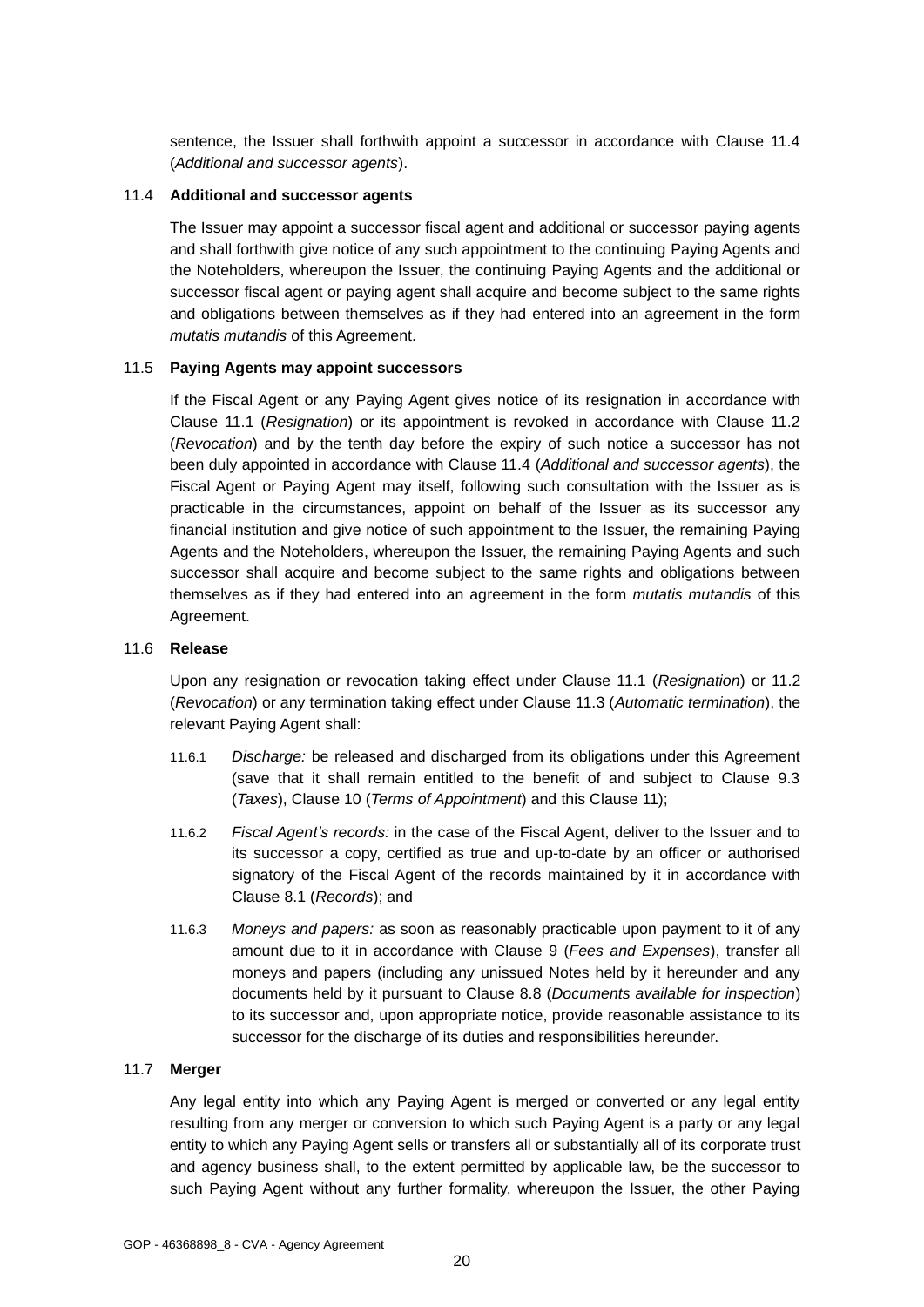Agents and such successor shall acquire and become subject to the same rights and obligations between themselves as if they had entered into an agreement in the form *mutatis mutandis* of this Agreement. Notice of any such merger, conversion, sale or transfer shall forthwith be given by such successor to the Issuer, the other Paying Agents and the Noteholders.

## 11.8 **Changes in Specified Offices**

If any Paying Agent decides to change its Specified Office (which may only be effected within the same country unless the prior written consent of the Issuer has been obtained, such consent not to be unreasonably withheld), it shall give notice to the Issuer (with a copy to the other Paying Agents) of the address of the new Specified Office stating the date on which such change is to take effect, which date shall be not less than 30 days after the date of such notice. The Issuer shall at its own expense not less than 14 days prior to the date on which such change is to take effect (unless the appointment of the relevant Paying Agent is to terminate pursuant to any of the foregoing provisions of this Clause 11 on or prior to the date of such change) give notice thereof to the Noteholders.

## <span id="page-22-0"></span>**12 NOTICES**

#### 12.1 **Addresses for notices**

All notices and other communications hereunder shall be made in writing (by letter, fax or, if specified, email) and shall be sent as follows:

12.1.1 *Issuer*: if to the Issuer, to it at:

Via Stazione 31 11024 Châtillon (AO) Italy

Attention: Mr. Angelo Biagini Email: [biagini.angelo@cvaspa.it;](mailto:biagini.angelo@cvaspa.it) [tesoreria@cvaspa.it](mailto:tesoreria@cvaspa.it)

12.1.2 *Paying Agent*: if to a Paying Agent, to it at the address, fax number or email address specified against its name in Schedule 8 (*Specified Offices and Notice Details of the Paying Agents*) (or, in the case of a Paying Agent not originally a party hereto, specified by notice to the parties hereto at the time of its appointment) for the attention of the person or department specified therein,

or, in any case, to such other address or fax number or for the attention of such other person or department as the addressee has by prior notice to the sender specified for the purpose.

# 12.2 **Effectiveness**

Every notice or other communication sent in accordance with Clause 12.1 (*Addresses for notices*) shall be effective upon receipt by the addressee, *provided, however, that* any such notice or other communication which would otherwise take effect after 4.00 p.m. on any day shall not take effect until 10.00 a.m. on the immediately succeeding business day in the place of the addressee.

#### 12.3 **Notices to Noteholders**

Any notice required to be given to Noteholders under this Agreement shall be given in accordance with the Conditions and at the expense of the Issuer, *provided, however, that*,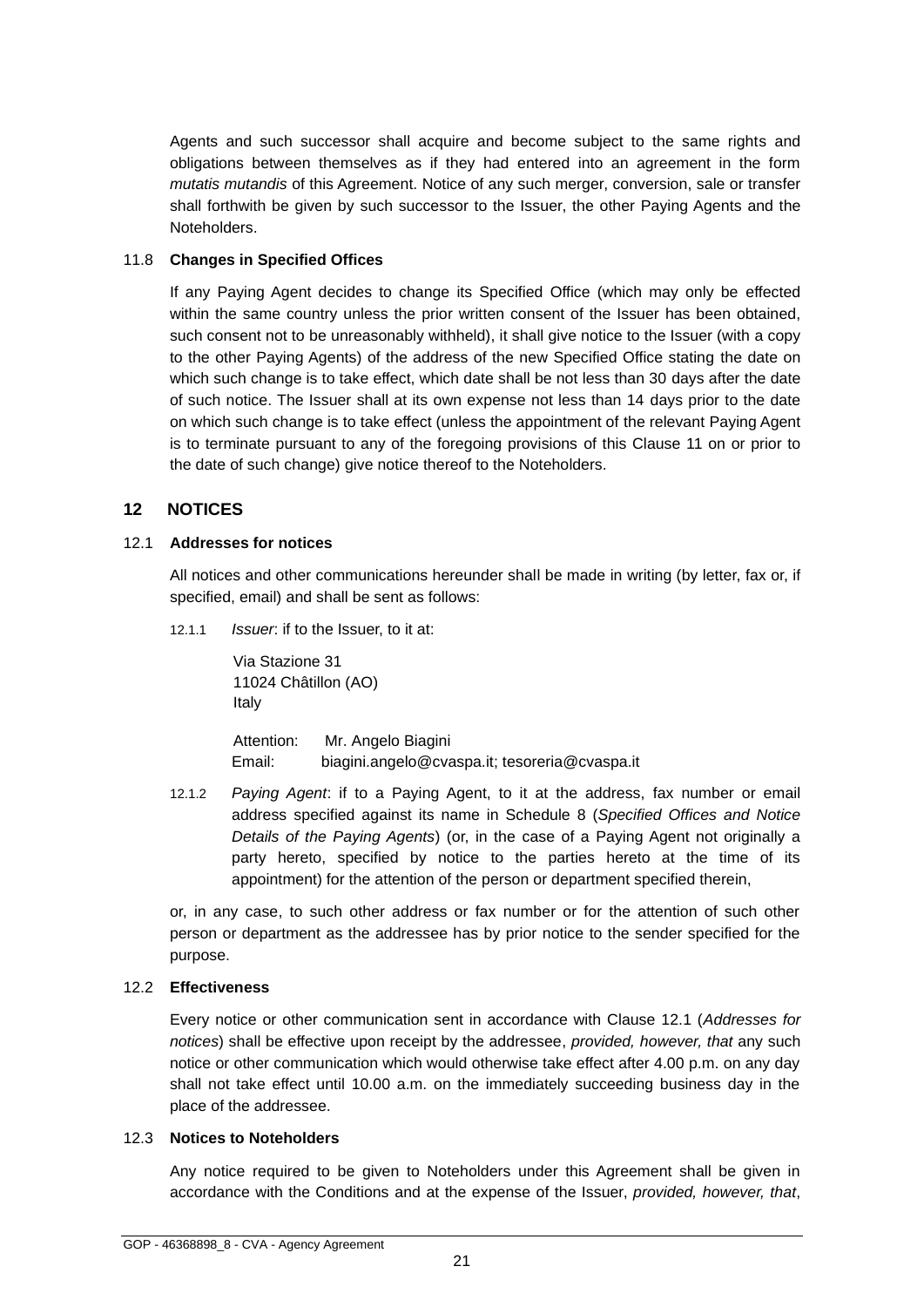so long as all the Notes are represented by the Temporary Global Note and/or the Permanent Global Note, notices to Noteholders shall be given in accordance with the terms of the Temporary Global Note and/or the Permanent Global Note.

#### 12.4 **Notices in English**

All notices and other communications hereunder shall be made in the English language or shall be accompanied by a certified English translation thereof. Any certified English translation delivered hereunder shall be certified as a true and accurate translation by a professionally qualified translator or by some other person competent to do so.

#### <span id="page-23-0"></span>**13 MISCELLANEOUS**

#### 13.1 **Entire agreement**

This Agreement contains the whole agreement between the Parties relating to the subject matter of this Agreement at the date of this Agreement to the exclusion of any terms implied by law which may be excluded by contract and supersedes any previous written or oral agreement between the parties in relation to the matters dealt with in this Agreement.

#### 13.2 **No representation**

Each party to this Agreement acknowledges that it has not been induced to enter into this Agreement by any representation, warranty or undertaking not expressly incorporated into it.

#### 13.3 **No other remedy**

So far as is permitted by law and except in the case of gross negligence, each party to this Agreement agrees and acknowledges that its only right and remedy in relation to any representation, warranty or undertaking made or given in connection with this Agreement shall be for breach of the terms of this Agreement to the exclusion of all other rights and remedies (including those in tort or arising under statute).

#### 13.4 **Scope of Agreement**

In Clauses 13.1 (*Entire agreement*) to 13.3 (*No other remedy*), "this Agreement" includes the Fiscal Agent's fee letter referred to in Clause 9.1 (*Fees*).

#### <span id="page-23-1"></span>**14 LAW AND JURISDICTION**

#### 14.1 **Governing law**

This Agreement and any non-contractual obligations arising out of or in connection with it are governed by English law. Condition 13 (*Meetings of Noteholders; Noteholders' Representative; Modification*) and the provisions of Schedule 5 of this Agreement concerning meetings of Noteholders and the appointment of the Noteholders' Representative (*rappresentante comune*) are subject to compliance with Italian law

#### 14.2 **Jurisdiction**

The courts of England have exclusive jurisdiction to settle any dispute (a "**Dispute**"), arising out of or in connection with this Agreement (including a dispute relating to the existence, validity or termination of this Agreement or any non-contractual obligation arising out of or in connection with this Agreement) or the consequences of its nullity. The Issuer agrees that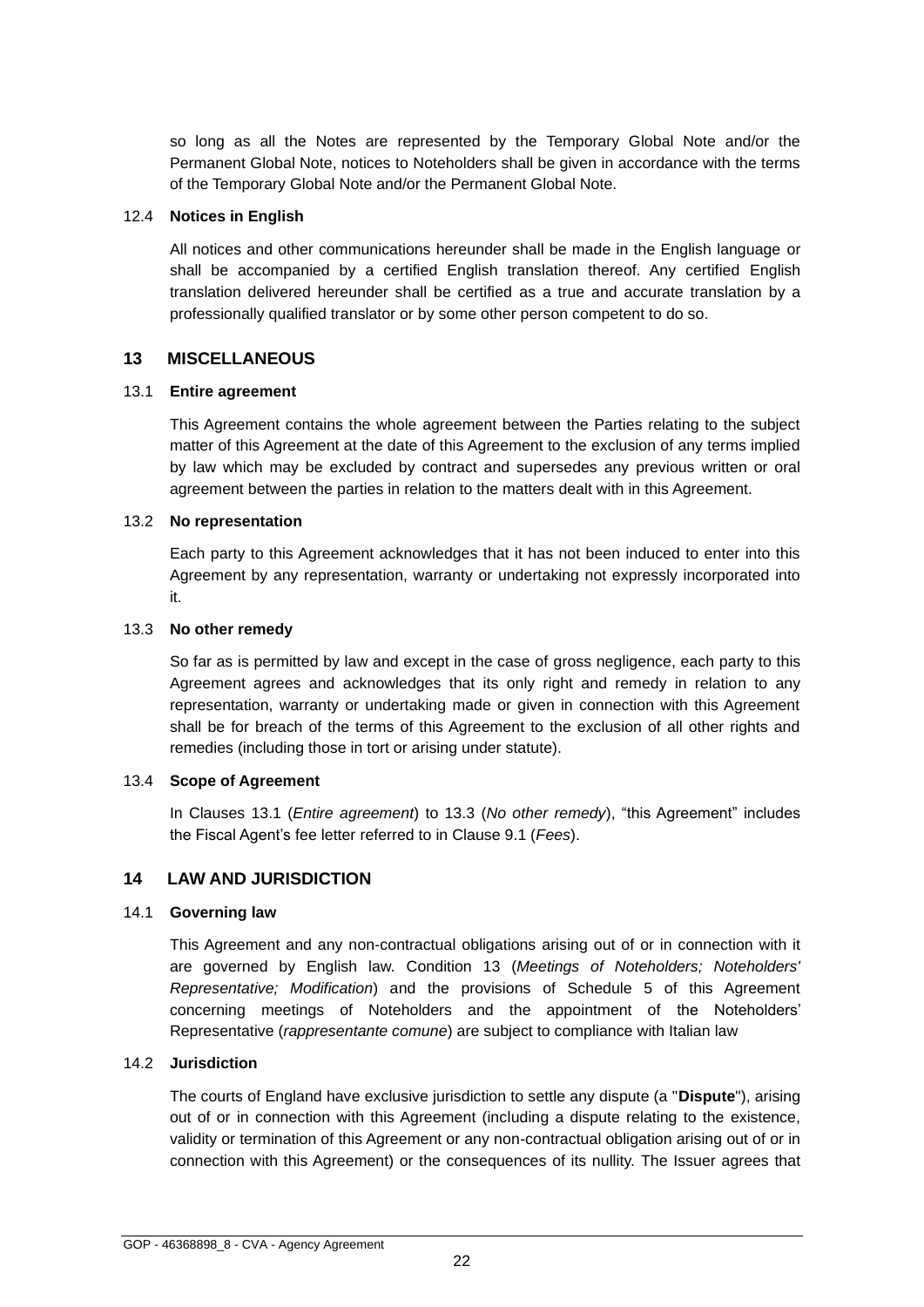the courts of England are the most appropriate and convenient courts to settle any Dispute and, accordingly, that it will not argue to the contrary.

#### 14.3 **Proceedings outside England**

Clause 14.2 (*Jurisdiction*) is for the benefit of the Paying Agents only. To the extent allowed by law, any Paying Agent may take (i) proceedings relating to a Dispute ("**Proceedings**") in any other courts with jurisdiction and (ii) concurrent Proceedings in any number of jurisdictions.

## 14.4 **Process agent**

The Issuer agrees that the documents which start any Proceedings and any other documents required to be served in relation to those Proceedings may be served on it by being delivered to Law Debenture Corporate Services Limited at 8th Floor, 100 Bishopsgate, London, EC2N 4AG or, if different, at its registered office for the time being or at any address of the Issuer in Great Britain at which process may be served on it in accordance with the Companies Act 2006. If such Person is not or ceases to be effectively appointed to accept service of process on behalf of the Issuer or it ceases to be registered in England or, for any other reason, is unable or unwilling to act in such capacity, the Issuer shall immediately appoint a further Person in England to accept service of process on its behalf. The Issuer agrees that failure by a process agent to notify it of any process will not invalidate service. Nothing in this paragraph shall affect the right of any Paying Agent to serve process in any other manner permitted by law.

## <span id="page-24-0"></span>**15 RIGHTS OF THIRD PARTIES**

A person who is not a party to this Agreement has no right under the Contracts (Rights of Third Parties) Act 1999 to enforce any term of this Agreement.

## <span id="page-24-1"></span>**16 MODIFICATION**

Subject to Condition 13(c) (*Modification*), this Agreement may be amended by further agreement in writing among the parties hereto and without the consent of the Noteholders.

## <span id="page-24-2"></span>**17 COUNTERPARTS**

This Agreement may be executed in any number of counterparts and by different parties hereto in separate counterparts, each of which when so executed shall be deemed to be an original and all of which when so executed shall constitute one and the same binding agreement between the parties.

**AS WITNESS** the hands of the duly authorised representatives of the parties to this Agreement the day and year first before written.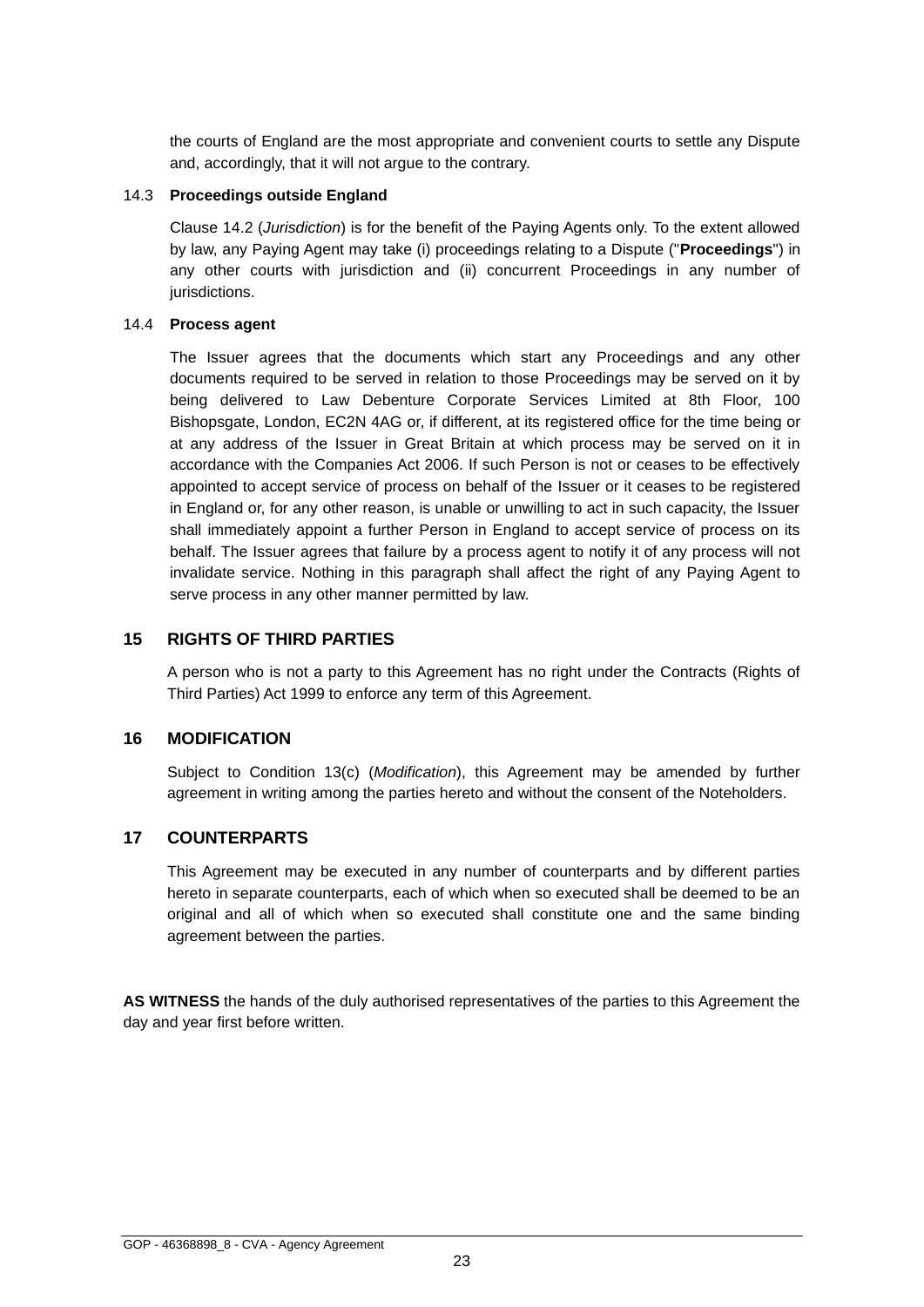# **SCHEDULE 1 Form of Temporary Global Note**

<span id="page-25-0"></span>ANY UNITED STATES PERSON WHO HOLDS THIS OBLIGATION WILL BE SUBJECT TO LIMITATIONS UNDER THE UNITED STATES INCOME TAX LAWS, INCLUDING THE LIMITATIONS PROVIDED IN SECTIONS 165(j) AND 1287(a) OF THE INTERNAL REVENUE CODE.

## **ISIN: XS2408009855**

# **COMPAGNIA VALDOSTANA DELLE ACQUE - COMPAGNIE VALDÔTAINE DES EAUX S.p.A.**

*(incorporated with limited liability under the laws of the Republic of Italy)*

# **€50,000,000 1.119 per cent. Notes due 22 November 2028**

# **TEMPORARY GLOBAL NOTE**

# **1 INTRODUCTION**

This Temporary Global Note is issued in respect of the €50,000,000 1.119 per cent. Notes due 22 November 2028 (the "**Notes**") of Compagnia Valdostana delle Acque – Compagnie Valdôtaine des Eaux S.p.A. (the "**Issuer**"). The Notes are the subject of a fiscal agency agreement dated 22 November 2021 (as amended or supplemented from time to time, the "**Fiscal Agency Agreement**") and made between the Issuer, Citibank Europe Plc, as fiscal agent (the "**Fiscal Agent**" (which expression includes any successor fiscal agent appointed from time to time in connection with the Notes) and, together with any other paying agents appointed from time to time in connection with the Notes, the "**Paying Agents**").

# **2 REFERENCES TO CONDITIONS**

Any reference herein to the "**Conditions**" is to the terms and conditions of the Notes set out in Appendix A (*Terms and Conditions of the Notes*) hereto and any reference to a numbered "**Condition**" is to the correspondingly numbered provision thereof. Words and expressions defined in the Conditions shall have the same meanings when used in this Temporary Global Note.

## **3 PROMISE TO PAY**

## 3.1 **Pay to Bearer**

The Issuer, for value received, promises to pay to the bearer of this Temporary Global Note the principal sum of

## **€50,000,000 (fifty million Euro)**

on 22 November 2028 or on such earlier date or dates as the same may become payable in accordance with the Conditions, and to pay interest on such principal sum in arrear on the dates and at the rate specified in the Conditions, together with any additional amounts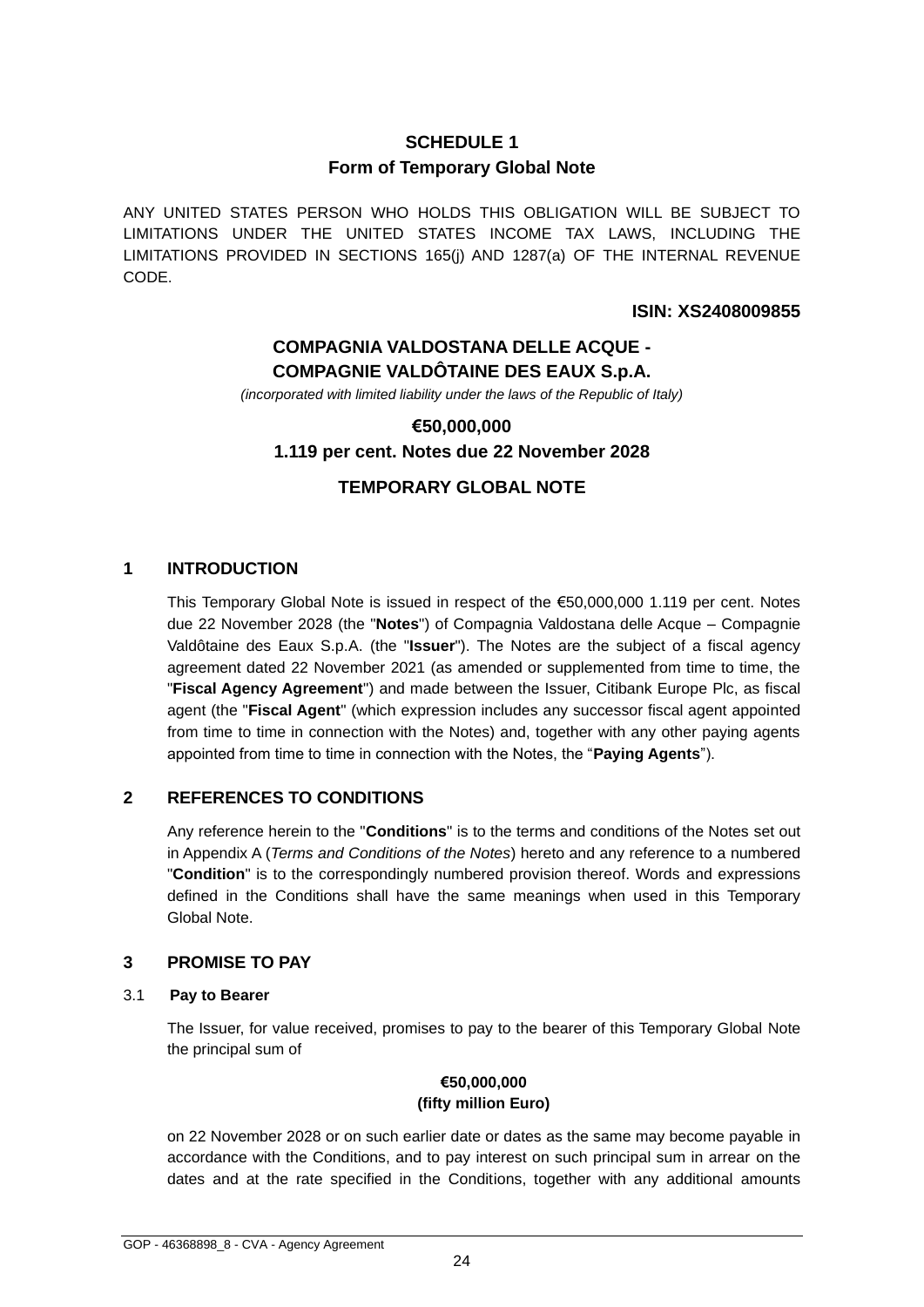payable in accordance with the Conditions, all subject to and in accordance with the Conditions, *provided, however, that* such interest shall be payable only:

- 3.1.1 in the case of interest falling due before the Exchange Date (as defined below), to the extent that Euroclear Bank S.A./N.V. ("**Euroclear**") and/or Clearstream Banking, *société anonyme*, Luxembourg ("**Clearstream, Luxembourg**" and, together with Euroclear, the international central securities depositaries or "**ICSDs**") have received from or in respect of a person entitled to a beneficial interest in a particular principal amount of the Notes (as shown by the respective records of each ICSD) a certificate of non-US beneficial ownership from such person in the form required by the relevant ICSD, such certificate to be dated not earlier than the date on which such interest falls due, and
- 3.1.2 in the case of interest falling due at any time, to the extent that the Issuer has failed to procure the exchange for a permanent global note of that portion of this Temporary Global Note in respect of which such interest has accrued.

#### 3.2 **Principal Amount**

The principal amount of Notes represented by this Temporary Global Note shall be the aggregate amount from time to time entered in the records of both ICSDs. The records of the ICSDs (which expression in this Temporary Global Note means the records that each ICSD holds for its customers which reflect the amount of such customers' interests in the Notes (but excluding any interest in any Notes of one ICSD shown in the records of another ICSD)) shall be conclusive evidence of the principal amount of Notes represented by this Temporary Global Note and, for these purposes, a statement issued by an ICSD (which statement shall be made available to the bearer upon request) stating the principal amount of Notes represented by this Temporary Global Note at any time shall be conclusive evidence of the records of the ICSD at that time.

## **4 NEGOTIABILITY**

This Temporary Global Note is negotiable and, accordingly, title to this Temporary Global Note shall pass by delivery.

## **5 EXCHANGE**

On or after the day following the expiry of 40 days after the date of issue of this Global Note (the "**Exchange Date**"), the Issuer shall procure (in the case of first exchange) the delivery of a permanent global note (the "**Permanent Global Note**") in substantially the form set out in Schedule 2 (*Form of Permanent Global Note*) to the Fiscal Agency Agreement to the bearer of this Temporary Global Note or (in the case of any subsequent exchange) an increase in the principal amount of the Permanent Global Note in accordance with its terms against:

- 5.1 presentation and (in the case of final exchange) surrender of this Temporary Global Note to or to the order of the Fiscal Agent; and
- 5.2 receipt by a person nominated by the ICSDs to perform the role of common service provider (the "**Common Service Provider**") of an instruction to exchange by Euroclear and/or Clearstream, Luxembourg dated not earlier than the Exchange Date hereto.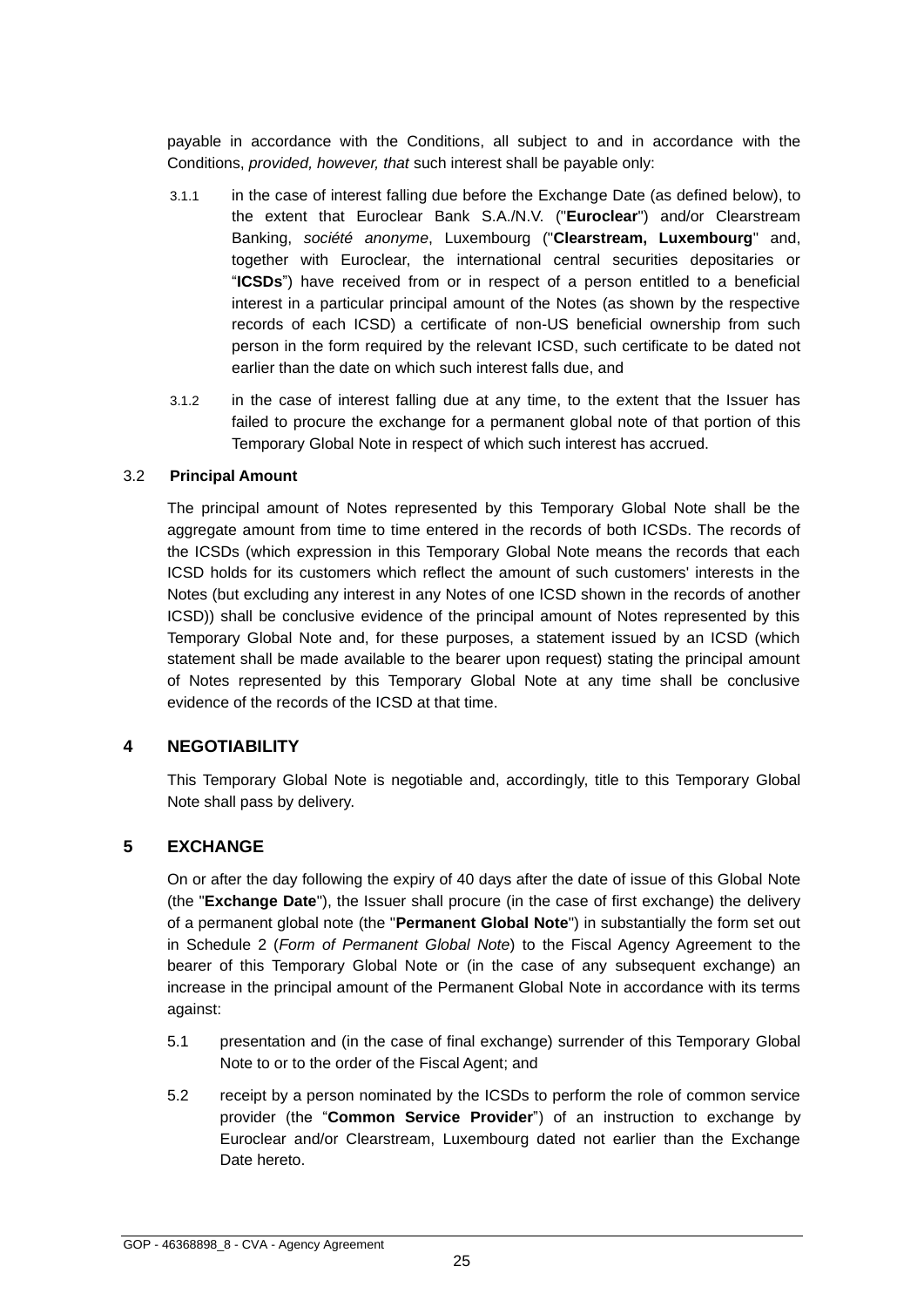The principal amount of Notes represented by the Permanent Global Note shall be equal to the aggregate of the principal amounts specified in the instruction issued by Euroclear and/or Clearstream, Luxembourg and received by the Common Service Provider; *provided, however, that* in no circumstances shall the principal amount of Notes represented by the Permanent Global Note exceed the initial principal amount of Notes represented by this Temporary Global Note.

## **6 WRITING DOWN**

On each occasion on which:

- 6.1 the Permanent Global Note is delivered or the principal amount of Notes represented thereby is increased in accordance with its terms in exchange for a further portion of this Temporary Global Note; or
- 6.2 Notes represented by this Temporary Global Note are to be cancelled in accordance with Condition 6(g) (*Redemption and Purchase - Cancellation*),

the Issuer shall procure that details of the exchange or cancellation shall be entered *pro rata* in the records of the ICSDs.

# **7 PAYMENTS**

## 7.1 **Recording of Payments**

Upon any payment being made in respect of the Notes represented by this Temporary Global Note, the Issuer shall procure that details of such payment shall be entered *pro rata* in the records of the ICSDs and, in the case of any payment of principal, the principal amount of the Notes entered in the records of the ICSDs and represented by this Temporary Global Note shall be reduced by the principal amount so paid.

## 7.2 **Discharge of Issuer's obligations**

Payments due in respect of Notes for the time being represented by this Temporary Global Note shall be made to the bearer of this Temporary Global Note and each payment so made will discharge the Issuer's obligations in respect thereof. Any failure to make the entries referred to above shall not affect such discharge.

## **8 CONDITIONS APPLY**

Until this Temporary Global Note has been exchanged as provided herein or cancelled in accordance with the Fiscal Agency Agreement, the bearer of this Temporary Global Note shall be subject to the Conditions and, subject as otherwise provided herein, shall be entitled to the same rights and benefits under the Conditions as if the bearer were the holder of Notes in definitive form in substantially the form set out in Schedule 3 (*Form of Definitive Note*) to the Fiscal Agency Agreement and the related interest coupons, in the denomination of €100,000 and integral multiples of €1,000 in excess thereof up to and including €199,000 and in an aggregate principal amount equal to the principal amount of Notes represented by this Temporary Global Note.

# **9 PAYMENTS ON BUSINESS DAYS**

Notwithstanding the definition of "Business Day" in Condition 1(a) (*Definitions*), while all the Notes are represented by this Temporary Global Note (or by this Temporary Global Note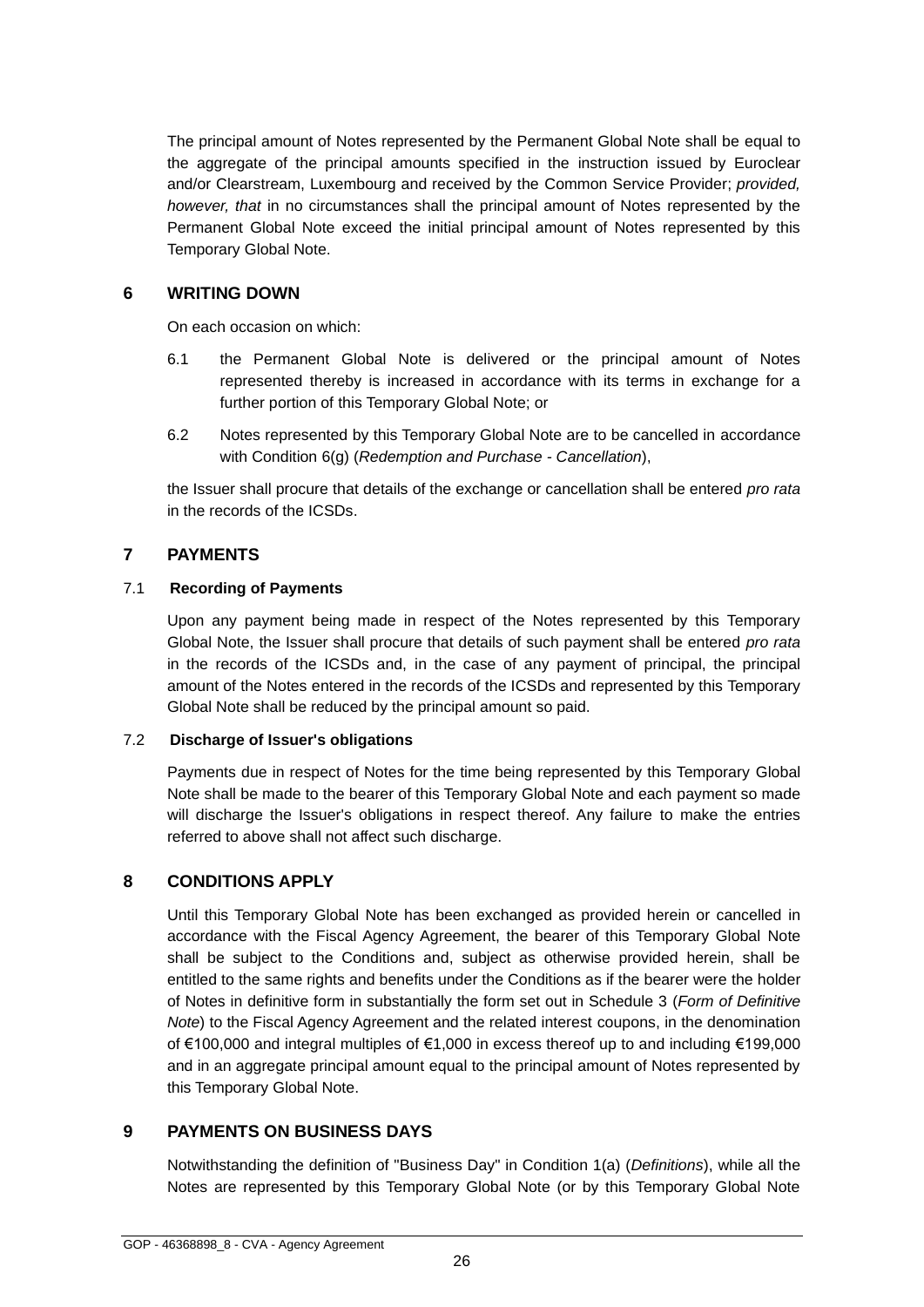and/or a Permanent Global Note) and this Temporary Global Note is (or this Temporary Global Note and/or the Permanent Global Note are) deposited with a common safekeeper for Euroclear and/or Clearstream, Luxembourg, "**Business Day**" means any day which is a TARGET Settlement Day.

## **10 DEED OF COVENANT**

While all the Notes are represented by this Temporary Global Note (or by this Temporary Global Note and the Permanent Global Note) and this Temporary Global Note is (or this Temporary Global Note and the Permanent Global Note are) deposited with a common safekeeper for Euroclear and Clearstream, Luxembourg, references to the "Notes" in Conditions 9 (j) (*Failure to take action etc*) and (k) (*Unlawfulness*) shall be read as if they included references to the deed of covenant dated 22 November 2021 and executed by the Issuer in favour of the Accountholders (as defined therein).

## **11 NOTICES**

Notwithstanding Condition 15 (*Notices*), while all the Notes are represented by this Temporary Global Note (or by this Temporary Global Note and the Permanent Global Note) and this Temporary Global Note is (or this Temporary Global Note and the Permanent Global Note are) deposited with a common safekeeper for Euroclear and Clearstream, Luxembourg, notices to Noteholders may be given by delivery of the relevant notice to Euroclear and Clearstream, Luxembourg and, in any case, such notices shall be deemed to have been given to the Noteholders in accordance with Condition 15 (*Notices*) on the date of delivery to Euroclear and Clearstream, Luxembourg, except that so long as the Notes are admitted to trading on the Irish Stock Exchange plc, trading as Euronext Dublin ("**Euronext Dublin**") and it is a requirement of applicable law or regulations, such notices shall be published in a leading newspaper having general circulation in the Republic of Ireland or published on the website of Euronext Dublin (*www.euronext.com/it/markets/dublin*).

## **12 FURTHER INFORMATION RELATING TO THE ISSUER**

Further information relating to the Issuer is provided, pursuant to Article 2414 of the Italian Civil Code, in Appendix B (*Further Information relating to the Issuer*) hereto.

## **13 AUTHENTICATION**

This Temporary Global Note shall not be valid for any purpose until it has been authenticated for and on behalf of Citibank Europe Plc, as fiscal agent.

## **14 EFFECTUATION**

This Temporary Global Note shall not be valid for any purpose until it has been effectuated for and on behalf of the entity appointed as common safekeeper by the ICSDs.

#### **15 GOVERNING LAW**

This Temporary Global Note and any non-contractual obligations arising out of or in connection with it are governed by English law.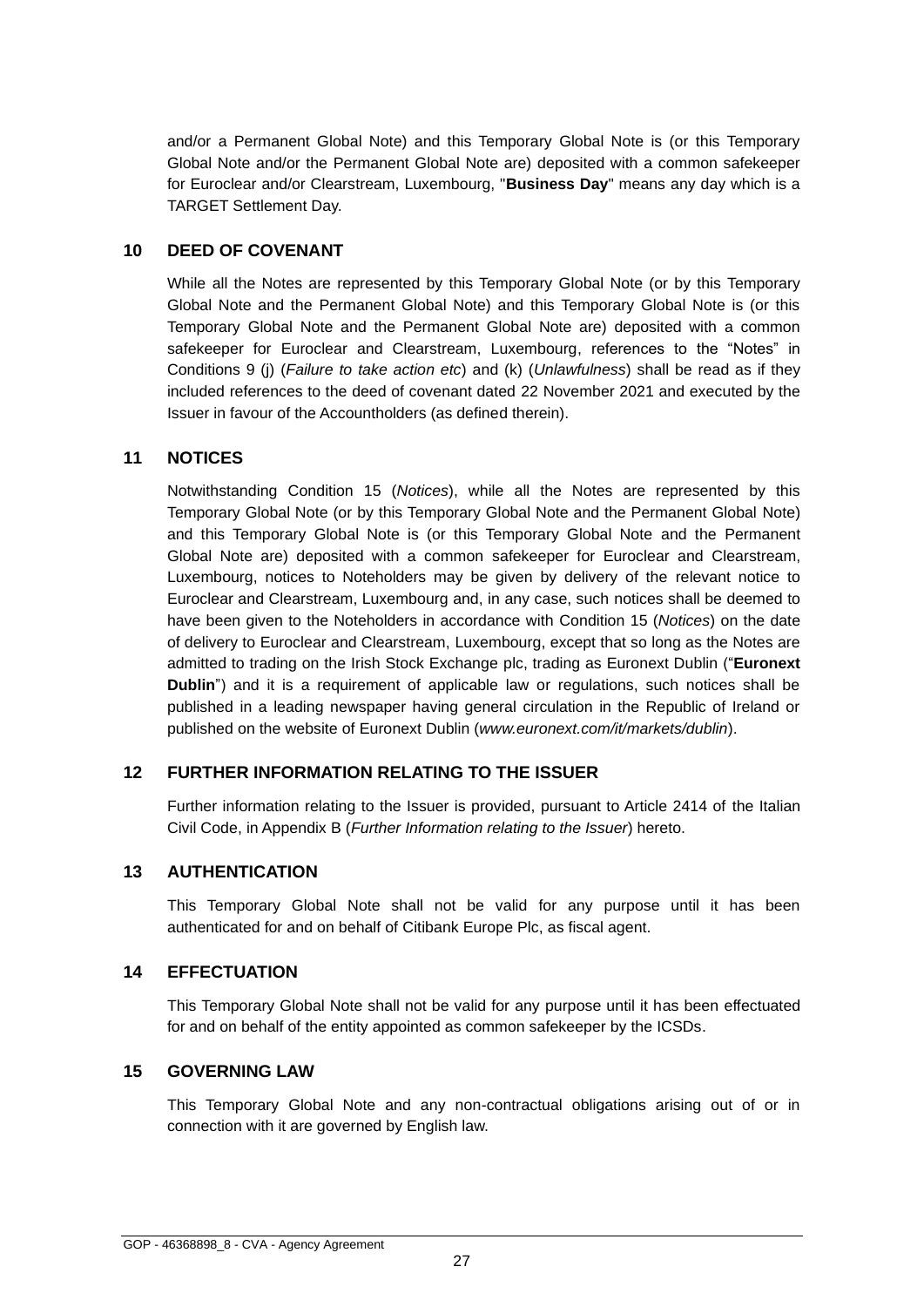**AS WITNESS** the manual or facsimile signature of a duly authorised person on behalf of the Issuer.

## **COMPAGNIA VALDOSTANA DELLE ACQUE - COMPAGNIE VALDÔTAINE DES EAUX S.p.A.**

By: ..................................................... *(duly authorised)*

**ISSUED in London on 22 November 2021**

**AUTHENTICATED** for and on behalf of **CITIBANK EUROPE PLC**

as fiscal agent without recourse, warranty or liability

By: ..................................................... *(duly authorised)*

**EFFECTUATED** for and on behalf of **EUROCLEAR BANK S.A./N.V.** as common safekeeper without recourse, warranty or liability

By: ..................................................... *(duly authorised)*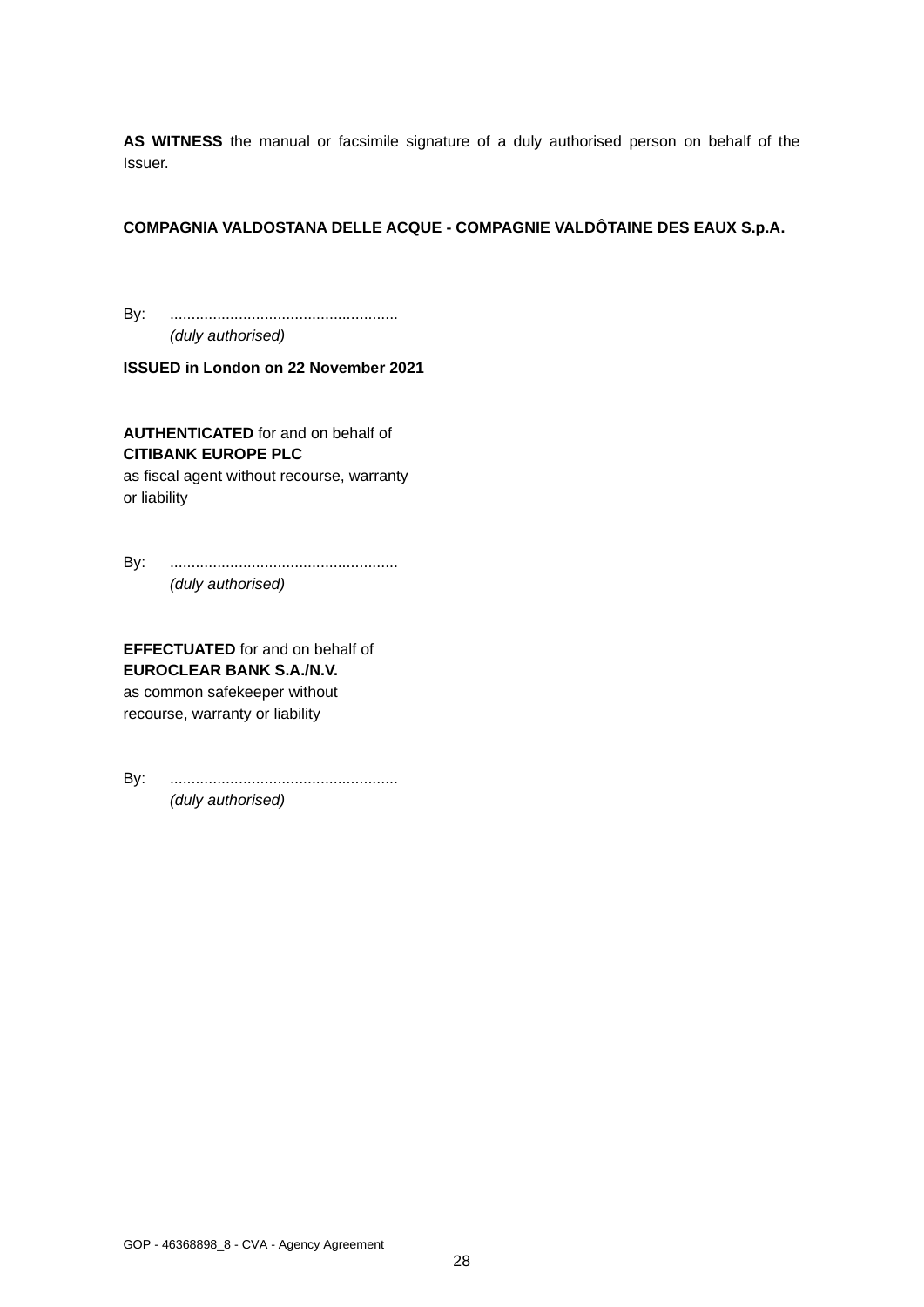# **APPENDIX A**

# **TERMS AND CONDITIONS OF THE NOTES**

[*As set out in Schedule 4*]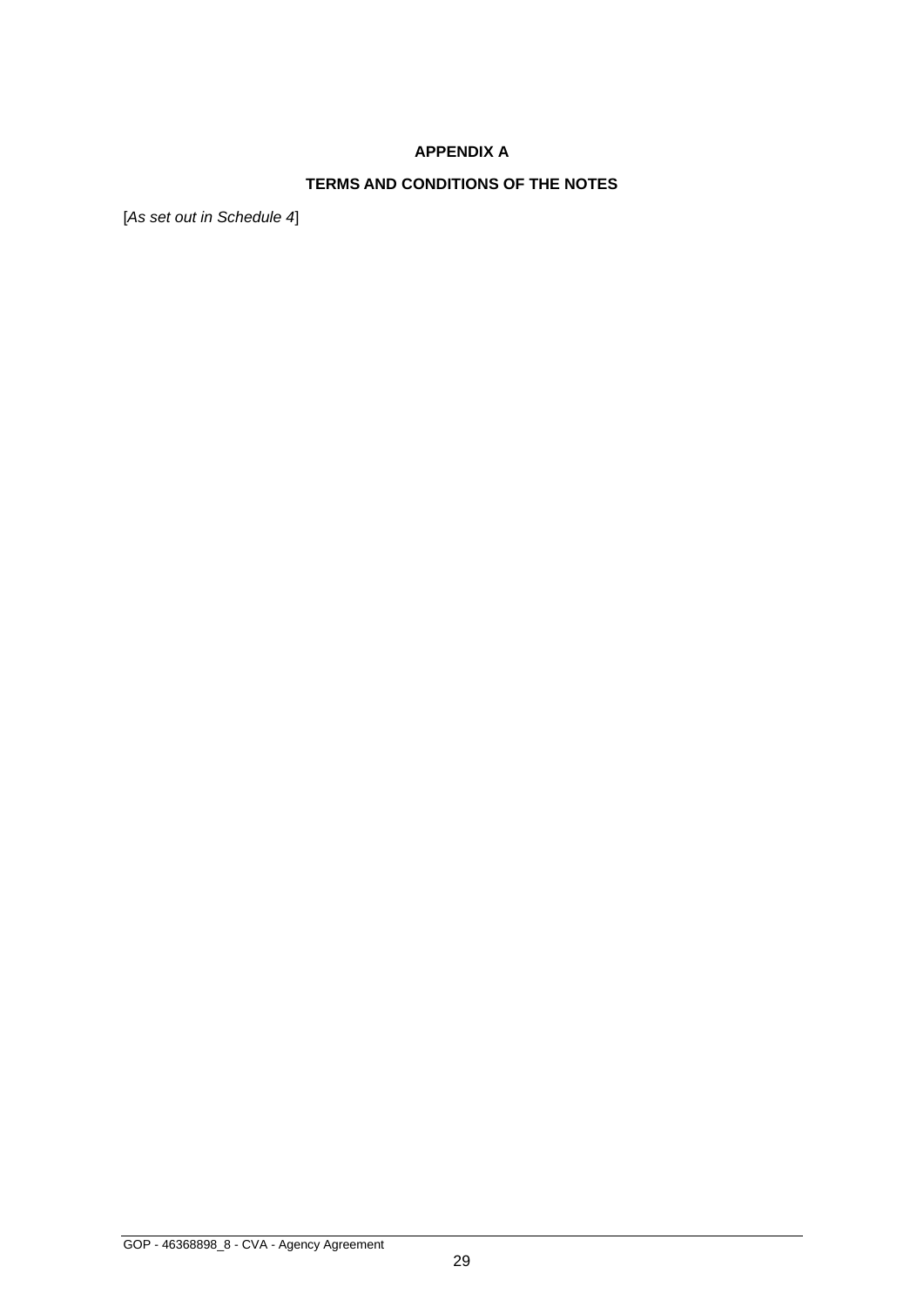# **APPENDIX B FURTHER INFORMATION RELATING TO THE ISSUER**

| Objects: | The objects of the Issuer, as set out in Article 4 of its by-laws,<br>are as follows:                                                                                                                                                                                                                                                                                                                                                                                                                                                                                                                                                                                                                                    |
|----------|--------------------------------------------------------------------------------------------------------------------------------------------------------------------------------------------------------------------------------------------------------------------------------------------------------------------------------------------------------------------------------------------------------------------------------------------------------------------------------------------------------------------------------------------------------------------------------------------------------------------------------------------------------------------------------------------------------------------------|
|          | The Issuer, in compliance with the applicable laws in the<br>sectors referred to in points a) and b) below, has as its<br>corporate purpose the direct or indirect exercise, through<br>subsidiaries or affiliates, in respect of which it performs the<br>function of strategic guidance and coordination of both the<br>industrial structure and the activities carried out by them, of the<br>following activities:                                                                                                                                                                                                                                                                                                   |
|          | • in the electric energy sector: production activities<br>including the renting of plants and the provision of<br>related services, import and export, distribution and sale;                                                                                                                                                                                                                                                                                                                                                                                                                                                                                                                                            |
|          | in the areas of networked facilities or otherwise providing<br>urban services on the territory: district heating and<br>telecommunications;                                                                                                                                                                                                                                                                                                                                                                                                                                                                                                                                                                              |
|          | in the sectors referred to in points a) and b) above:<br>of<br>activities<br>including,<br>performance<br>planning,<br>construction, maintenance and operation of plants;<br>production and sale of equipment; research, consulting<br>and assistance activities; as well as acquisition, sale,<br>marketing and trading of goods and services.                                                                                                                                                                                                                                                                                                                                                                          |
|          | The Issuer may also acquire, sell and manage public lighting<br>points and carry out real estate transactions (purchase, sale,<br>exchange, lease, administration and management) relating to<br>assets owned by the Issuer or connected with their<br>development.                                                                                                                                                                                                                                                                                                                                                                                                                                                      |
|          | The Issuer may carry out investments, real estates,<br>commercial, industrial and financial transactions, including<br>interventions in the municipalities of Valle d'Aosta, only for the<br>accomplishment of the corporate purpose. The Issuer may<br>acquire shareholdings in other companies and undertakings,<br>both Italian and foreign, which carry out activities similar, akin<br>or connected to its own or those of the parties in which it has<br>shareholdings; it may also contract loans and resort to forms of<br>financing and grant appropriate movable, immovable and<br>personal security, including sureties (fideiussioni), by way of<br>security of its own obligations or those of companies or |

For the purposes of energy saving and efficiency, the Issuer may directly, or indirectly through subsidiaries or affiliates, either on its own behalf or on behalf of third parties, invest as

businesses in which it has shareholdings.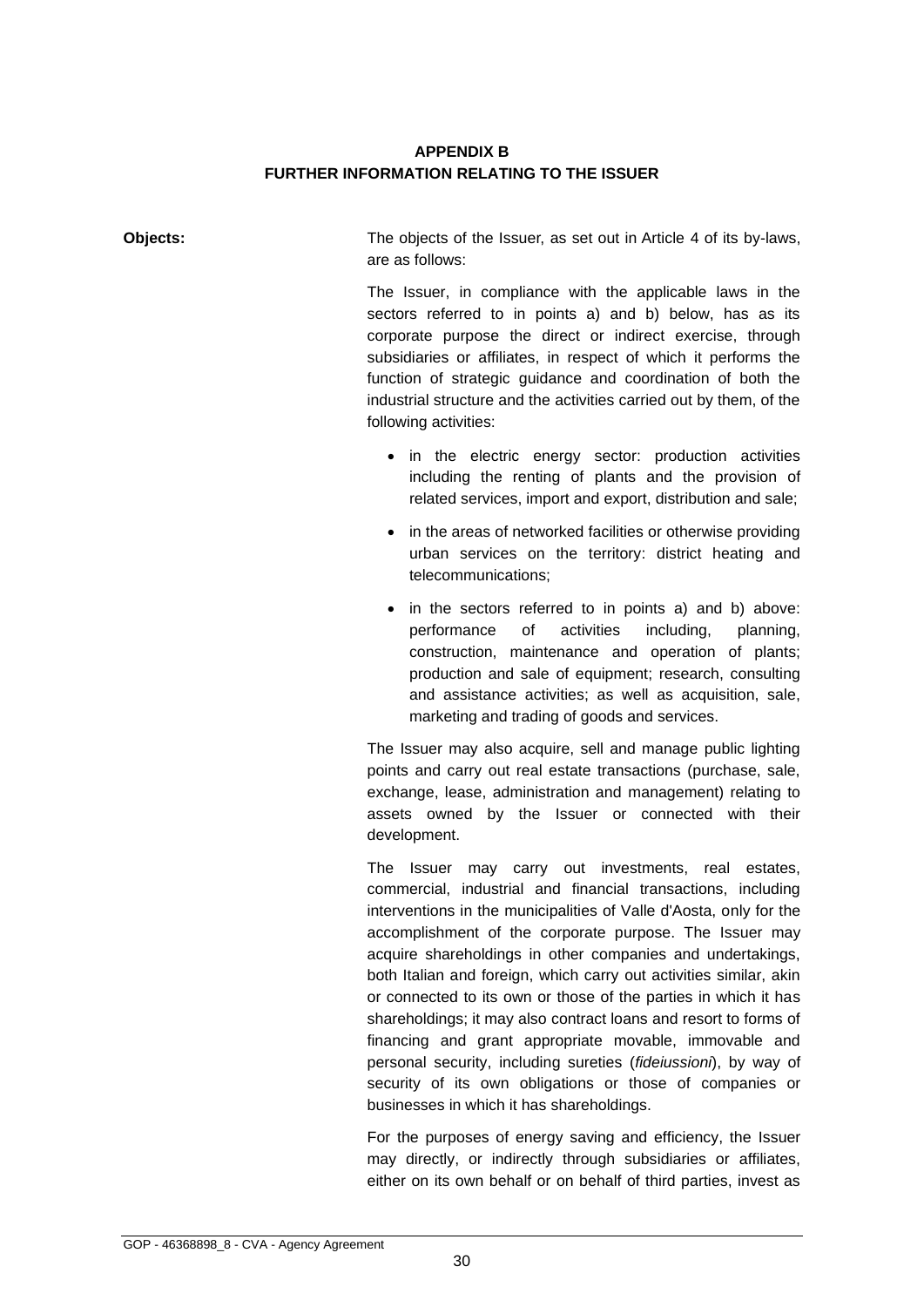an ESCO (Energy Service Company) and, in particular, provide integrated energy services for the analysis of energy consumption, the assessment of the possibilities of intervention for the increase of energy efficiency, the financing (in whole or in part) and implementation of such actions, the operation and maintenance of the plants, and risk management.

The Issuer may also carry out directly, in the interest of its subsidiaries or affiliates, any activity connected with or ancillary to its own business or that of its subsidiaries or affiliates. To this end, the Issuer provides for, in particular:

- coordination of the managerial resources of the subsidiaries or affiliates, to be implemented also through suitable training actions;
- the administrative and financial coordination of the subsidiaries or affiliates, carrying out in their favour all appropriate activities, including the granting of loans, as well as, more generally, the establishment and management of their administrative and financial activities;
- the provision of other services in favour of the subsidiaries or affiliates in areas of specific corporate interest.

**Registered office:** Via Stazione 31, 11024 Châtillon (AO), Italy

**Company registration:** Registered at the Companies' Registry of the Chamber of Commerce of Aosta under registration No. 01013130073

**Resolutions authorising the issue of the Notes** A resolution of the Shareholders' Meeting of the Issuer passed on 30 June 2021 and a resolution of the Board of Directors of the Issuer passed on 26 October 2021, registered at the Companies' Register of Aosta on 11 November 2021.

**Amount of paid-up share capital:**  €395,000,000 represented by 395,000,000 ordinary shares with a nominal value of €1.00 each.

**Amount of reserves:** €290,119,376

**Prospectus:** A Prospectus dated 18 November 2021, approved by the Central Bank of Ireland on 18 November 2021 in its capacity as competent authority in the Republic of Ireland for the purposes of the Prospectus Regulation 1129/2017, as amended.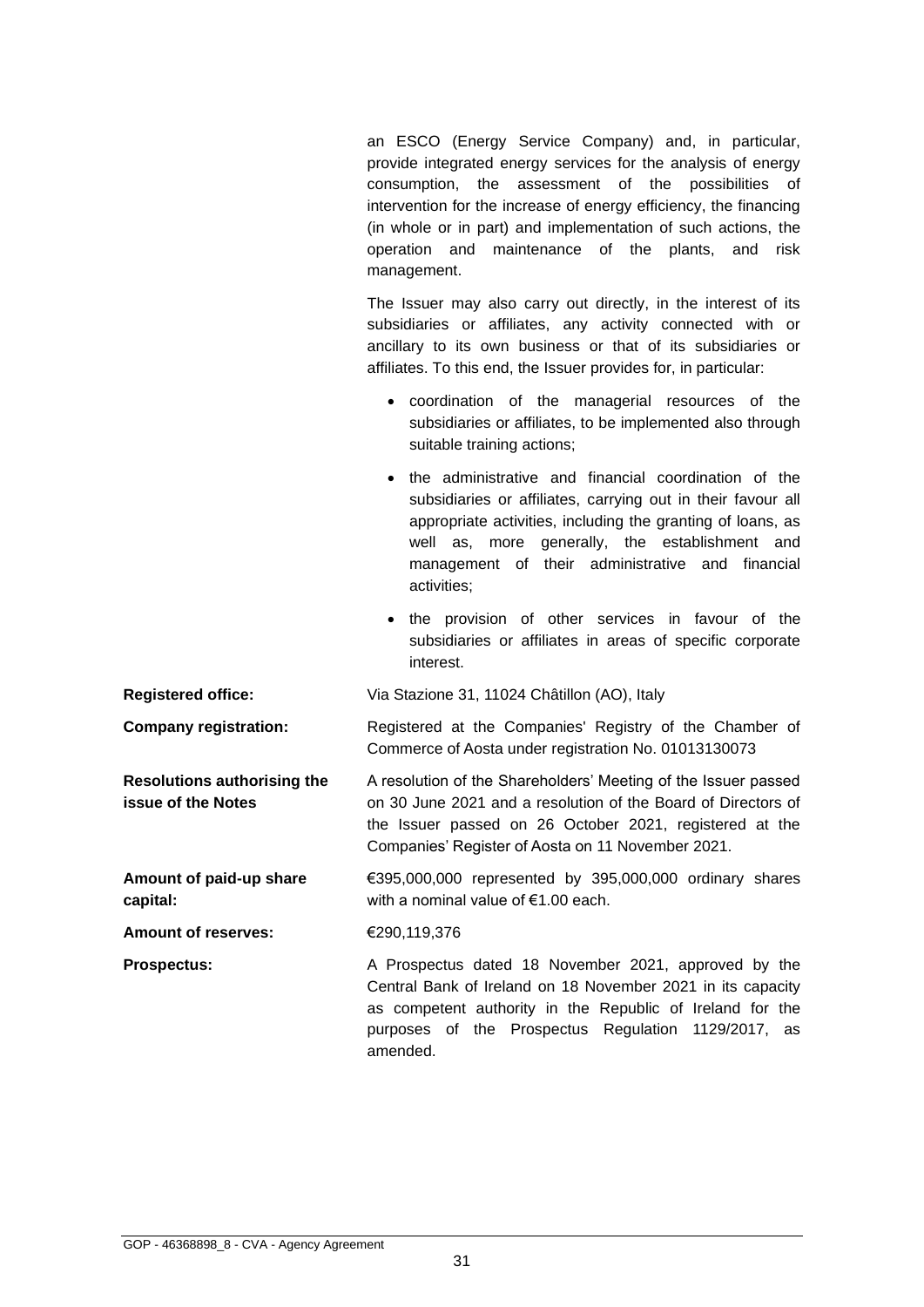# **SCHEDULE 2 Form of Permanent Global Note**

<span id="page-33-0"></span>ANY UNITED STATES PERSON WHO HOLDS THIS OBLIGATION WILL BE SUBJECT TO LIMITATIONS UNDER THE UNITED STATES INCOME TAX LAWS, INCLUDING THE LIMITATIONS PROVIDED IN SECTIONS 165(j) AND 1287(a) OF THE INTERNAL REVENUE CODE.

## **ISIN: XS2408009855**

# **COMPAGNIA VALDOSTANA DELLE ACQUE - COMPAGNIE VALDÔTAINE DES EAUX S.p.A.**

*(incorporated with limited liability under the laws of the Republic of Italy)*

# **€50,000,000 1.119 per cent. Notes due 22 November 2028**

# **PERMANENT GLOBAL NOTE**

## **1 INTRODUCTION**

This Global Note is issued in respect of the  $$50,000,000$  1.119 per cent. Notes due 22 November 2028 (the "**Notes**") of Compagnia Valdostana delle Acque – Compagnie Valdôtaine des Eaux S.p.A. (the "**Issuer**"). The Notes (insofar as they are represented by this Global Note) have the benefit of a deed of covenant dated 22 November 2021 (as amended or supplemented from time to time, the "**Deed of Covenant**") entered into by the Issuer and are the subject of a fiscal agency agreement dated 22 November 2021 (as amended or supplemented from time to time, the "**Fiscal Agency Agreement**") and made between the Issuer, Citibank Europe Plc as fiscal agent (the "**Fiscal Agent**" (which expression includes any successor fiscal agent appointed from time to time in connection with the Notes) and, together with any other paying agents appointed from time to time in connection with the Notes, the "**Paying Agents**").

## **2 REFERENCES TO CONDITIONS**

Any reference herein to the "**Conditions**" is to the terms and conditions of the Notes set out in Appendix A (*Terms and Conditions of the Notes*) hereto and any reference to a numbered "**Condition**" is to the correspondingly numbered provision thereof. Words and expressions defined in the Conditions shall have the same meanings when used in this Global Note.

#### **3 PROMISE TO PAY**

#### 3.1 **Pay to bearer**

The Issuer, for value received, promises to pay to the bearer of this Global Note, in respect of each Note represented by this Global Note, its principal amount on 22 November 2028 or on such earlier date or dates as the same may become payable in accordance with the Conditions, and to pay interest on each such Note on the dates and in the manner specified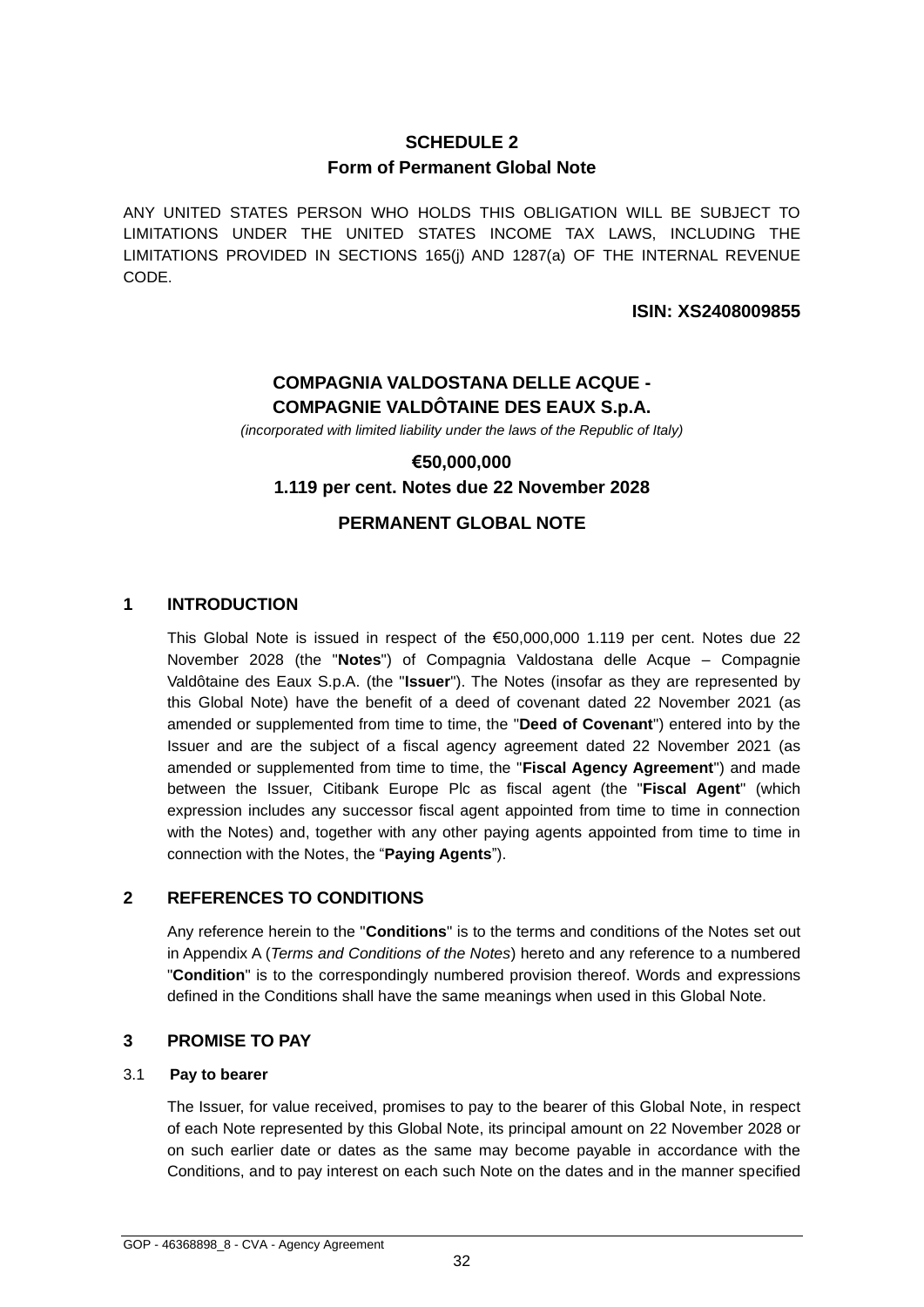in the Conditions, together with any additional amounts payable in accordance with the Conditions, all subject to and in accordance with the Conditions.

#### 3.2 **Principal Amount**

The principal amount of Notes represented by this Global Note shall be the aggregate principal amount from time to time entered in the records of Euroclear Bank S.A./N.V. ("**Euroclear**") and/or Clearstream Banking, *société anonyme*, Luxembourg ("**Clearstream, Luxembourg**" and, together with Euroclear, the international central securities depositaries or "**ICSDs**"). The records of the ICSDs (which expression in this Global Note means the records that each ICSD holds for its customers which reflect the amount of such customers' interests in the Notes, but excluding any interest in any Notes of one ICSD shown in the records of another ICSD) shall be conclusive evidence of the principal amount of Notes represented by this Global Note and, for these purposes, a statement issued by an ICSD (which statement shall be made available to the bearer upon request) stating the principal amount of Notes represented by this Global Note at any time shall be conclusive evidence of the records of the ICSD at that time.

## **4 NEGOTIABILITY**

This Global Note is negotiable and, accordingly, title to this Global Note shall pass by delivery.

# **5 EXCHANGE**

This Global Note will become exchangeable, in whole but not in part only and at the request of the bearer of this Global Note, for Notes in definitive form ("**Definitive Notes**") in substantially the form set out in Schedule 3 (*Form of Definitive Note*) to the Fiscal Agency Agreement if either of the following events occurs:

- (a) Euroclear or Clearstream, Luxembourg is closed for business for a continuous period of 14 days (other than by reason of legal holidays) or announces an intention permanently to cease business; or
- (b) any of the circumstances described in Condition 9 (*Events of Default*) occurs.

# **6 DELIVERY OF DEFINITIVE NOTES**

Whenever this Global Note is to be exchanged for Definitive Notes, the Issuer shall procure the prompt delivery of such Definitive Notes, duly authenticated and with interest coupons ("**Coupons**") attached, in an aggregate principal amount equal to the principal amount of Notes represented by this Global Note to the bearer of this Global Note against the surrender of this Global Note to or to the order of the Fiscal Agent within 30 days of the bearer requesting such exchange.

# **7 FAILURE TO DELIVER DEFINITIVE NOTES OR TO REPAY**

- If:
- (a) Definitive Notes have not been delivered in accordance with paragraph 6 (*Delivery of Definitive Notes*) above by 5.00 p.m. (London time) on the thirtieth day after the bearer has requested exchange of this Global Note for Definitive Notes; or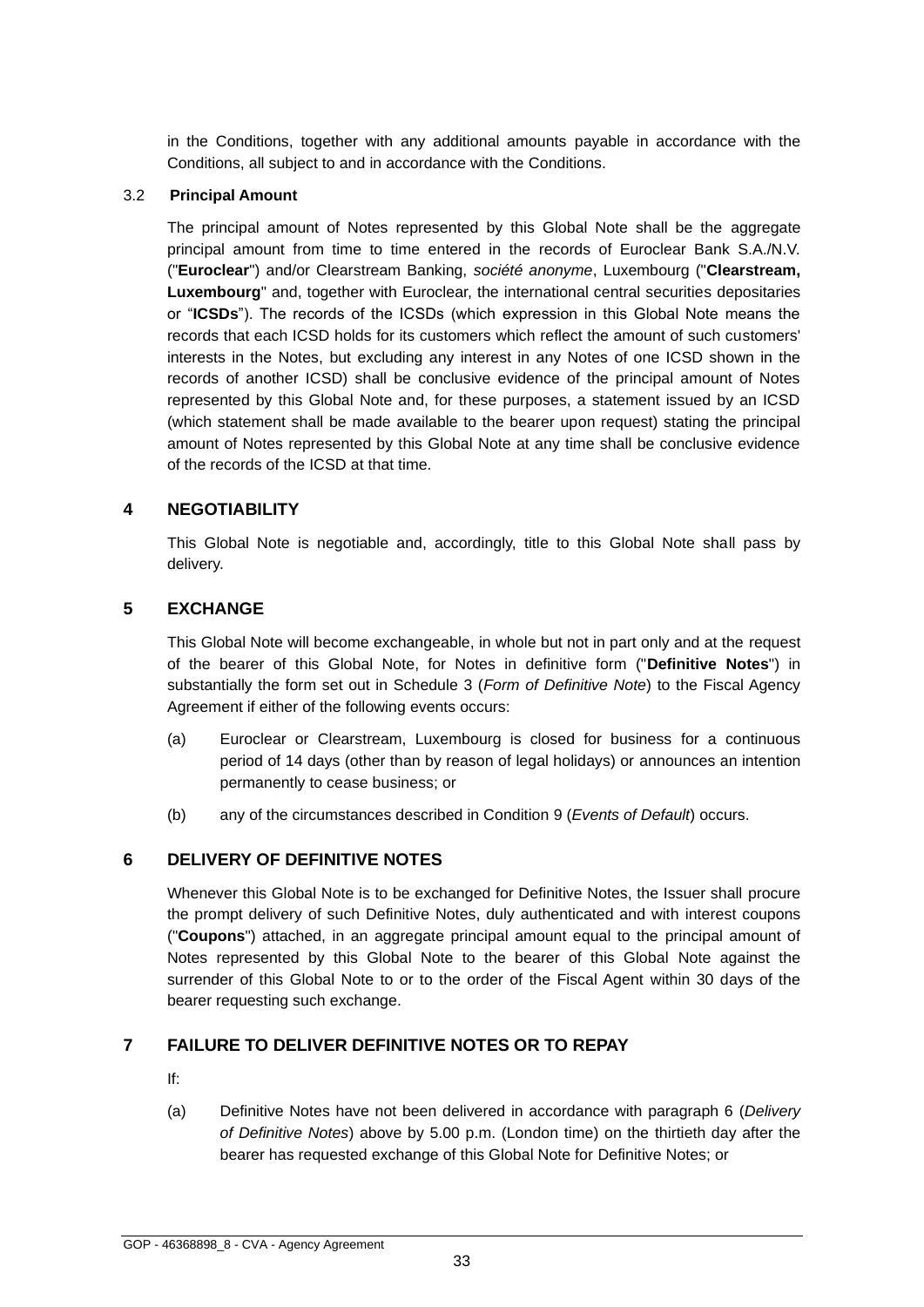(b) this Global Note (or any part hereof) has become due and payable in accordance with the Conditions or the date for final redemption of this Global Note has occurred and, in either case, payment in full of the amount of principal falling due with all accrued interest thereon has not been made to the bearer in accordance with the terms of this Global Note on the due date for payment,

then this Global Note (including the obligation to deliver Definitive Notes) will become void at 5.00 p.m. (London time) on such thirtieth day (in the case of (a)) or at 5.00 p.m. (London time) on such due date (in the case of (b)) and the bearer of this Global Note will have no further rights hereunder (but without prejudice to the rights which the bearer of this Global Note or others may have under the Deed of Covenant). The Deed of Covenant has been deposited at the Specified Office of the Fiscal Agent and a copy of it may be inspected at the Specified Office of each Paying Agent.

## **8 WRITING DOWN**

On each occasion on which:

- (a) a payment of principal is made in respect of this Global Note;
- (b) Definitive Notes are delivered; or
- (c) Notes represented by this Global Note are to be cancelled in accordance with Condition 6(g) (*Redemption and Purchase - Cancellation*),

the Issuer shall procure that details of the exchange or cancellation shall be entered *pro rata* in the records of the ICSDs.

## **9 WRITING UP**

#### 9.1 **Initial Exchange**

If this Global Note was originally issued in exchange for part only of a temporary global note representing the Notes, then all references in this Global Note to the principal amount of Notes represented by this Global Note shall be construed as references to the principal amount of Notes represented by the part of the temporary global note in exchange for which this Global Note was originally issued which the Issuer shall procure is entered by the ICSDs in their records.

#### 9.2 **Subsequent Exchange**

If at any subsequent time any further portion of such temporary global note is exchanged for an interest in this Global Note, the principal amount of Notes represented by this Global Note shall be increased by the amount of such further portion, and the Issuer shall procure that the principal amount of Notes represented by this Global Note (which shall be the previous principal amount of Notes represented by this Global Note *plus* the amount of such further portion) is entered by the ICSDs in their records.

## **10 PAYMENTS**

#### 10.1 **Recording of Payments**

Upon any payment being made in respect of the Notes represented by this Global Note, the Issuer shall procure that details of such payment shall be entered *pro rata* in the records of the ICSDs and, in the case of any payment of principal, the principal amount of the Notes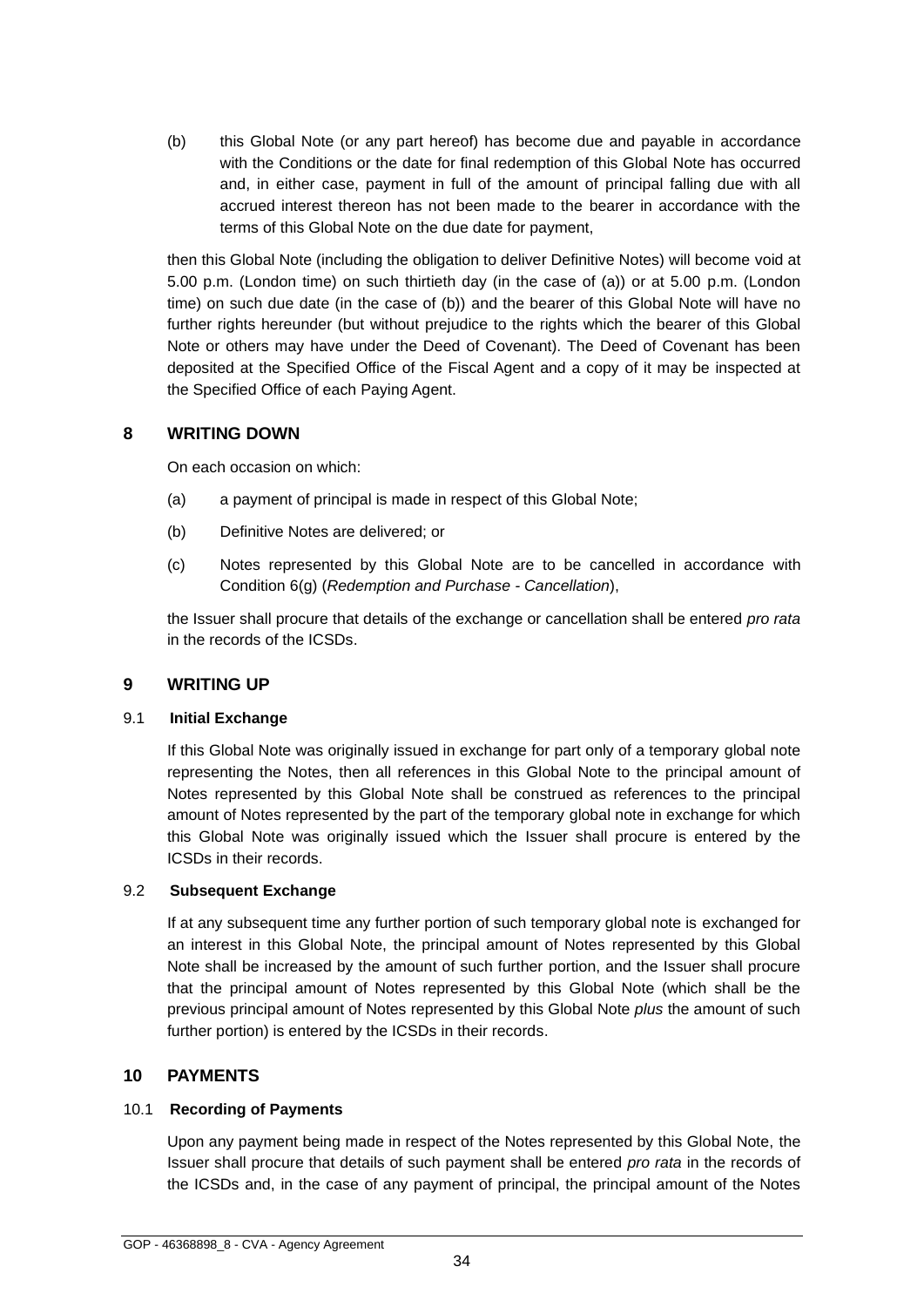entered in the records of the ICSDs and represented by this Global Note shall be reduced by the principal amount so paid.

#### 10.2 **Discharge of Issuer's obligations**

Payments due in respect of Notes for the time being represented by this Global Note shall be made to the bearer of this Global Note and each payment so made will discharge the Issuer's obligations in respect thereof. Any failure to make the entries referred to above shall not affect such discharge.

# **11 CONDITIONS APPLY**

Until this Global Note has been exchanged as provided herein or cancelled in accordance with the Fiscal Agency Agreement, the bearer of this Global Note shall be subject to the Conditions and, subject as otherwise provided herein, shall be entitled to the same rights and benefits under the Conditions as if it were the holder of Definitive Notes and the related Coupons in the denomination of €100,000 and integral multiples of €1,000 in excess thereof up to and including €199,000 and in an aggregate principal amount equal to the principal amount of Notes represented by this Global Note.

# **12 EXERCISE OF PUT OPTION**

In order to exercise the option contained in Condition 6(d) (*Redemption and Purchase - Redemption at the option of Noteholders upon a Put Event*) (the "**Put Option**"), the bearer of this Global Note must, within the period specified in the Conditions for the deposit of the relevant Notes and Put Option Notice, give written notice of such exercise to the Fiscal Agent specifying the principal amount of Notes in respect of which the Put Option is being exercised. Any such notice shall be irrevocable and may not be withdrawn.

## **13 PAYMENTS ON BUSINESS DAYS**

Notwithstanding the definition of "Business Day" in Condition 1(a) (*Definitions*), while all the Notes are represented by this Global Note (or by this Global Note and a temporary global note) and this Global Note is (or this Global Note and a temporary global note are) deposited with a common safekeeper for Euroclear and Clearstream, Luxembourg, "**Business Day**" means any day which is a TARGET Settlement Day.

# **14 DEED OF COVENANT**

While all the Notes are represented by this Temporary Global Note (or by this Temporary Global Note and the Permanent Global Note) and this Temporary Global Note is (or this Temporary Global Note and the Permanent Global Note are) deposited with a common safekeeper for Euroclear and Clearstream, Luxembourg, references to the "Notes" in Conditions 9 (j) (*Failure to take action etc*) and (k) (*Unlawfulness*) shall be read as if they included references to the Deed of Covenant.

## **15 NOTICES**

Notwithstanding Condition 15 (*Notices*), while all the Notes are represented by this Global Note (or by this Global Note and a temporary global note) and this Global Note is (or this Global Note and a temporary global note are) deposited with a common safekeeper for Euroclear and Clearstream, Luxembourg, notices to Noteholders may be given by delivery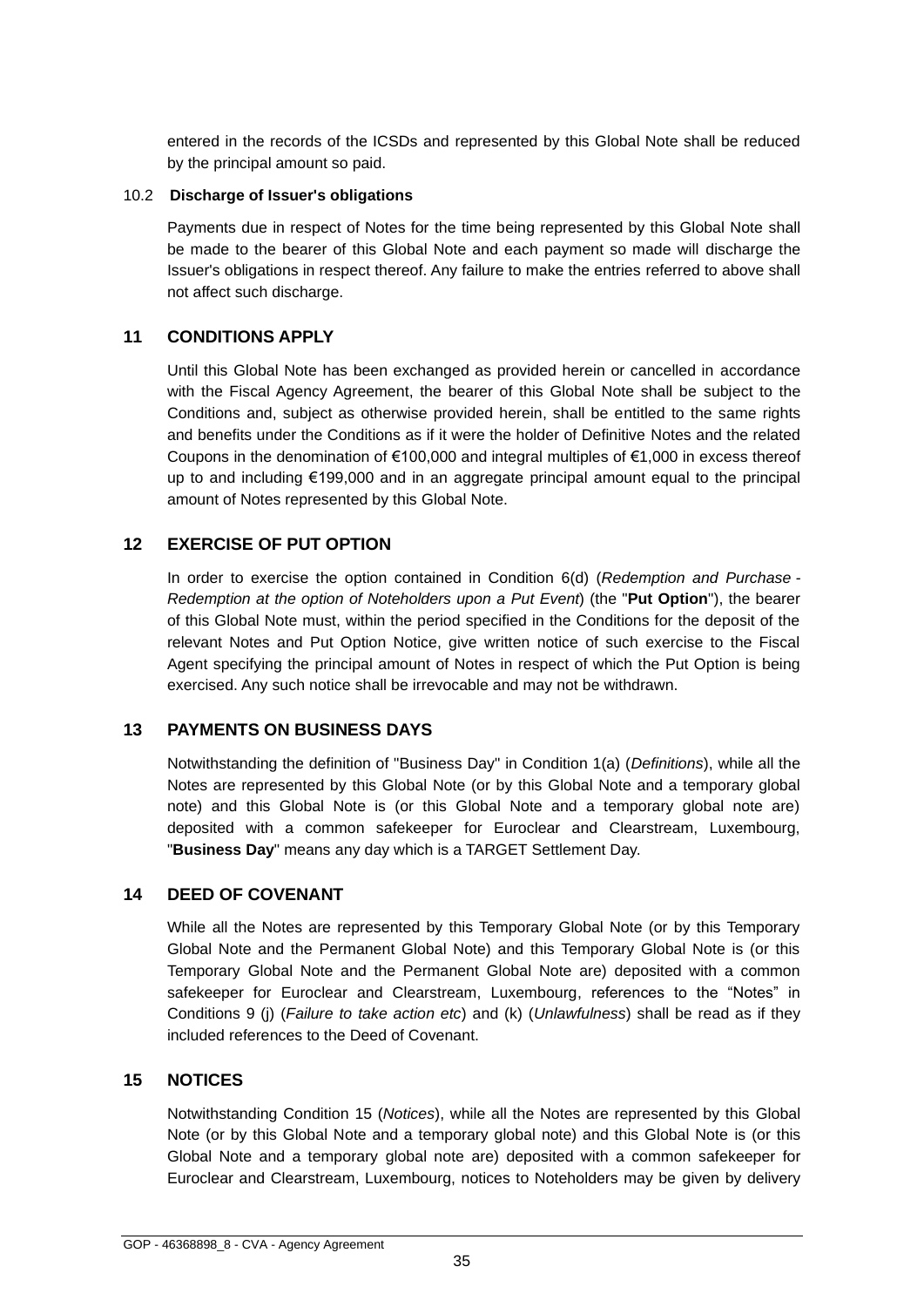of the relevant notice to Euroclear and Clearstream, Luxembourg and, in any case, such notices shall be deemed to have been given to the Noteholders in accordance with Condition 15 (*Notices*) on the date of delivery to Euroclear and Clearstream, Luxembourg, except that, for so long as the Notes are admitted to trading on the Irish Stock Exchange plc, trading as Euronext Dublin ("**Euronext Dublin**") and it is a requirement of applicable law or regulations, such notices shall be published in a leading newspaper having general circulation in the Republic of Ireland or published on the website of the Irish Stock Exchange (*www.euronext.com/it/markets/dublin*).

## **16 FURTHER INFORMATION RELATING TO THE ISSUER**

Further information relating to the Issuer is provided, pursuant to Article 2414 of the Italian Civil Code, in Appendix B (*Further Information relating to the Issuer*) hereto.

# **17 AUTHENTICATION**

This Global Note shall not be valid for any purpose until it has been authenticated for and on behalf of Citibank Europe Plc as fiscal agent.

# **18 EFFECTUATION**

This Global Note shall not be valid for any purpose until it has been effectuated for and on behalf of the entity appointed as common safekeeper by the ICSDs.

## **19 GOVERNING LAW**

This Global Note and any non-contractual obligations arising out of or in connection with it are governed by English law.

**AS WITNESS** the manual or facsimile signature of a duly authorised person on behalf of the Issuer.

## **COMPAGNIA VALDOSTANA DELLE ACQUE - COMPAGNIE VALDÔTAINE DES EAUX S.p.A.**

By: .................................. *(duly authorised)*

**ISSUED in London as of 22 November 2021**

**AUTHENTICATED** for and on behalf of **CITIBANK EUROPE PLC** as fiscal agent without recourse, warranty or liability

By: ..................................................... *(duly authorised)*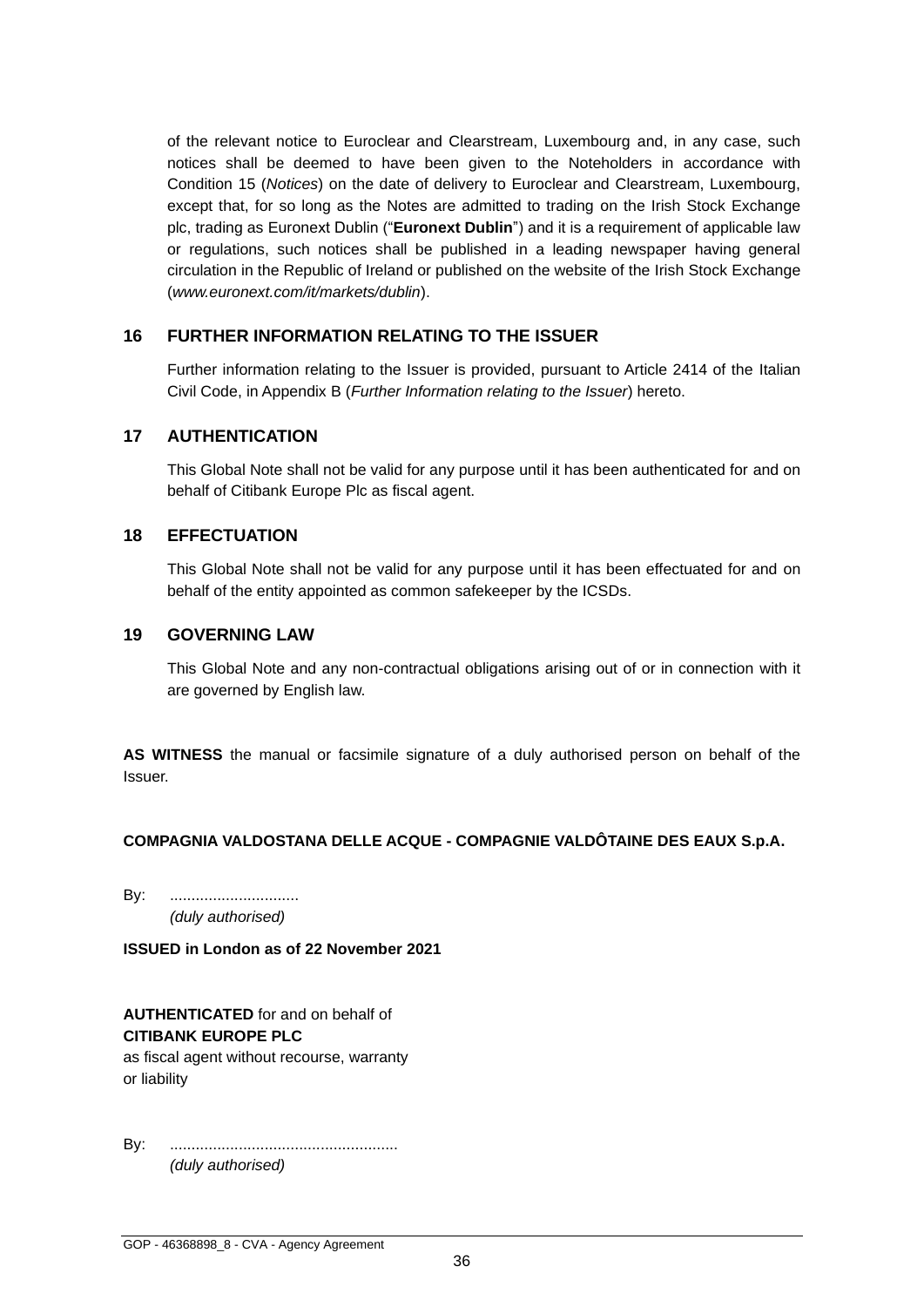**EFFECTUATED** for and on behalf of **EUROCLEAR BANK S.A./N.V.** as common safekeeper without recourse, warranty or liability

By: ..................................................... *(duly authorised)*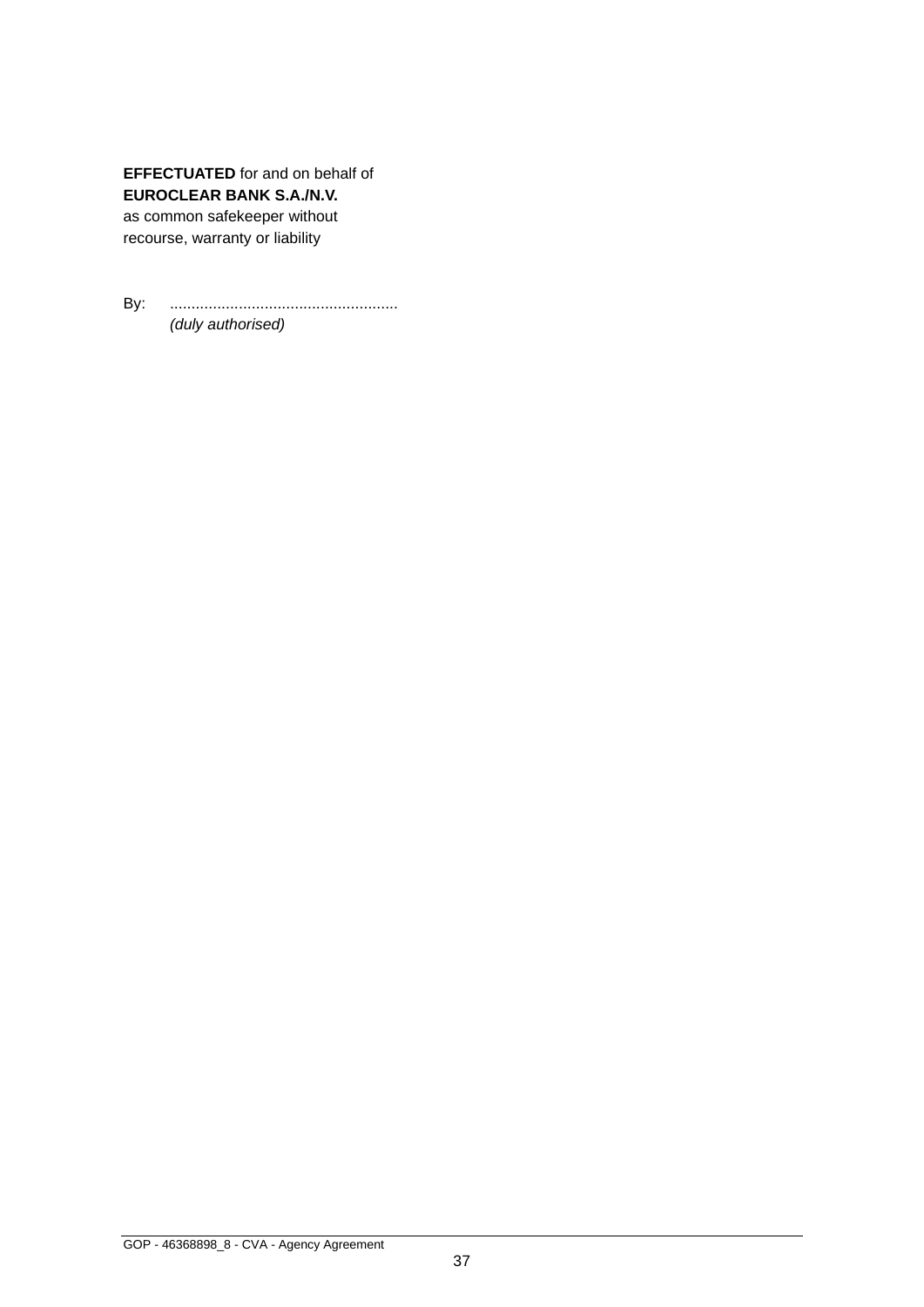# **APPENDIX A TERMS AND CONDITIONS OF THE NOTES**

[*As set out in Schedule 4*]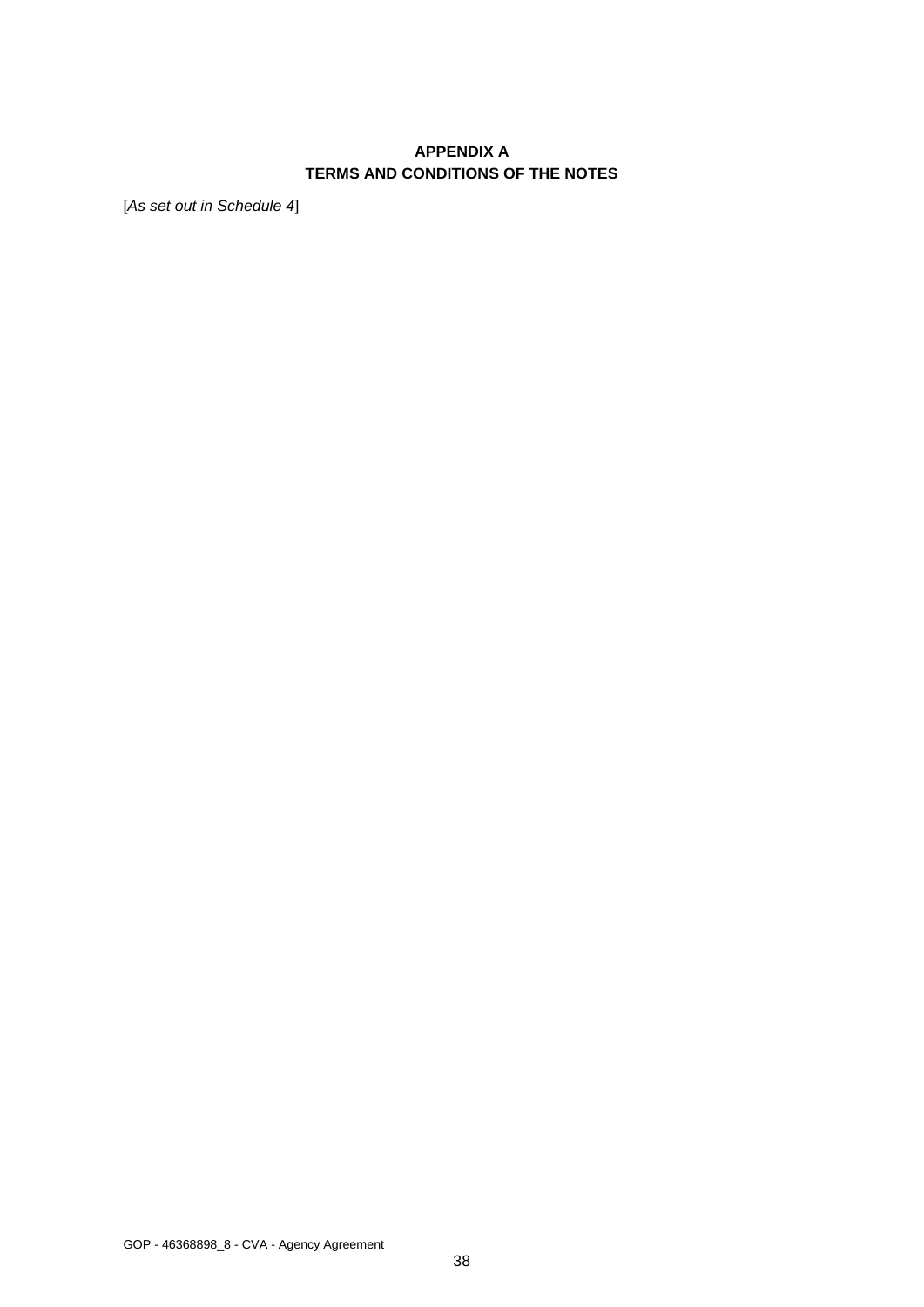# **APPENDIX B FURTHER INFORMATION RELATING TO THE ISSUER**

[*As set out in Schedule 1, Appendix B*]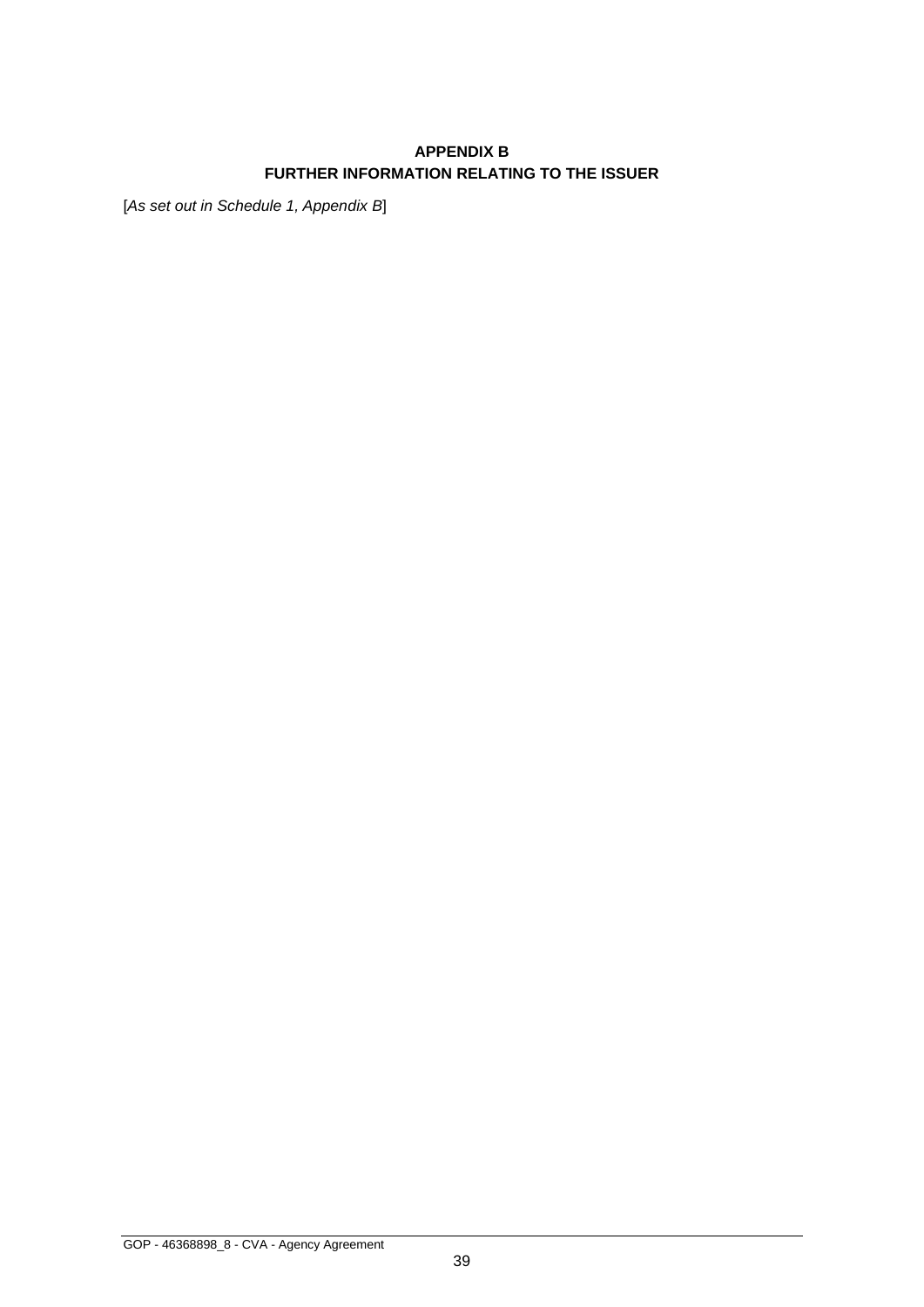# **SCHEDULE 3 Form of Definitive Note and Coupon**

[*On the face of the Note:*]

€[*Amount (not less than €100,000 and not more than €199,000)*]

ANY UNITED STATES PERSON WHO HOLDS THIS OBLIGATION WILL BE SUBJECT TO LIMITATIONS UNDER THE UNITED STATES INCOME TAX LAWS, INCLUDING THE LIMITATIONS PROVIDED IN SECTIONS 165(j) AND 1287(a) OF THE INTERNAL REVENUE CODE.

# **COMPAGNIA VALDOSTANA DELLE ACQUE - COMPAGNIE VALDÔTAINE DES EAUX S.p.A.**

*(incorporated with limited liability under the laws of the Republic of Italy)*

#### **€50,000,000**

## **1.119 per cent. Notes due 22 November 2028**

This Note is one of a series of notes (the "**Notes**") in the denominations of €100,000 and integral multiples of €1,000 in excess thereof up to and including €199,000 and in the aggregate principal amount of €50,000,000 issued by Compagnia Valdostana delle Acque – Compagnie Valdôtaine des Eaux S.p.A. (the "**Issuer**").

The Issuer, for value received, promises to pay to the bearer the principal sum of

## **€[***amount***],000 ([***amount***] thousand euro)**

on 22 November 2021, or on such earlier date or dates as the same may become payable in accordance with the conditions endorsed hereon (the "**Conditions**"), and to pay interest on such principal sum in arrear on the dates and at the rate specified in the Conditions, together with any additional amounts payable in accordance with the Conditions, all subject to and in accordance with the Conditions.

Interest is payable on the above principal sum at the rate of 1.119 per cent. per annum, and is payable annually in arrear on 22 November each year, all subject to and in accordance with the **Conditions** 

This Note and the interest coupons relating hereto shall not be valid for any purpose until this Note has been authenticated for and on behalf of Citibank Europe Plc as fiscal agent.

**AS WITNESS** the manual or facsimile signature of a duly authorised person on behalf of the Issuer.

## **COMPAGNIA VALDOSTANA DELLE ACQUE - COMPAGNIE VALDÔTAINE DES EAUX S.p.A.**

By: ..................................................... *(duly authorised)*

**ISSUED as of 22 November 2021**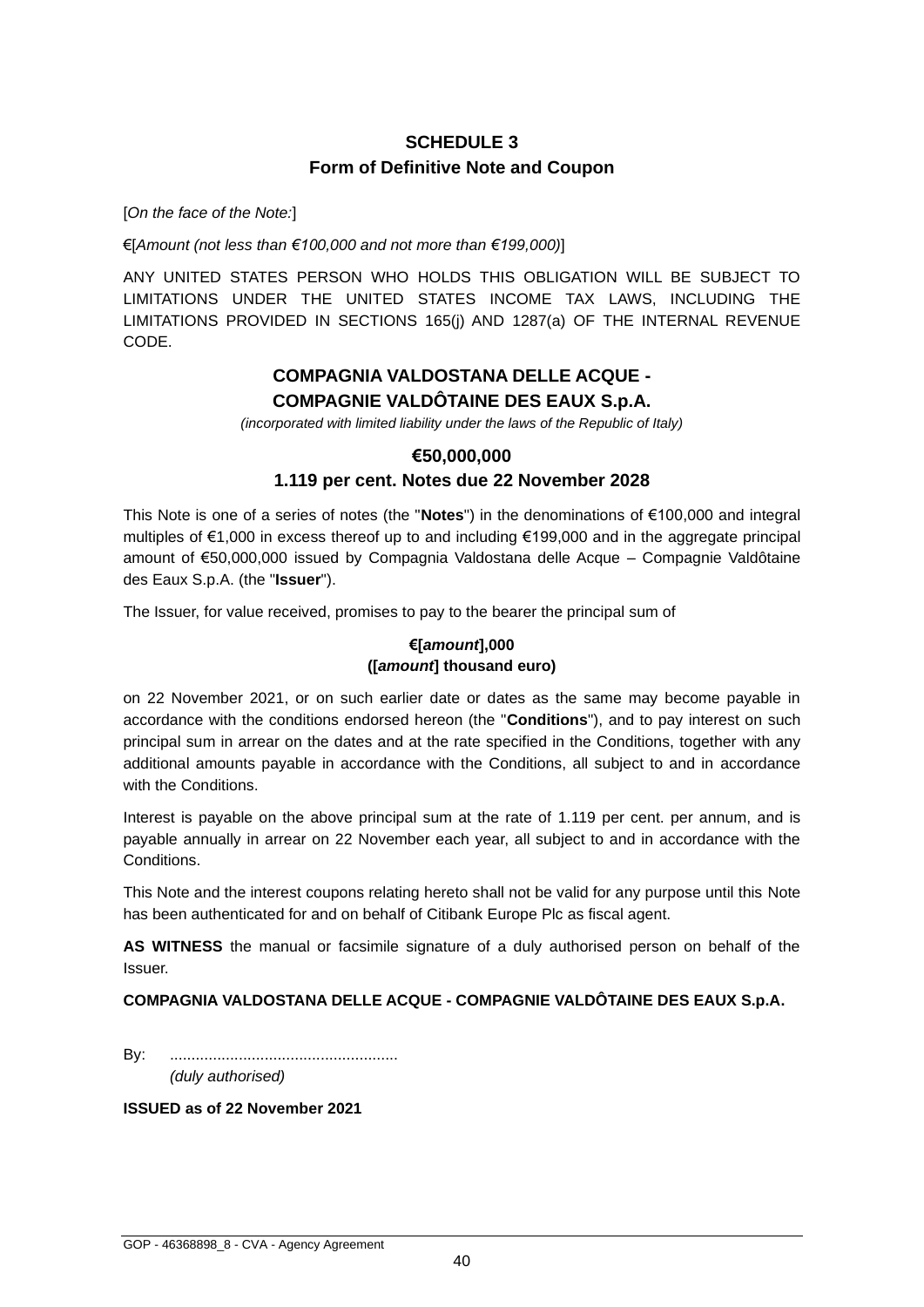**AUTHENTICATED** for and on behalf of **CITIBANK EUROPE PLC**

as fiscal agent without recourse, warranty or liability

By: ..................................................... *(duly authorised)*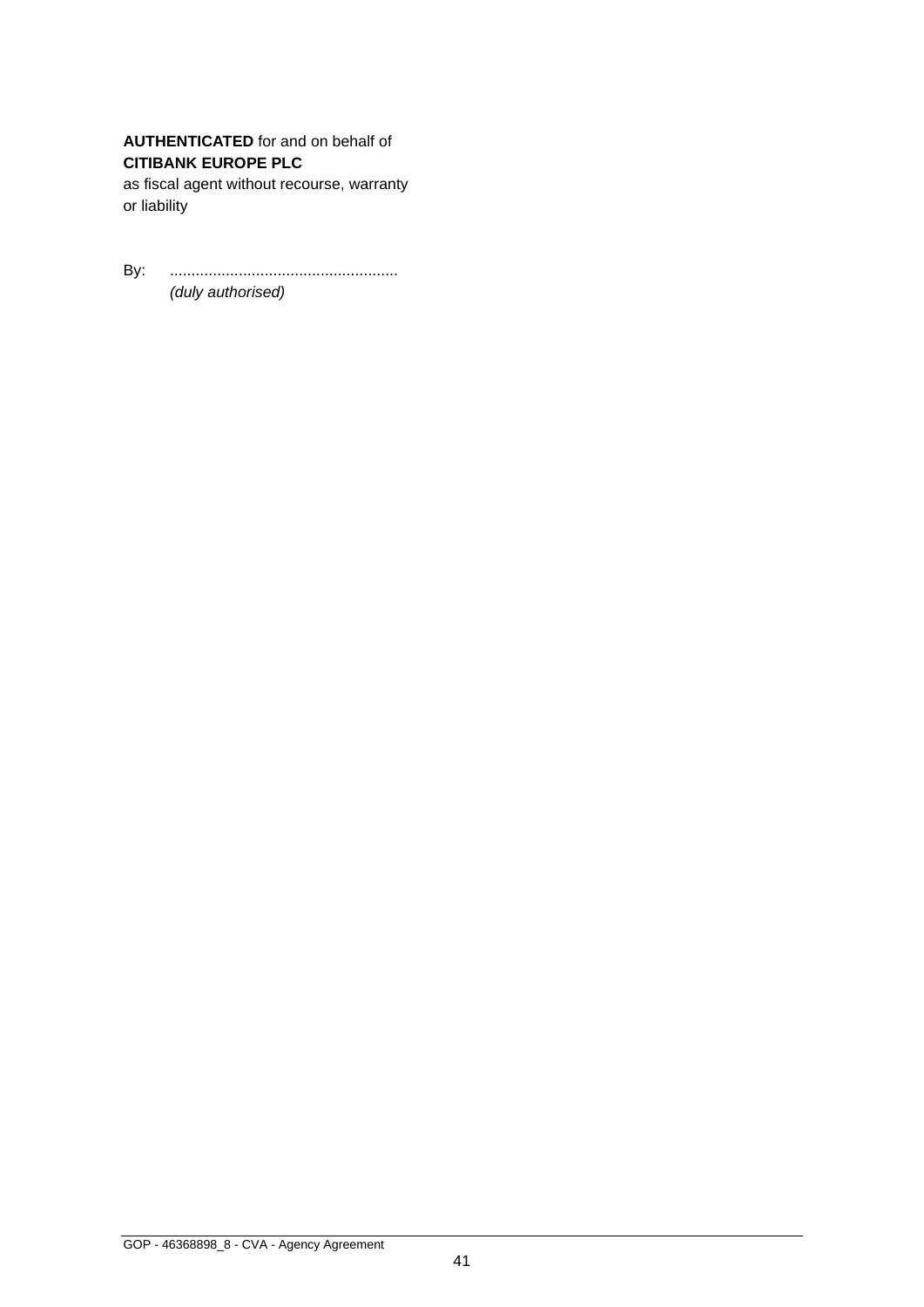[*On the reverse of the Note:*]

#### **TERMS AND CONDITIONS**

[*As set out in Schedule 4*]

[*At the foot of the Terms and Conditions:*]

#### **FISCAL AGENT**

Citibank Europe Plc 1 North Wall Quay Dublin 1 Ireland

## **FURTHER INFORMATION RELATING TO THE ISSUER**

[*As set out in Schedule 1, Appendix B*]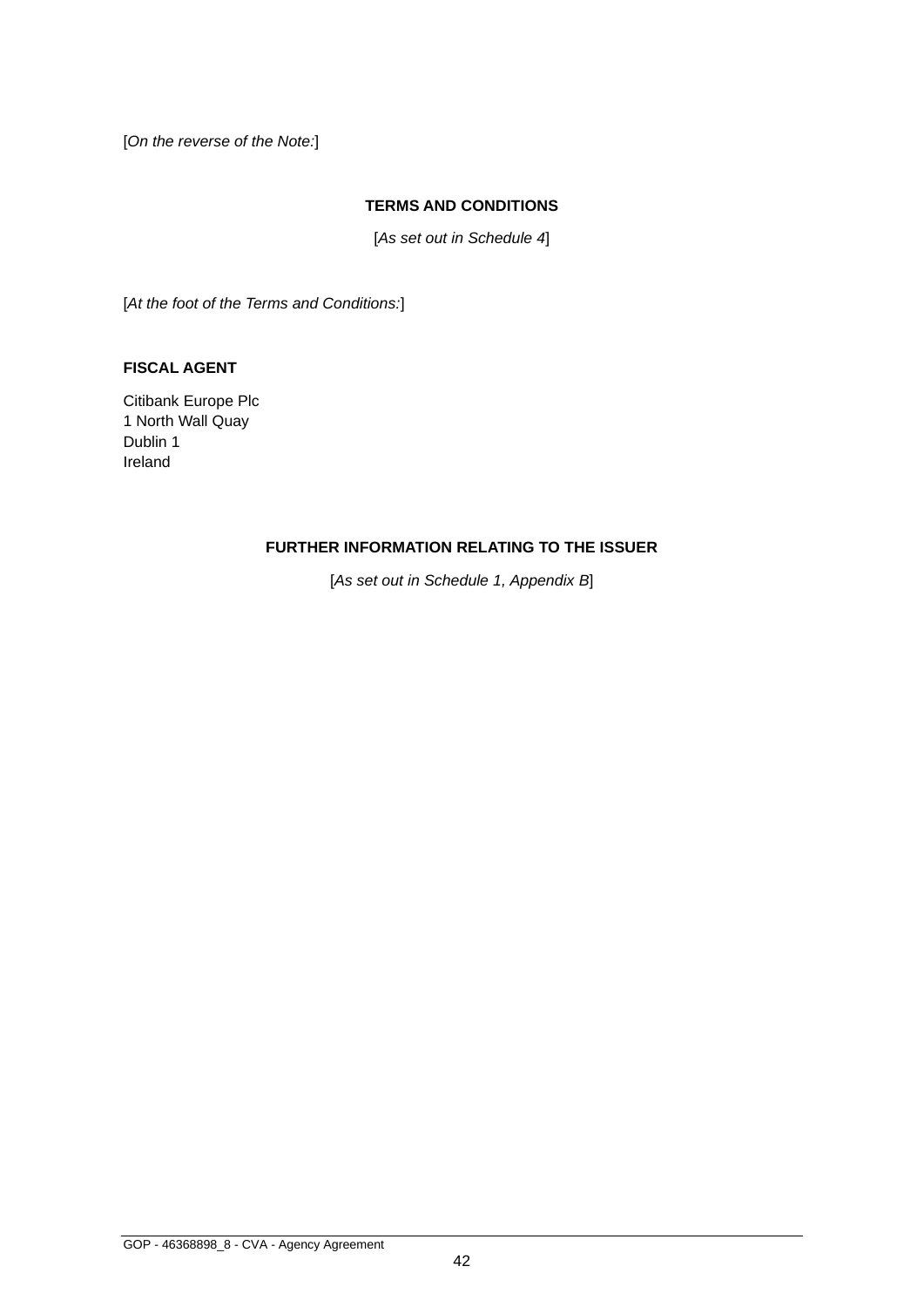#### **Form of Coupon**

[*On the face of the Coupon:*]

# **COMPAGNIA VALDOSTANA DELLE ACQUE - COMPAGNIE VALDÔTAINE DES EAUX S.p.A.**

## **€50,000,000 1.119 per cent. Notes due 22 November 2028**

# **Coupon for €[***amount***] due on 22 November [2022 / 2023 / 2024 / 2025 / 2026 / 2027 / 2028]**

Such amount is payable, subject to the terms and conditions (the "**Conditions**") endorsed on the Note to which this Coupon relates (which are binding on the holder of this Coupon whether or not it is for the time being attached to such Note), against presentation and surrender of this Coupon at the specified office for the time being of any of the agents shown on the reverse of this Coupon (or any successor or additional agents appointed from time to time in accordance with the Conditions).

The Note to which this Coupon relates may, in certain circumstances specified in the Conditions, fall due for redemption before the maturity date of this Coupon. In such event, as provided under the Conditions, this Coupon shall become void and no payment will be made in respect hereof.

ANY UNITED STATES PERSON WHO HOLDS THIS OBLIGATION WILL BE SUBJECT TO LIMITATIONS UNDER THE UNITED STATES INCOME TAX LAWS, INCLUDING THE LIMITATIONS PROVIDED IN SECTIONS 165(j) AND 1287(a) OF THE INTERNAL REVENUE CODE.

[*On the reverse of the Coupon:*]

*Fiscal Agent*: Citibank Europe Plc 1 North Wall Quay Dublin 1 Ireland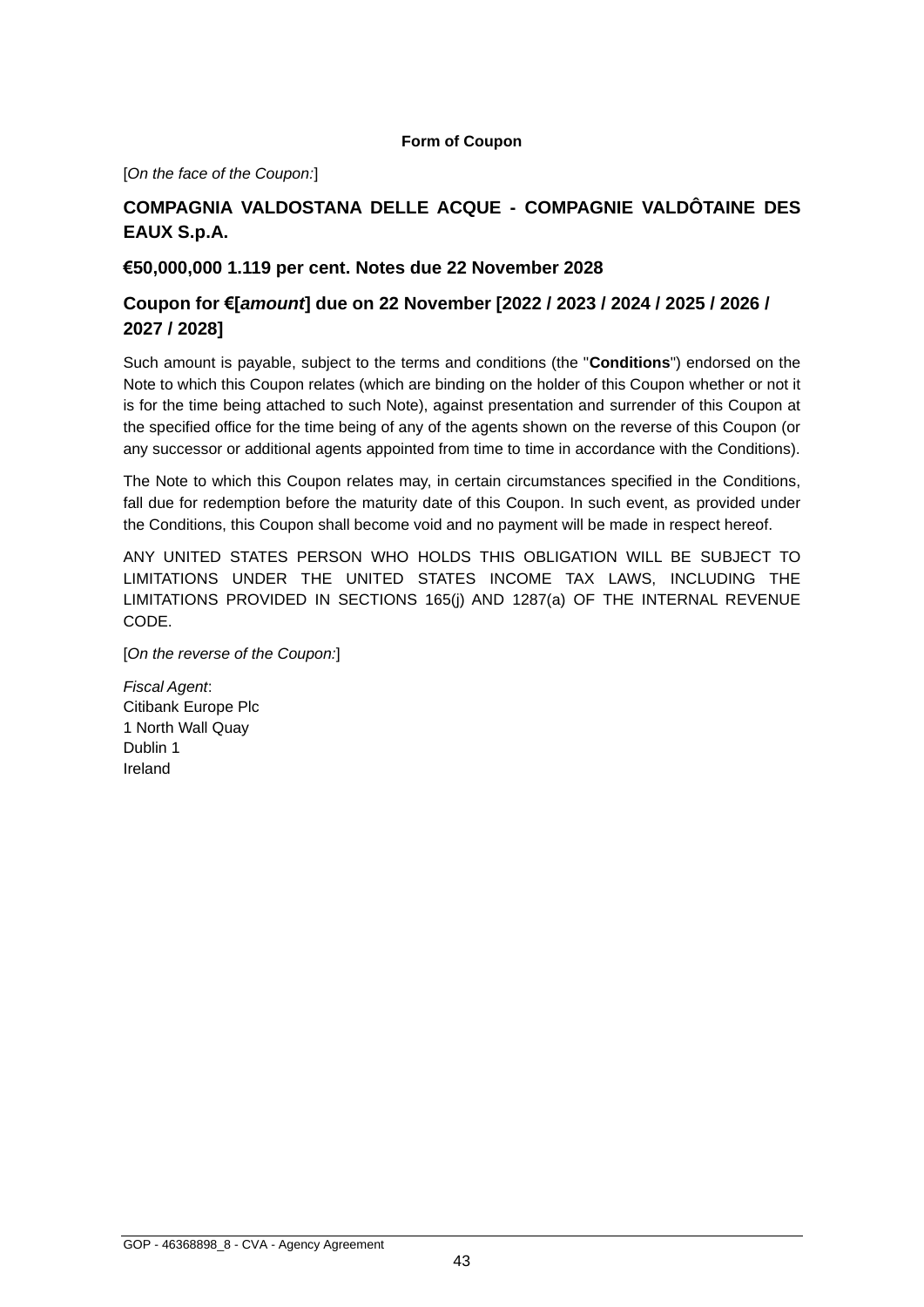# **SCHEDULE 4 Terms and Conditions of the Notes**

The €50,000,000 1.119% Notes due 22 November 2028 (the "**Notes**", which expression includes any further notes issued pursuant to Condition 14 (*Further Issues*) and forming a single series therewith) of Compagnia Valdostana delle Acque – Compagnie Valdôtaine des Eaux S.p.A. (the "**Issuer**") are the subject of an agency agreement dated 22 November 2021 (as amended or supplemented from time to time, the "**Agency Agreement**") between the Issuer and Citibank Europe Plc, as fiscal agent (in such capacity, the "**Fiscal Agent**", which expression includes any successor fiscal agent appointed from time to time in connection with the Notes) and as paying agent (in such capacity, the "**Paying Agent**" and, together with the Fiscal Agent, the "**Paying Agents**", which expression includes any successor or additional paying agents appointed from time to time in connection with the Notes). Certain provisions of these Conditions are summaries of the Agency Agreement and subject to its detailed provisions. The holders of the Notes (the "**Noteholders**") and the holders of the related interest coupons (the "**Couponholders**" and the "**Coupons**", respectively) are bound by, and are deemed to have notice of, all the provisions of the Agency Agreement applicable to them. Copies of the Agency Agreement are available for inspection by Noteholders during normal business hours at the Specified Offices (as defined in the Agency Agreement) of each of the Paying Agents, the initial Specified Offices of which are set out below.

#### **1. Definitions and Interpretation**

#### (a) *Definitions*

In these Conditions:

"**Affiliate**" means, at any time, and with respect to any Person (the "**First Person**"), any other Person that at such time directly or indirectly through one or more intermediaries controls, or is controlled by, or is under common control with, the First Person;

#### "**Business Day**" means:

- (i) for the purposes of Condition 6(d) (*Redemption at the option of Noteholders upon a Put Event*), a TARGET Settlement Day;
- (ii) for any other purpose:
	- (A) in relation to any place, a day on which commercial banks and foreign exchange markets settle payments and are open for general business (including dealing in foreign exchange and foreign currency deposits) in that place;
	- (B) in the case of payment by credit or transfer to a Euro account, a TARGET Settlement Day;

"**Calculation Amount**" means €1,000 in principal amount of Notes;

"**Change of Control**" means any event or circumstance in which any Person or Persons (in each case, other than one or more Permitted Holders), acting in concert, together with any of their Affiliates, has or gains control of the Issuer and, for all such purposes:

(i) "**acting in concert**" means, in relation to two or more Persons, any event or circumstances whereby, pursuant to an agreement, arrangement or understanding (whether formal or informal), such Persons co-operate, through the acquisition or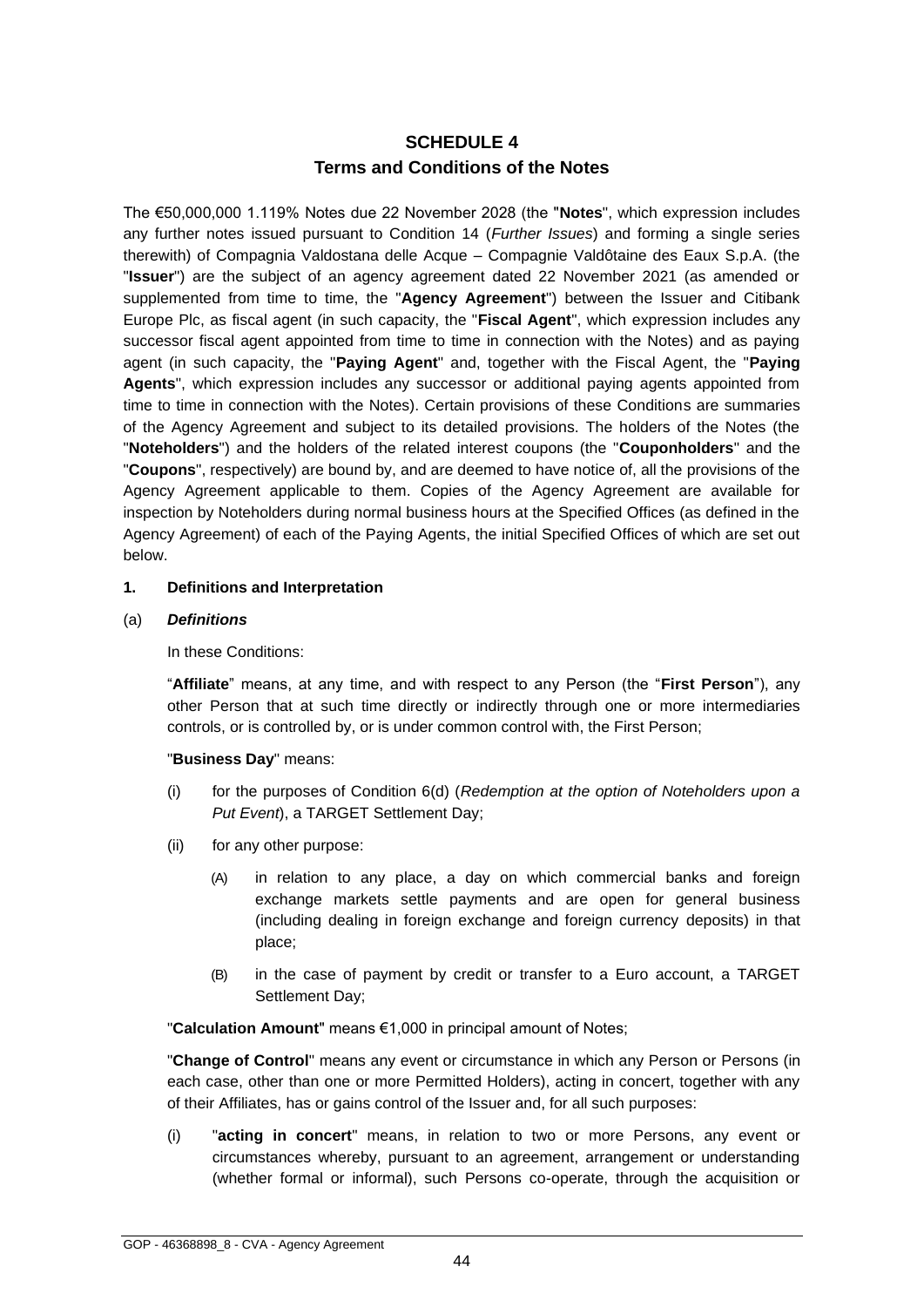holding of voting rights exercisable at a shareholders' or equivalent meeting of the Issuer by any of them, either directly or indirectly, for the purposes of obtaining or consolidating control of the Issuer; and

- (ii) "**control**" means, for all purposes in connection with Condition 6(d) (*Redemption at the option of Noteholders upon a Put Event*):
	- (A) in respect of a Person which is a company or a corporation:
		- (1) the acquisition and/or holding of more than 50 per cent. of the share capital of such Person; or
		- (2) the power (whether by way of ownership of shares, proxy, contract, agency or otherwise) to: (x) cast, or control the casting of, more than one-half of the maximum number of votes that might be cast at a shareholders' or equivalent meeting of such Person; (y) appoint or remove all or a majority of the members of its Board of Directors (or other equivalent body) of such Person; or (z) give directions with respect to the operating and financial policies of such Person with which all or a majority of the members of its Board of Directors (or other equivalent body) of such Person are obliged to comply; or
		- (3) the ability to exercise dominant influence over such Person or a company controlling such Person, whether by reason of voting rights at a shareholders' or equivalent meeting or by virtue of contractual relationships; or
	- (B) in respect of any other Person (other than a company or a corporation), the possession, directly or indirectly, of the power to direct or cause the direction of the management and policies of such Person, whether through the ownership of voting rights, by contract or otherwise,

and the expressions "**controlling**", "**controlled**" and "**controlled by**" shall be construed accordingly;

"**Day Count Fraction**" means (i) the actual number of days in the period from and including the date from which interest begins to accrue (the "**Accrual Date**") to but excluding the date on which it falls due divided by (ii) the actual number of days from and including the Accrual Date to but excluding the next following Interest Payment Date;

"**EBITDA**" means, in respect of any financial period, the operating profit before taxation (including the results from discounted operations), before deducting any net interest, commission, fees, discounts, prepayment fees, premiums or charges and other finance payments whether paid, payable or capitalised by any relevant entity in respect of that financial period and adding back non-operational provisioning, depreciation and amortisation, to the extent added, deducted or taken into account, as the case may be, for the purposes of determining net income as recorded in the consolidated income statement of the relevant entity;

"**Euronext Dublin**" means the Irish Stock Exchange plc, trading as Euronext Dublin;

"**Extraordinary Resolution**" has the meaning given to it in the Agency Agreement;

"**FATCA Withholding**" means any withholding or deduction required pursuant to an agreement described in Section 1471(b) of the U.S. Internal Revenue Code of 1986 (the "**Code**") or otherwise imposed pursuant to Section 1471 through 1474 of the Code, any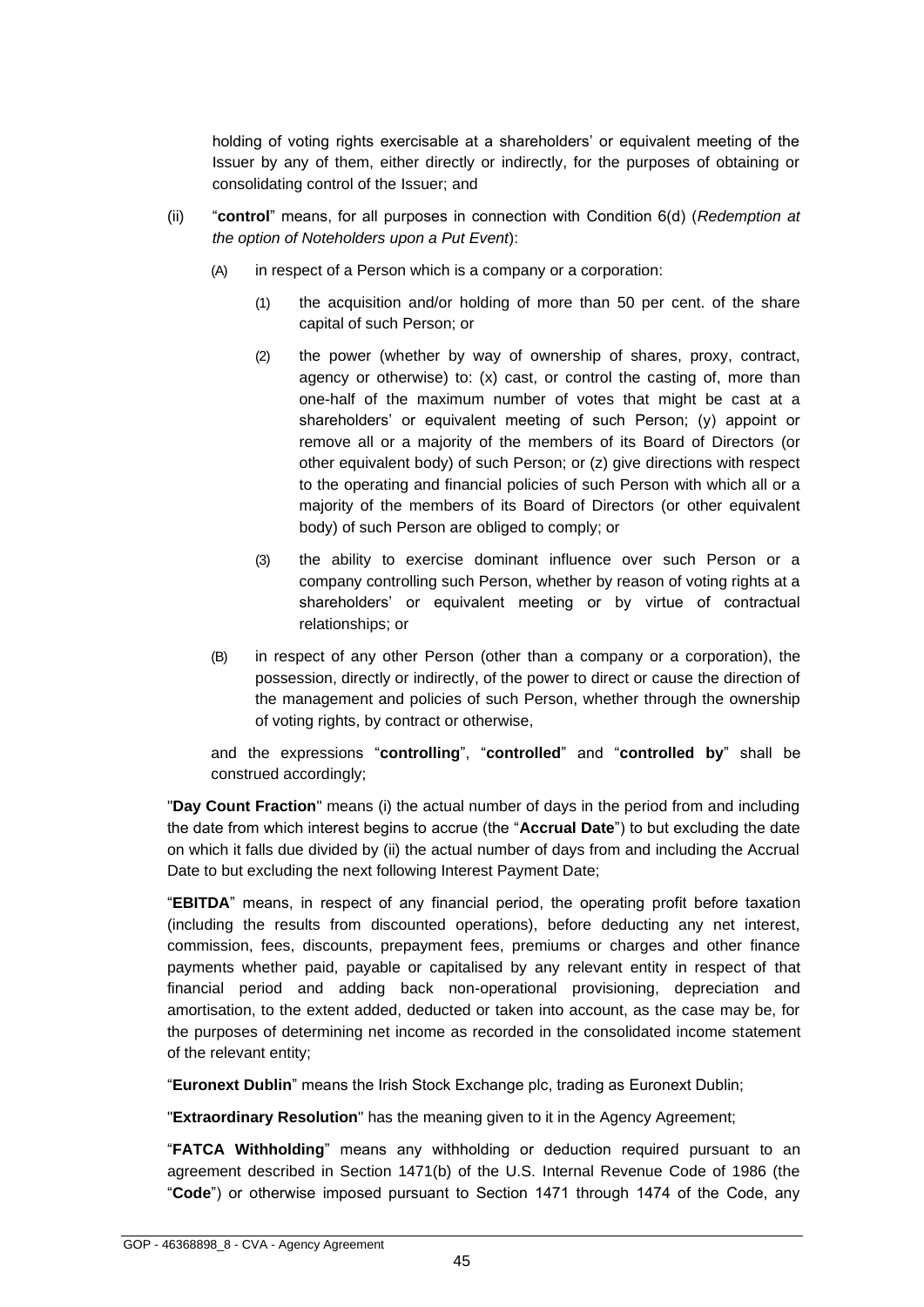regulations or agreements thereunder, any official interpretation thereof or any law implementing an intergovernmental approach thereto;

"**First Interest Payment Date**" means 22 November 2022;

"**Fixed Coupon Amount**" means €11,19 per Calculation Amount;

"**Group**" means the Issuer and its Subsidiaries (taken as a whole);

"**Indebtedness**" means any indebtedness (whether being principal, premium or interest) of any Person for or in respect of money borrowed or raised, including (without limitation) any indebtedness for or in respect of:

- (i) amounts raised by acceptance under any acceptance credit facility;
- (ii) amounts raised under any note purchase facility;
- (iii) the amount of any liability in respect of leases or hire purchase contracts which would, in accordance with applicable law and generally accepted accounting principles, be treated as finance or capital leases;
- (iv) the amount of any liability in respect of any purchase price for assets or services the payment of which is deferred for a period in excess of 60 days; and
- (v) amounts raised under any other transaction (including, without limitation, any forward sale or purchase agreement) having substantially the same commercial effect as borrowing;

"**Initial Event**" means, in relation to any particular event or transaction:

- (i) that constitutes a Change of Control; or
- (ii) whereby a Change of Control becomes legally binding on all relevant parties,

the first public announcement of that event or transaction to be made either (x) by, or with the consent of, the Issuer or (y) in accordance with any legal obligation;

"**Interest Payment Date**" means 22 November in each year;

"**Interest Period**" means the period from (and including) the Issue Date to (but excluding) the First Interest Payment Date and each subsequent period from (and including) an Interest Payment Date to (but excluding) the next Interest Payment Date;

"**Intermediate Holding Company**" means a Subsidiary of the Issuer which itself has Subsidiaries;

"**Investment Grade Rating**" means a long-term senior unsecured debt rating assigned by a Rating Agency as follows:

- (i) Baa3 or equivalent or better, if assigned by Moody's Italia S.r.l.; or
- (ii) BBB- or equivalent or better, if assigned by Fitch Ratings Ireland Limited,

or, in each of the above cases, by any of the respective Affiliates of those Rating Agencies or any successors of the foregoing;

**"Issue Date**" means 22 November 2021;

"**Material Subsidiary**" means, at any time, any Subsidiary of the Issuer which (consolidated with its own Subsidiaries, if any) accounts for 10 per cent. or more of the Group's consolidated EBITDA, revenues or consolidated total assets and, for these purposes: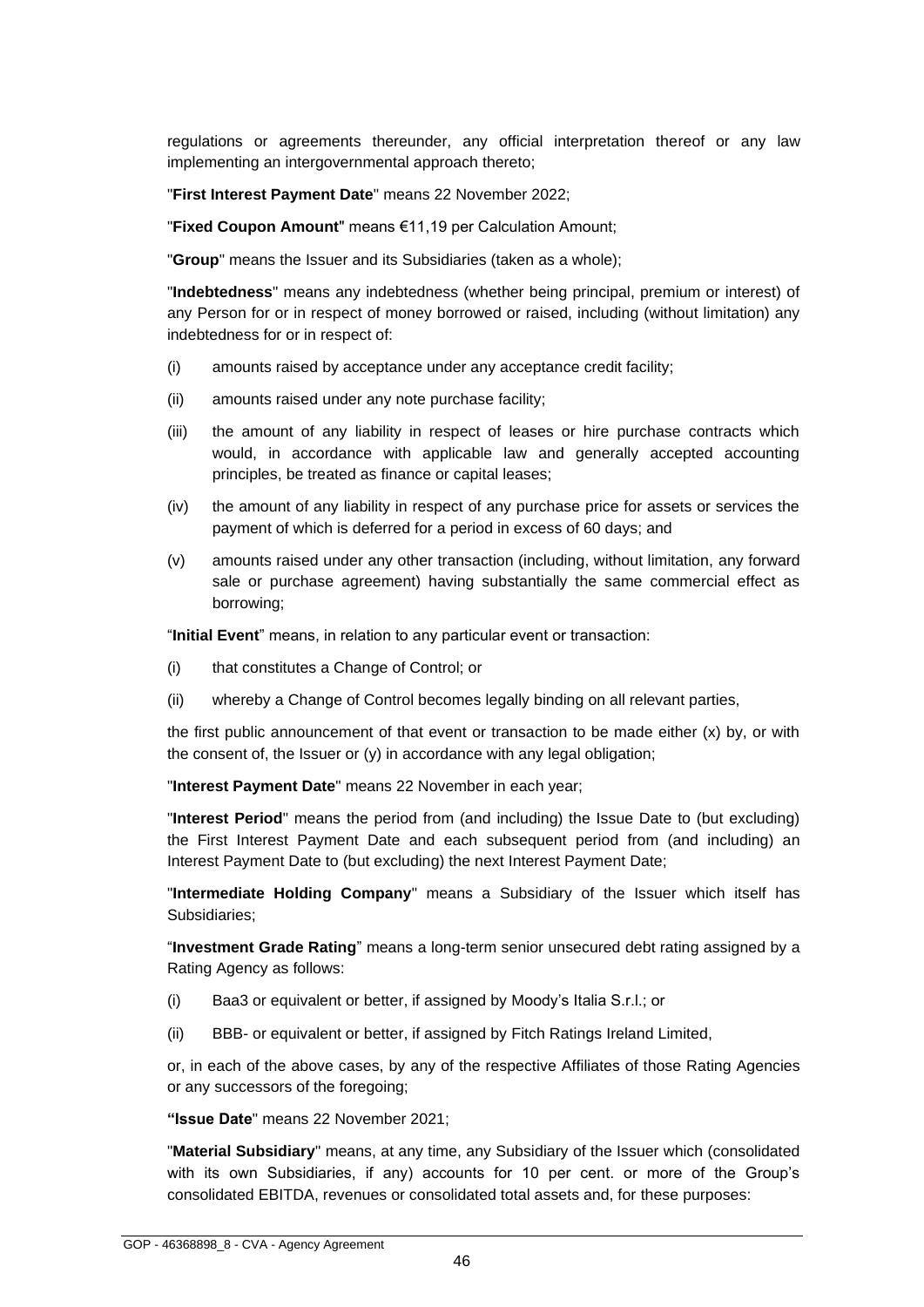- (i) the Group's consolidated EBITDA, revenues or consolidated total assets will be determined by reference to its then latest audited consolidated annual financial statements (the "**Relevant Consolidated Financial Statements**"); and
- (ii) the EBITDA, revenues or total assets of each Subsidiary of the Issuer will be determined by reference to the annual financial statements (whether or not audited) of such Subsidiary and those of its own Subsidiaries (if any), in each case upon which the relevant consolidated financial statements of the Issuer have been based,

*provided that*: (A) if a Person has become a Subsidiary of the Issuer after the date on which the Relevant Consolidated Financial Statements have been prepared, the EBITDA, revenues or total assets of that Subsidiary will be determined by reference to its latest annual financial statements (whether or not audited), consolidated if that Subsidiary itself has Subsidiaries; (B) where an Intermediate Holding Company has one or more Subsidiaries at least one of which, under this definition, is a Material Subsidiary, then such Intermediate Holding Company will be deemed to be a Material Subsidiary; and (C) the Relevant Consolidated Financial Statements and the corresponding financial statements of each relevant Subsidiary will be adjusted (where appropriate) to reflect fairly the EBITDA, revenues or total assets of, or represented by, any Person, business or assets subsequently acquired or disposed of;

"**Non-investment Grade Rating**" means a long-term senior unsecured debt rating assigned by a Rating Agency as follows:

- (i) Ba1 or equivalent or worse, if assigned by Moody's Italia S.r.l.; or
- (ii) BB+ or equivalent or worse, if assigned by Fitch Ratings Ireland Limited,

or, in each of the above cases, by any of the respective Affiliates of those Rating Agencies or any successors of the foregoing;

"**Permitted Holders**" means the Autonomous Region of Valle d'Aosta and any Person directly or indirectly controlled by it;

"**Permitted Reorganisation**" means any reorganisation, amalgamation, merger, demerger, consolidation, contribution in kind or restructuring or other similar transaction, in each case whilst solvent:

- (i) in the case of a Material Subsidiary, whereby the assets and undertaking of such Material Subsidiary are transferred, sold, contributed, assigned or otherwise vested in the Issuer and/or another Subsidiary of the Issuer; or
- (ii) on terms previously approved by an Extraordinary Resolution of Noteholders;

"**Permitted Security Interest**" means any Security Interest arising by operation of law in the ordinary course of business of the Issuer or a Material Subsidiary, provided that such Security Interest is not (and does not become capable of being) enforced;

"**Person**" means any individual, company, corporation, firm, partnership, joint venture, association, organisation, state or agency of a state or other entity, whether or not having separate legal personality;

"**Put Event**" means any event or circumstances in which both a Change of Control and a Rating Event have occurred;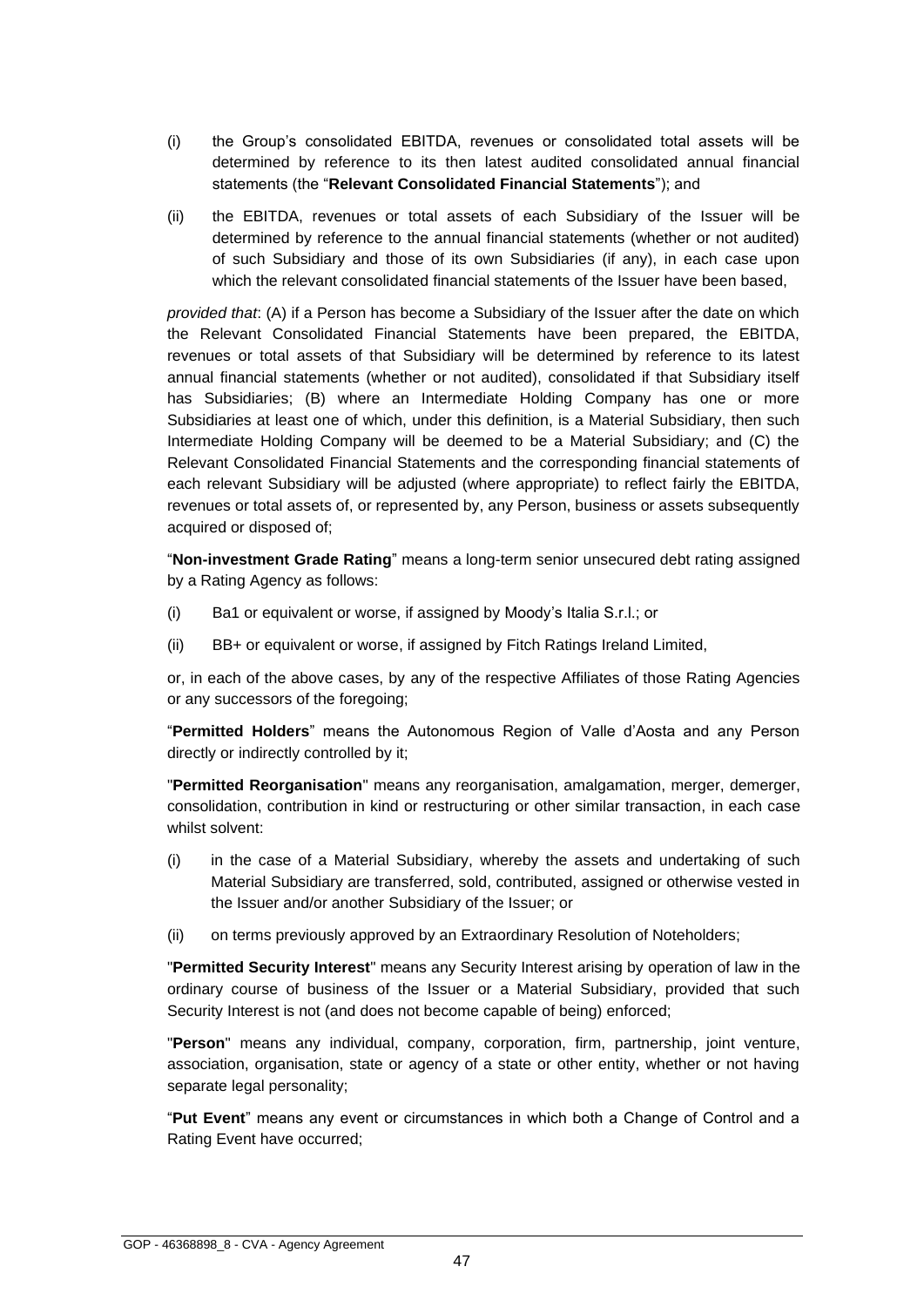"**Put Event Notice**" means a notice from the Issuer to Noteholders describing the relevant Put Event and indicating the start and end dates of the relevant Put Event Notice Period and the Put Option Redemption Date;

"**Put Event Notice Period**" means, in respect of any Put Event, a period of 20 Business Days following the date on which the relevant Put Event Notice is given to the Noteholders in accordance with Conditions 6(c) (*Redemption at the option of Noteholders upon a Put Event*) and 15 (*Notices*);

"**Put Option Notice**" means a notice from a Noteholder to the Issuer in a form obtainable from any Paying Agent and substantially in the form annexed to the Agency Agreement, stating that such Noteholder requires early redemption of all or some of its Notes pursuant to Condition 6(d) (*Redemption at the option of Noteholders upon a Put Event*);

"**Put Option Receipt**" means a receipt issued by a Paying Agent to a Noteholder depositing a Put Option Receipt, substantially in the form annexed to the Agency Agreement;

"**Put Option Redemption Date**" means, in respect of any Put Event, the date specified in the relevant Put Event Notice by the Issuer, being a date not earlier than five nor later than 10 Business Days after expiry of the Put Event Notice Period;

"**Rate of Interest**" means 1.119 per cent. per annum;

"**Rating Agency**" means any of Moody's Italia S.r.l. or Fitch Ratings Ireland Limited, or any of their Affiliates or any successors of the foregoing, in each case duly registered in accordance with Regulation (EC) No. 1060/2009;

a "**Rating Event**" will be deemed to have occurred following an Initial Event if, at the time of the occurrence of the Initial Event, the Notes carry from any Rating Agency either:

- (i) an Investment Grade Rating and such rating from any Rating Agency is within 180 days of the occurrence of the Initial Event either downgraded to a Non-investment Grade Rating or withdrawn and is not within such 180-day period subsequently (in the case of a downgrade) upgraded to an Investment Grade Rating by such Rating Agency or (in the case of a withdrawal) replaced by an Investment Grade Rating from any other Rating Agency; or
- (ii) a Non-investment Grade Rating and such rating from any Rating Agency is within 180 days of the occurrence of the Initial Event downgraded by one or more notches (for illustration, Ba1 to Ba2 being one notch) and is not within such 180-day period subsequently upgraded to its earlier credit rating or better by such Rating Agency; or
- (iii) no credit rating, and no Rating Agency assigns an Investment Grade Rating to the Notes within 180 days of the occurrence of the Initial Event,

and in making the relevant decision(s) referred in (i) and (ii) to above, the relevant Rating Agency announces publicly or confirms in writing to the Issuer that such decision(s) resulted, in whole or in part, from the occurrence of the Initial Event.

"**Relevant Date**" means, in relation to any Note or Coupon, the date on which payment in respect thereof first becomes due or (if any amount of the money payable is improperly withheld or refused) the date on which payment in full of the amount outstanding is made or (if earlier) the date on which notice is duly given to the holders of Notes in accordance with Condition 15 (*Notices*) that, upon further presentation of the Note or Coupon being made in accordance with the Conditions, such payment will be made, *provided that* payment is in fact made upon such presentation;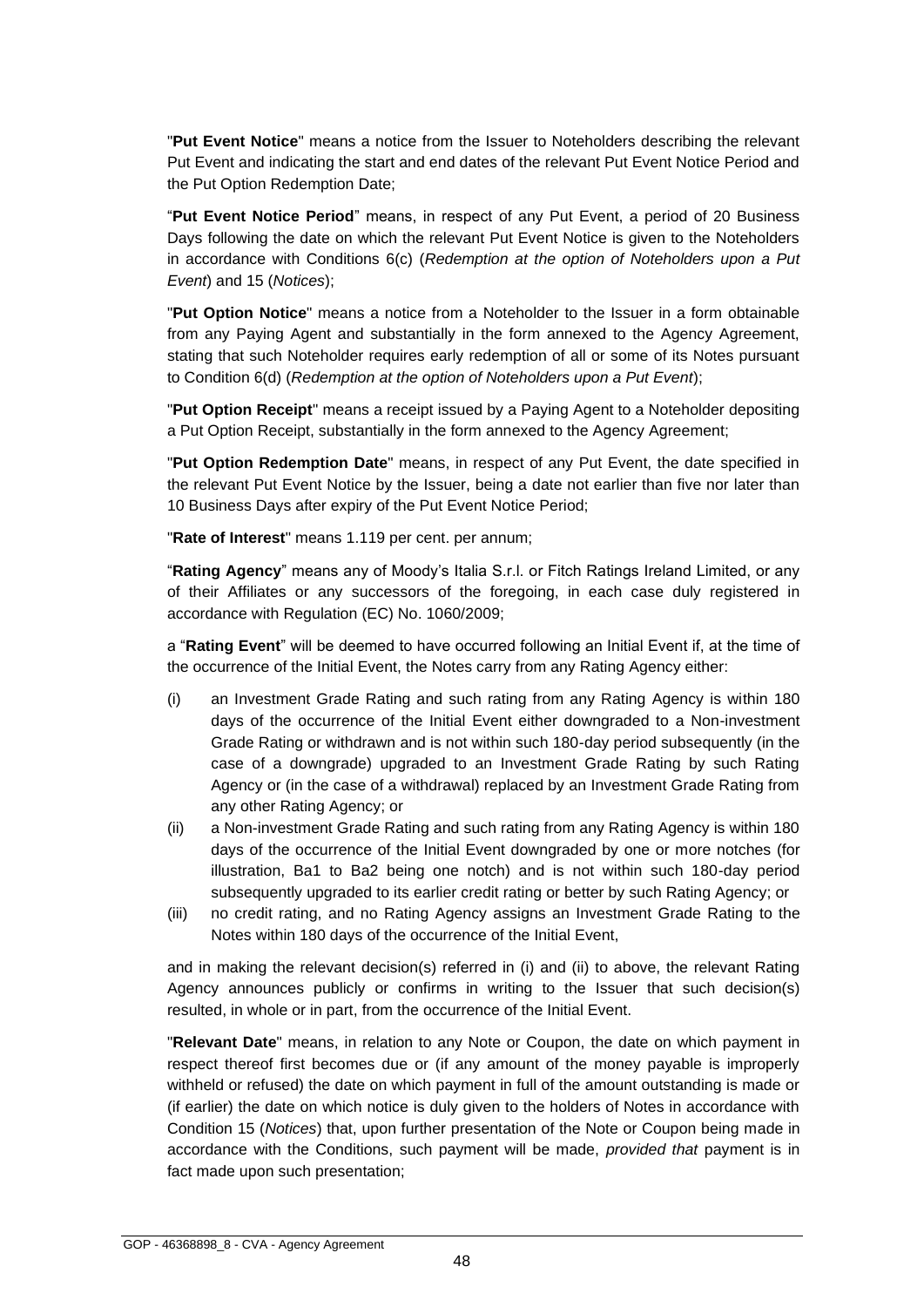"**Relevant Indebtedness**" means any present or future Indebtedness which is in the form of, or represented by, any bond, note, debenture, certificate or other securities and which is, or is capable of being, traded, quoted, listed or dealt in on any stock exchange or any overthe-counter or other securities market;

"**Reserved Matter**" has the meaning given to it in the Agency Agreement and includes any proposal, as set out in Article 2415 of the Italian Civil Code, to modify these Conditions, including (without limitation) any proposal to modify the maturity of the Notes or the dates on which interest is payable on them, to reduce or cancel the principal amount of, or interest on, the Notes, or to change the currency of payment of the Notes but excluding (for the avoidance of doubt) any modifications permitted under Condition 13(c) (*Modification*);

"**Security Interest**" means any mortgage, charge, pledge, lien or other form of security interest including, without limitation, anything substantially analogous to any of the foregoing under the laws of any applicable jurisdiction;

"**Subsidiary**" means, in respect of the Issuer at any particular time, any *società controllata*, as defined in Article 2359 of the Italian Civil Code;

"**Substantial Part**" means, in relation to the assets, undertaking and/or revenues of the Issuer or any Material Subsidiary, such part of those assets, undertaking and/or revenues as represents more than 30% of the total assets, undertakings and/or revenues of the Issuer or (as the case may be) such Material Subsidiary, as shown in (or determined by reference to) the most recent audited consolidated financial statements of the relevant entity prior to the time when the relevant determination is being made;

"**TARGET Settlement Day**" means any day on which the TARGET System is open for the settlement of payments in euro; and

"**TARGET System**" means the Trans-European Automated Real-Time Gross Settlement Express Transfer payment system (TARGET2).

#### (b) *Interpretation*

In these Conditions:

- (i) "**outstanding**" has the meaning given to it in the Agency Agreement;
- (ii) any reference to principal or interest shall be deemed to include any additional amounts in respect of principal or interest (as the case may be) which may be payable under Condition 8 (*Taxation*); and
- (iii) any reference to the Notes includes (unless the context requires otherwise) any other securities issued pursuant to Condition 14 (*Further Issues*) and forming a single series with the Notes.

## **2. Form, Denomination and Title**

The Notes are in bearer form in the denominations of €100,000 and integral multiples of €1,000 in excess thereof up to and including €199,000 with Coupons attached at the time of issue. Notes of one denomination will not be exchangeable for Notes of another denomination. Title to the Notes and the Coupons will pass by delivery. The holder of any Note or Coupon shall (except as otherwise required by law) be treated as its absolute owner for all purposes (whether or not it is overdue and regardless of any notice of ownership, trust or any other interest therein, any writing thereon or any notice of any previous loss or theft thereof) and no person shall be liable for so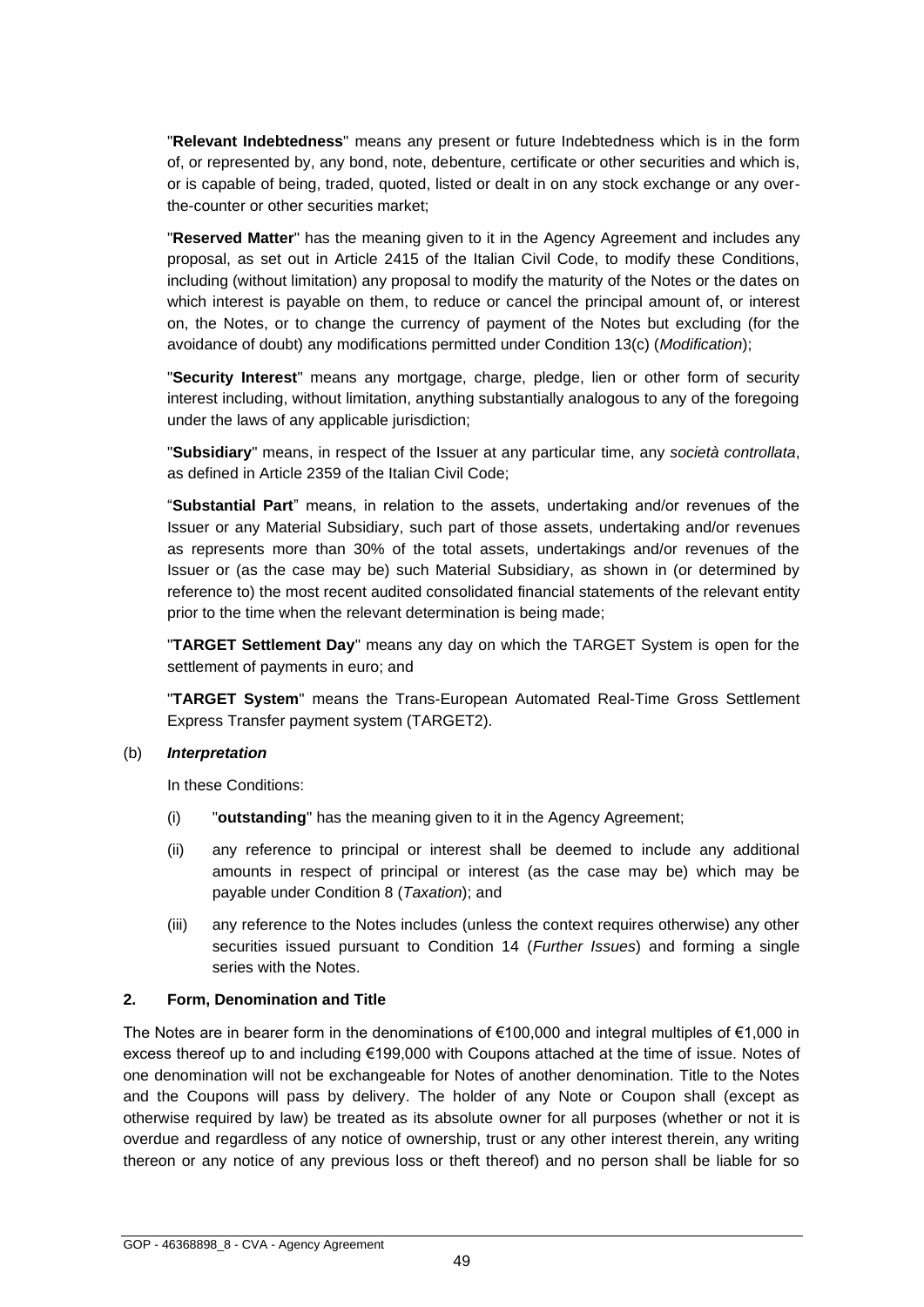treating such holder. No person shall have any right to enforce any term or condition of the Notes under the Contracts (Rights of Third Parties) Act 1999.

## **3. Status**

The Notes and the Coupons constitute direct, general, unconditional, unsubordinated and, subject to the provisions of Condition 4 (*Negative pledge*), unsecured obligations of the Issuer which will at all times rank *pari passu* without any preference among themselves and at least *pari passu* with all other outstanding unsecured and unsubordinated obligations of the Issuer, present and future, save for such obligations as may be preferred by provisions of law that are both mandatory and of general application.

## **4. Negative Pledge**

So long as any Note remains outstanding, the Issuer shall not, and the Issuer shall procure that none of its Material Subsidiaries will, create or permit to subsist any Security Interest (other than a Permitted Security Interest) upon the whole or any part of its present or future undertaking, assets or revenues (including uncalled capital) to secure (i) any Relevant Indebtedness or (ii) any guarantee and/or indemnity in relation to any Relevant Indebtedness, without (a) at the same time or prior thereto securing the Notes equally and rateably therewith or (b) providing such other security for the Notes as may be approved by an Extraordinary Resolution of Noteholders.

## **5. Interest**

# (a) *Accrual*

The Notes bear interest from the Issue Date at the Rate of Interest, payable in arrear on the First Interest Payment Date and each subsequent Interest Payment Date, subject as provided in Condition 7 (*Payments*).

## (b) *Cessation*

Each Note will cease to bear interest from the due date for redemption unless, upon due presentation, payment of principal is improperly withheld or refused, in which case it will continue to bear interest at such rate (both before and after judgment) until whichever is the earlier of (a) the day on which all sums due in respect of such Note up to that day are received by or on behalf of the relevant Noteholder and (b) the day which is seven days after the Fiscal Agent has notified the Noteholders that it has received all sums due in respect of the Notes up to such seventh day (except to the extent that there is any subsequent default in payment).

## (c) *Amount of interest*

The amount of interest payable on each Interest Payment Date shall be the Fixed Coupon Amount. If interest is required to be paid in respect of a Note on any other date, it shall be calculated by applying the Rate of Interest to the Calculation Amount, multiplying the product by the relevant Day Count Fraction and rounding the resulting figure to the nearest cent (half a cent being rounded upwards) and multiplying such rounded figure by a fraction equal to the denomination of such Note divided by the Calculation Amount.

## **6. Redemption and Purchase**

## (a) *Scheduled redemption*

Unless previously redeemed, or purchased and cancelled, the Notes will be redeemed at their principal amount on 22 November 2028, subject as provided in Condition 7 (*Payments*).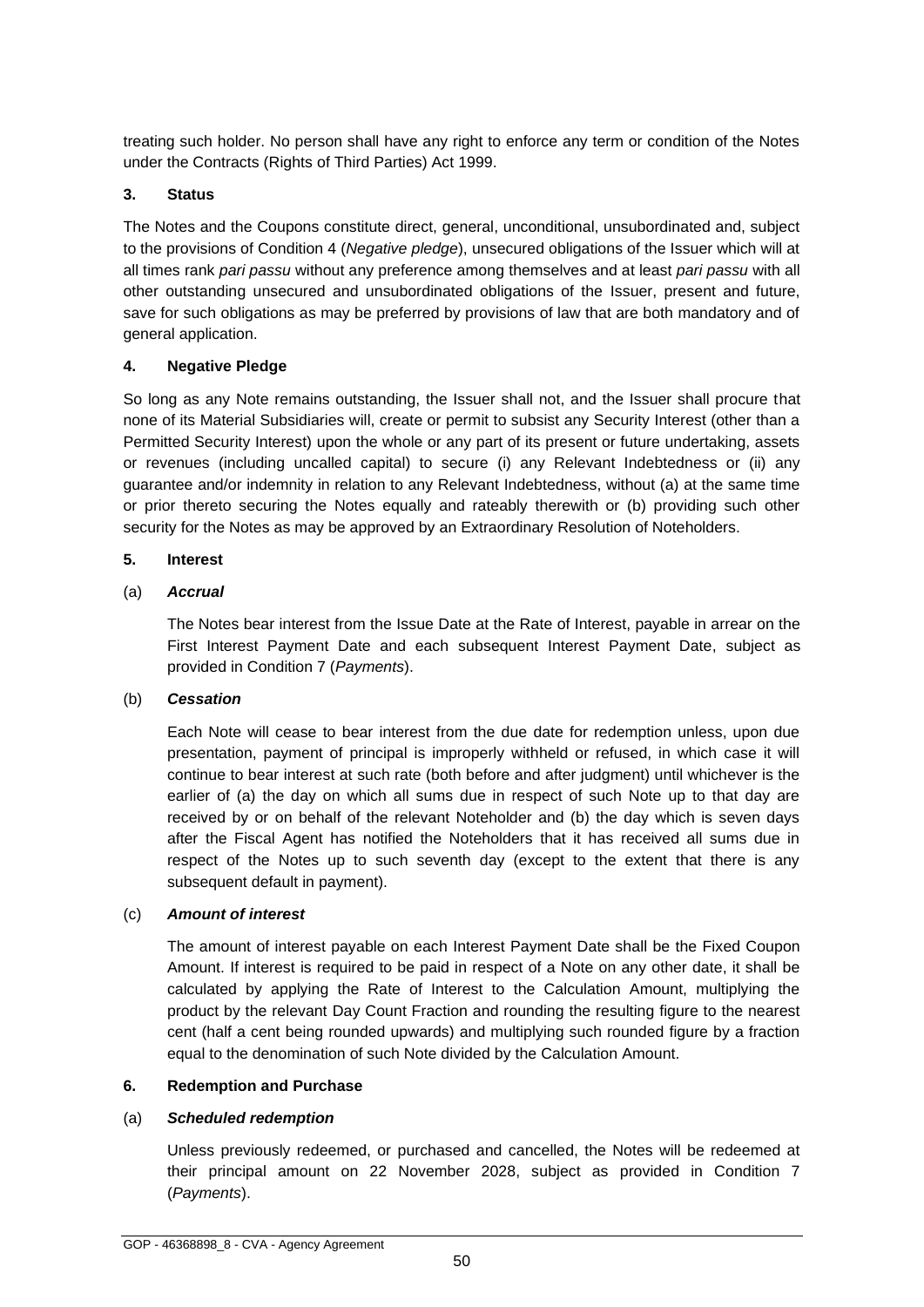#### (b) *Redemption at the option of the Issuer*

The Notes may be redeemed at the option of the Issuer, in whole but not in part, with effect from any date from (and including) 22 August 2028 to (but excluding) 22 November 2028 on the Issuer's giving not less than 15 nor more than 30 days' notice to the Noteholders (which notice shall be irrevocable), whereupon the Issuer shall be bound to redeem the Notes on the date specified in such notice at their principal amount, together with interest accrued to the date fixed for redemption.

#### (c) *Redemption for tax reasons*

The Notes may be redeemed at the option of the Issuer in whole, but not in part, at any time, on giving not less than 30 nor more than 60 days' notice to the Noteholders (which notice shall be irrevocable), at their principal amount, together with interest accrued to the date fixed for redemption, if:

- (i) the Issuer has or will become obliged to pay additional amounts as provided or referred to in Condition 8 (*Taxation*) as a result of any change in, or amendment to, the laws or regulations of the Republic of Italy or any political subdivision or any authority thereof or therein having power to tax, or any change in the application or official interpretation of such laws or regulations (including a holding by a court of competent jurisdiction), which change or amendment becomes effective on or after the Issue Date; and
- (ii) such obligation cannot be avoided by the Issuer taking reasonable measures available to it,

*provided, however, that* no such notice of redemption shall be given (i) earlier than 90 days prior to the earliest date on which any interest subject to payment of such additional amounts starts to accrue, and (ii) unless, at the time such notice is given, such change or amendment remains in effect (or due to take effect).

Prior to the publication of any notice of redemption pursuant to this paragraph, the Issuer shall deliver to the Fiscal Agent:

- (A) a certificate signed by the Chief Executive Officer of the Issuer stating that the Issuer is entitled to effect such redemption and setting forth a statement of facts showing that the conditions precedent to the right of the Issuer so to redeem have occurred; and
- (B) an opinion of independent legal advisers of recognised international standing to the effect that the Issuer has or will become obliged to pay such additional amounts as a result of such change or amendment.

Upon the expiry of any such notice as is referred to in this Condition 6(c), the Issuer shall be bound to redeem the Notes in accordance with this Condition 6(c).

## (d) *Redemption at the option of Noteholders upon a Put Event*

In the event of a Put Event, each Noteholder may, during the Put Event Notice Period, serve a Put Option Notice upon the Issuer. The Issuer will redeem in whole (but not in part) the Notes that are the subject of such Put Option Notice on the Put Option Redemption Date at their principal amount together with accrued interest from, and including, the preceding Interest Payment Date (or the Issue Date, if applicable) to, but excluding, the Put Option Redemption Date.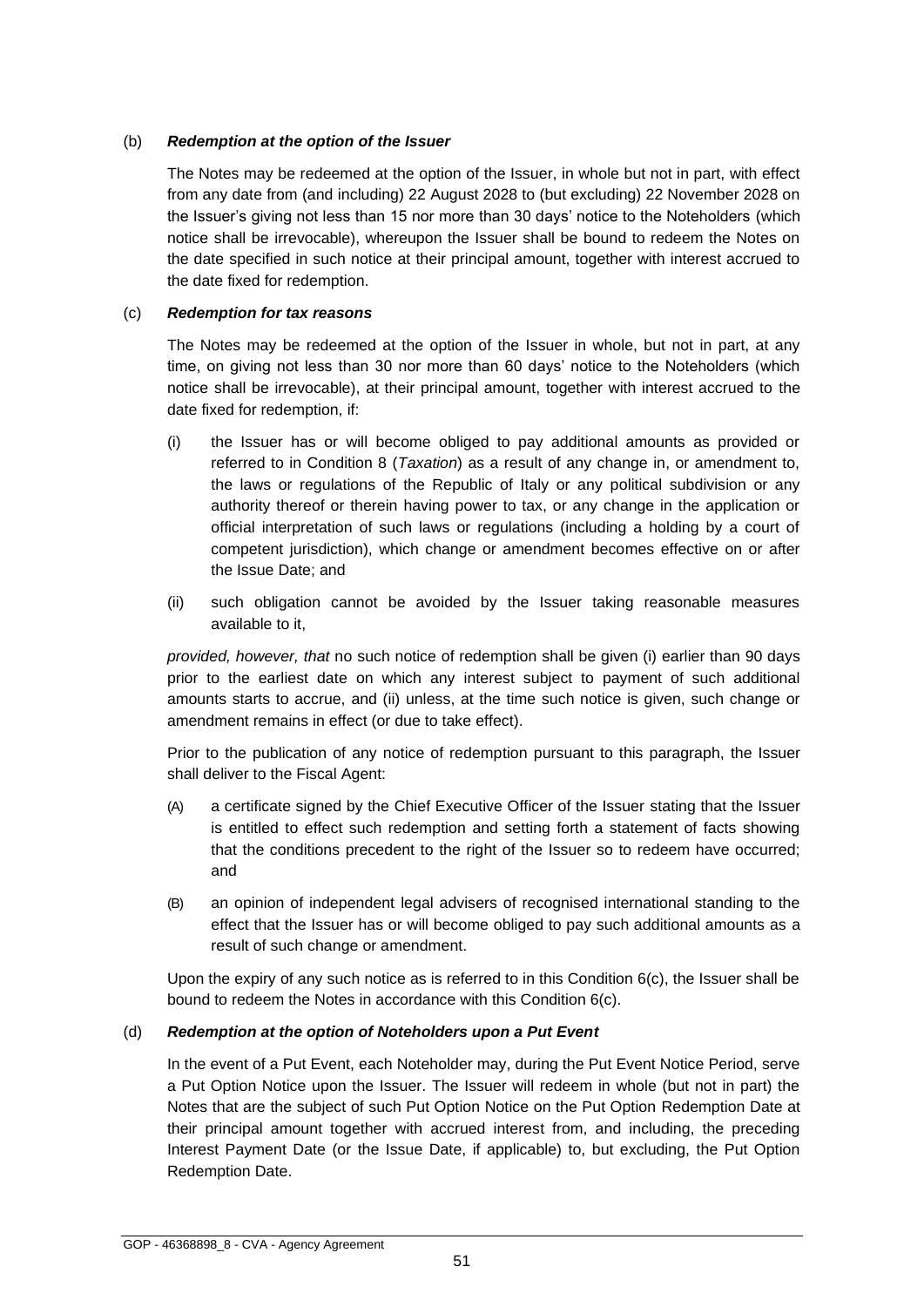Within five Business Days from occurrence of a Put Event, a Put Event Notice shall be given by the Issuer to Noteholders in accordance with Condition 15 (*Notices*). For so long as the Notes are listed on the regulated market of Euronext Dublin and the rules of such exchange so require, the Issuer shall also notify Euronext Dublin promptly of any such Put Event, providing information equivalent to that required to be given in a Put Event Notice under this Condition 6(d).

In order to exercise the option contained in this Condition 6(d), the holder of a Note must, on any Business Day during the Put Event Notice Period, deposit with any Paying Agent such Note, together with all unmatured Coupons relating thereto and a duly completed Put Option Notice. The Paying Agent with which a Note is so deposited shall deliver a duly completed Put Option Receipt for such Note to the depositing Noteholder. No Note, once deposited with a duly completed Put Option Notice in accordance with this Condition 6(d), may be withdrawn, *provided, however, that* if, prior to the Put Option Redemption Date, any such Note becomes immediately due and payable or, upon due presentation of any such Note on the Put Option Redemption Date, payment of the redemption moneys is improperly withheld or refused, the relevant Paying Agent shall give notification thereof to the depositing Noteholder in such manner and/or at such address as may have been given by such Noteholder in the relevant Put Option Notice and shall hold such Note at its Specified Office for collection by the depositing Noteholder against surrender of the relevant Put Option Receipt. For so long as any outstanding Note is held by a Paying Agent in accordance with this Condition 6(d), the depositor of such Note and not such Paying Agent shall be deemed to be the holder of such Note for all purposes.

#### (e) *No other redemption*

The Issuer shall not be entitled to redeem the Notes otherwise than as provided in Conditions 6(a) (*Scheduled Redemption*) to (d) (*Redemption at the option of Noteholders upon a Put Event*) above.

## (f) *Purchase*

The Issuer or any of its Subsidiaries may at any time purchase Notes in the open market or otherwise and at any price, *provided that* all unmatured Coupons are purchased therewith.

#### (g) *Cancellation*

All Notes so redeemed or purchased by the Issuer or any of its Subsidiaries and any unmatured Coupons attached to or surrendered with them shall be cancelled and may not be reissued or resold.

#### **7. Payments**

## (a) *Principal*

Payments of principal shall be made only against presentation and (*provided that* payment is made in full) surrender of Notes at the Specified Office of any Paying Agent outside the United States by transfer to a Euro account (or other account to which Euro may be credited or transferred) maintained by the payee with, a bank in a city in which banks have access to the TARGET System.

#### (b) *Interest*

Payments of interest shall, subject to Condition 7(f) (*Payments other than in respect of matured Coupons*) below, be made only against presentation and (*provided that* payment is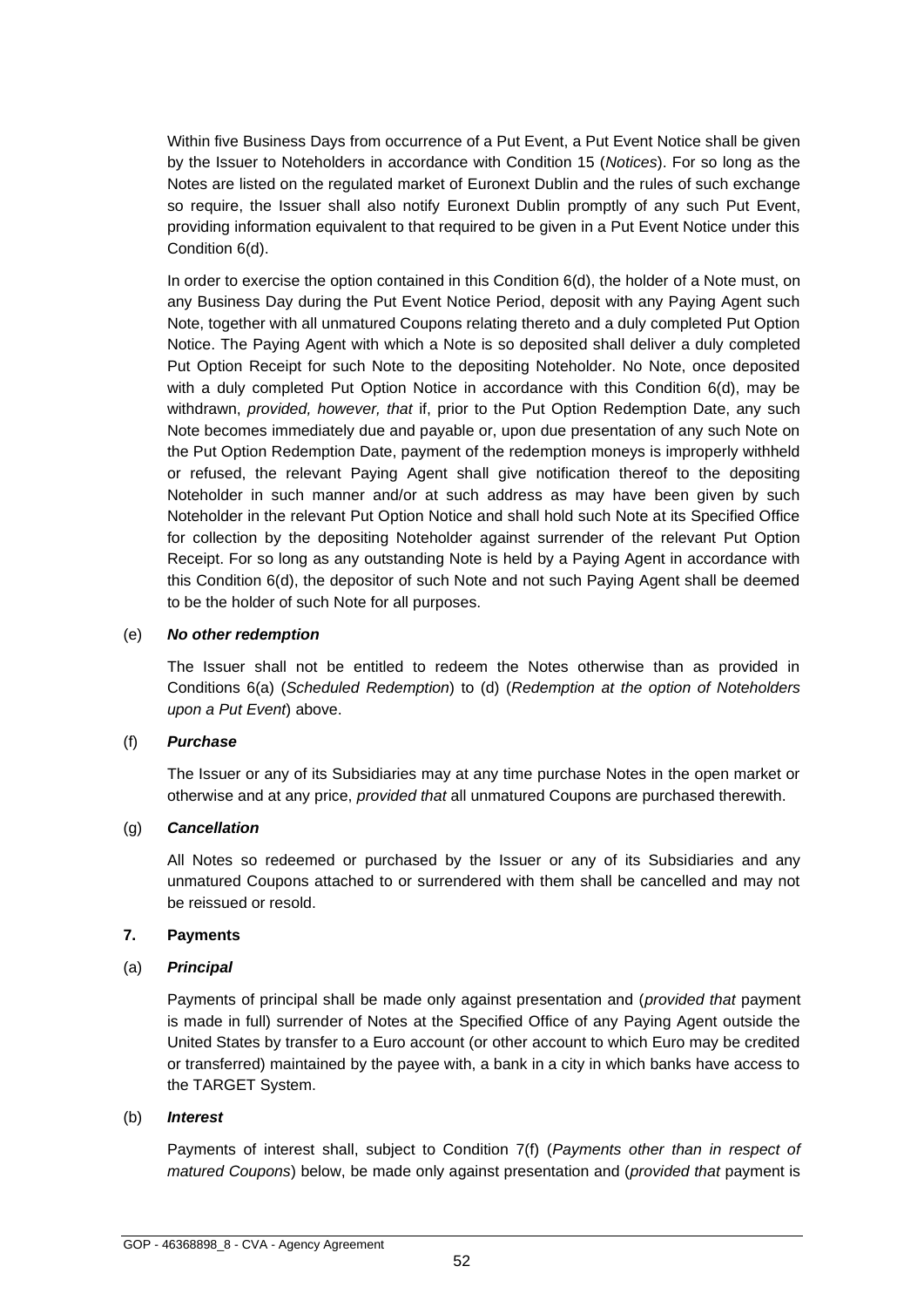made in full) surrender of the appropriate Coupons at the Specified Office of any Paying Agent outside the United States in the manner described in Condition 7(a) (*Principal*) above.

#### (c) *Payments subject to fiscal laws*

All payments in respect of the Notes are subject in all cases to:

- (i) any applicable fiscal or other laws and regulations in the place of payment; and
- (ii) any FATCA Withholding,

but in any event without prejudice to the provisions of Condition 8 (*Taxation*). No commissions or expenses shall be charged by or on behalf of the Issuer or any of its agents to the Noteholders or Couponholders in respect of such payments.

#### (d) *Deduction for unmatured Coupons*

If a Note is presented without all unmatured Coupons relating thereto, then:

- (i) if the aggregate amount of the missing Coupons is less than or equal to the amount of principal due for payment, a sum equal to the aggregate amount of the missing Coupons will be deducted from the amount of principal due for payment, *provided, however, that* if the gross amount available for payment is less than the amount of principal due for payment, the sum deducted will be that proportion of the aggregate amount of such missing Coupons which the gross amount actually available for payment bears to the amount of principal due for payment; or
- (ii) if the aggregate amount of the missing Coupons is greater than the amount of principal due for payment:
	- (A) so many of such missing Coupons shall become void (in inverse order of maturity) as will result in the aggregate amount of the remainder of such missing Coupons (the "**Relevant Coupons**") being equal to the amount of principal due for payment, *provided, however, that* where this sub-paragraph would otherwise require a fraction of a missing Coupon to become void, such missing Coupon shall become void in its entirety; and
	- (B) a sum equal to the aggregate amount of the Relevant Coupons (or, if less, the amount of principal due for payment) will be deducted from the amount of principal due for payment, *provided, however, that*, if the gross amount available for payment is less than the amount of principal due for payment, the sum deducted will be that proportion of the aggregate amount of the Relevant Coupons (or, as the case may be, the amount of principal due for payment) which the gross amount actually available for payment bears to the amount of principal due for payment.

Each sum of principal so deducted shall be paid in the manner provided in Condition 7(a) (*Principal*) above against presentation and (*provided that* payment is made in full) surrender of the relevant missing Coupons. No payments will be made in respect of void coupons.

#### (e) *Payments on business days*

If the due date for payment of any amount in respect of any Note or Coupon is not a Business Day in the place of presentation, the holder shall not be entitled to payment in such place of the amount due until the next succeeding Business Day in such place and shall not be entitled to any further interest or other payment in respect of any such delay.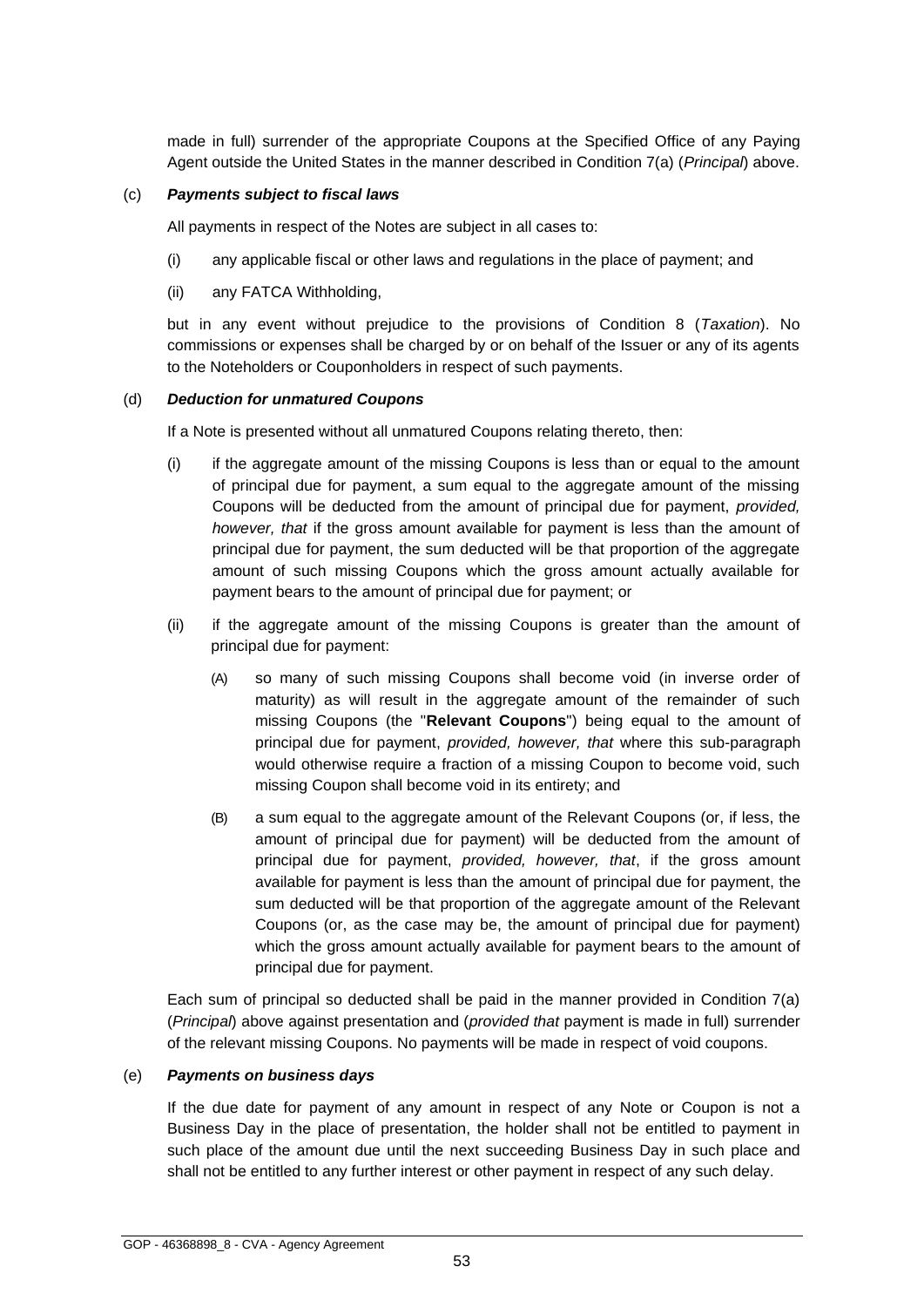#### (f) *Payments other than in respect of matured Coupons*

Payments of interest other than in respect of matured Coupons shall be made only against presentation of the relevant Notes at the Specified Office of any Paying Agent outside the United States.

#### (g) *Partial payments*

If a Paying Agent makes a partial payment in respect of any Note or Coupon presented to it for payment, such Paying Agent will endorse thereon a statement indicating the amount and date of such payment.

#### **8. Taxation**

#### (a) *Gross-up*

All payments of principal and interest in respect of the Notes and the Coupons by or on behalf of the Issuer shall be made free and clear of, and without withholding or deduction for or on account of, any present or future taxes, duties, assessments or governmental charges of whatever nature imposed, levied, collected, withheld or assessed by or on behalf of the Republic of Italy or any political subdivision thereof or any authority therein or thereof having power to tax, unless the withholding or deduction of such taxes, duties, assessments or governmental charges is required by law. In that event the Issuer shall pay such additional amounts as will result in receipt by the Noteholders and the Couponholders after such withholding or deduction of such amounts as would have been received by them had no such withholding or deduction been required, except that no such additional amounts shall be payable in respect of any Note or Coupon presented for payment:

- (i) by or on behalf of a holder which is liable to such taxes, duties, assessments or governmental charges in respect of such Note or Coupon by reason of its having some actual or deemed connection with the Republic of Italy other than the mere holding of the Note or Coupon; or
- (ii) in relation to any payment or deduction of any interest, principal or other proceeds of any Note or Coupon on account of *imposta sostitutiva*, pursuant to Italian Legislative Decree No. 239 of 1 April 1996 ("**Decree No. 239**") and related implementing regulations, as amended, supplemented or re-enacted from time to time; or
- (iii) by or on behalf of a holder who would have been able to avoid such withholding or deduction by (A) presenting the relevant Note or Coupon to another available Paying Agent in a Member State of the European Union or (B) making a declaration of nonresidence or other similar claim for an exemption; or
- (iv) in each case, in which the requirements and formalities to obtain an exemption from *imposta sostitutiva* under Decree No. 239 have not been complied with, except where such formalities have not been complied with due solely to the actions or omissions of the Issuer or its agents; or
- (v) more than 30 days after the Relevant Date except to the extent that the holder of such Note or Coupon would have been entitled to such additional amounts on presenting such Note or Coupon for payment on the last day of such period of 30 days, assuming that day to have been a Business Day; or
- (vi) for or on account of any amount to be withheld or deducted by means of any FATCA Withholding.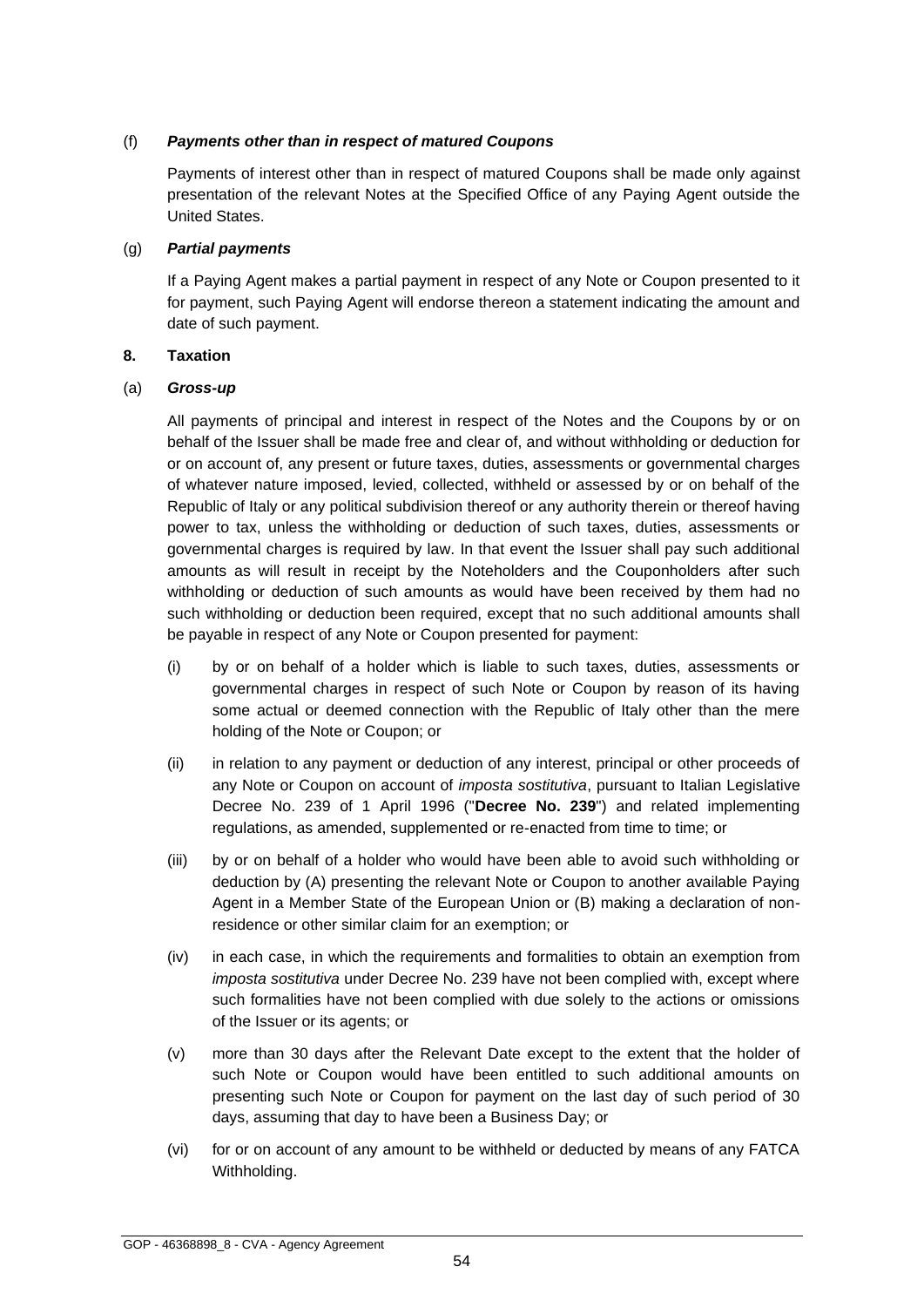#### (b) *Taxing jurisdiction*

If the Issuer becomes subject at any time to any taxing jurisdiction other than the Republic of Italy, references in these Conditions to the Republic of Italy shall be construed as references to the Republic of Italy and/or such other jurisdiction.

#### **9. Events of Default**

If any of the following events occurs:

- (a) *Non-payment:* the Issuer fails to pay any amount of principal or interest in respect of the Notes on the due date for payment thereof and, in the case of interest, such failure continues for a period of seven days; or
- (b) *Breach of other obligations:* the Issuer defaults in the performance or observance of any of its obligations under or in respect of the Notes under these Conditions (other than the payment obligations provided for under Condition 9(a)) and such default remains unremedied for 30 days after written notice thereof, addressed to the Issuer, has been delivered by or on behalf of any Noteholder to the Issuer or to the Specified Office of the Fiscal Agent; or

## (c) *Cross-default of Issuer or Subsidiary:*

- (i) any Indebtedness of the Issuer or any of its Material Subsidiaries is not paid when due or (as the case may be) within any originally applicable grace period;
- (ii) any such Indebtedness becomes (or becomes capable of being declared) due and payable prior to its stated maturity by reason of an actual or potential default (however described);
- (iii) any Security Interest created or assumed by the Issuer or any of its Material Subsidiaries to secure Indebtedness is (or becomes capable of being) enforced; or
- (iv) the Issuer or any of its Material Subsidiaries fails to pay when due or (as the case may be) within any originally applicable grace period any amount payable by it under any guarantee and/or indemnity given by it in relation to any Indebtedness,

*provided that* the amount of Indebtedness referred to in sub-paragraph (i), (ii) and/or (iii) above and/or the amount payable under any guarantee and/or indemnity referred to in subparagraph (iv) above individually or in the aggregate exceeds €15,000,000 (or its equivalent in any other currency or currencies); or

- (d) *Unsatisfied judgment:* one or more judgment(s) or order(s) for the payment of any amount in excess of €15,000,000 (or its equivalent in any other currency or currencies), whether individually or in the aggregate, is rendered against the Issuer or any of its Material Subsidiaries and continue(s) unsatisfied and unstayed for a period of 30 days after the date(s) thereof or, if later, the date therein specified for payment; or
- (e) *Security enforced:* (i) a secured party takes possession of, or a receiver, manager or other similar officer is appointed (or application for any such appointment is made and is not dismissed within 30 days) in respect of, either all or any part of the undertaking, assets and/or revenues of the Issuer or any of its Material Subsidiaries which (A) secures Indebtedness or any guarantee and/or indemnity in respect of Indebtedness of the Issuer or any such Material Subsidiary that, individually or in the aggregate, exceeds €15,000,000 (or its equivalent in any other currency or currencies) or (B) otherwise represents a Substantial Part of the undertaking, assets and/or revenues of the Issuer or any of its Material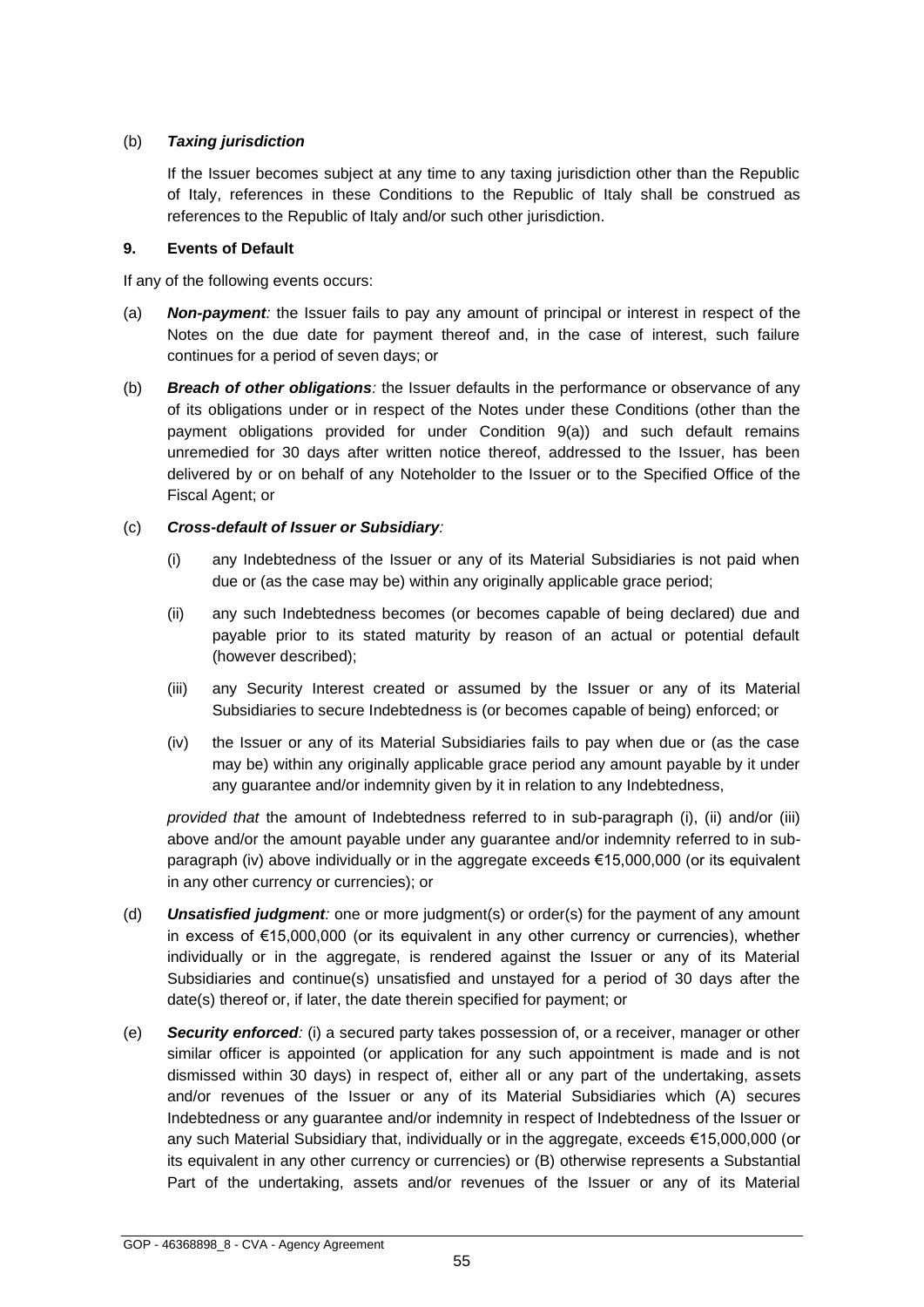Subsidiaries; or (ii) a distress, execution, attachment, sequestration or other process is levied, enforced upon or put in force against, all or a Substantial Part of the undertaking, assets and revenues of the Issuer or any of its Material Subsidiaries; or

- (f) *Insolvency, etc:* (i) the Issuer or any of its Material Subsidiaries becomes insolvent or is unable to pay its debts as they fall due, (ii) an administrator, liquidator or other similar officer is appointed in respect of the Issuer or any of its Material Subsidiaries or the whole or any Substantial Part of the undertaking, assets and/or revenues of the Issuer or any of its Material Subsidiaries (or application for any such appointment is made and is not dismissed within 30 days), (iii) the Issuer or any of its Material Subsidiaries takes any action for a general readjustment or deferment of any of its obligations or makes a general assignment or an arrangement or composition with or for the benefit of its creditors or any class of its creditors, or (iv) the Issuer or any of its Material Subsidiaries declares or proposes a moratorium in respect of any of its Indebtedness or any guarantee and/or indemnity given by it in relation to any Indebtedness; or
- (g) *Cessation of business:* the Issuer or any of its Material Subsidiaries ceases or threatens to cease to carry on all or a Substantial Part of its business (otherwise than for the purposes of, or pursuant to, a Permitted Reorganisation); or
- (h) *Winding up, etc:* an order is made by any competent court or an effective resolution is passed for the winding up, liquidation or dissolution of the Issuer or any of its Material Subsidiaries (otherwise than for the purposes of, or pursuant to, a Permitted Reorganisation); or
- (i) *Analogous event:* any event occurs which under the laws of the Republic of Italy has an analogous effect to any of the events referred to in paragraphs (d) (*Unsatisfied judgment*) to (h) (*Winding up, etc.*) above; or
- (j) *Failure to take action etc*: any action, condition or thing (including, without limitation, the obtaining or effecting of any necessary consent, approval, authorisation, exemption, filing, licence or order) at any time required to be taken, fulfilled or done in order (i) to enable the Issuer lawfully to enter into, perform and comply with its obligations under and in respect of the Notes and the Agency Agreement, (ii) to ensure that those obligations are legal, valid, binding and enforceable and (iii) to make the Notes and the Coupons admissible in evidence in the courts of the Republic of Italy is not taken, fulfilled or done; or
- (k) *Unlawfulness:* it is or will become unlawful for the Issuer to perform or comply with any of its obligations under or in respect of the Notes or the Agency Agreement or any such obligations cease or will cease to be legal, valid, binding and enforceable,

then any Note may, by written notice addressed by the holder thereof to the Issuer and delivered to the Issuer or to the Specified Office of the Fiscal Agent, be declared immediately due and payable, whereupon it shall become immediately due and payable at its principal amount together with accrued interest without further action or formality.

#### **10. Prescription**

Claims for principal shall become void unless the relevant Notes are presented for payment within ten years of the appropriate Relevant Date. Claims for interest shall become void unless the relevant Coupons are presented for payment within five years of the appropriate Relevant Date.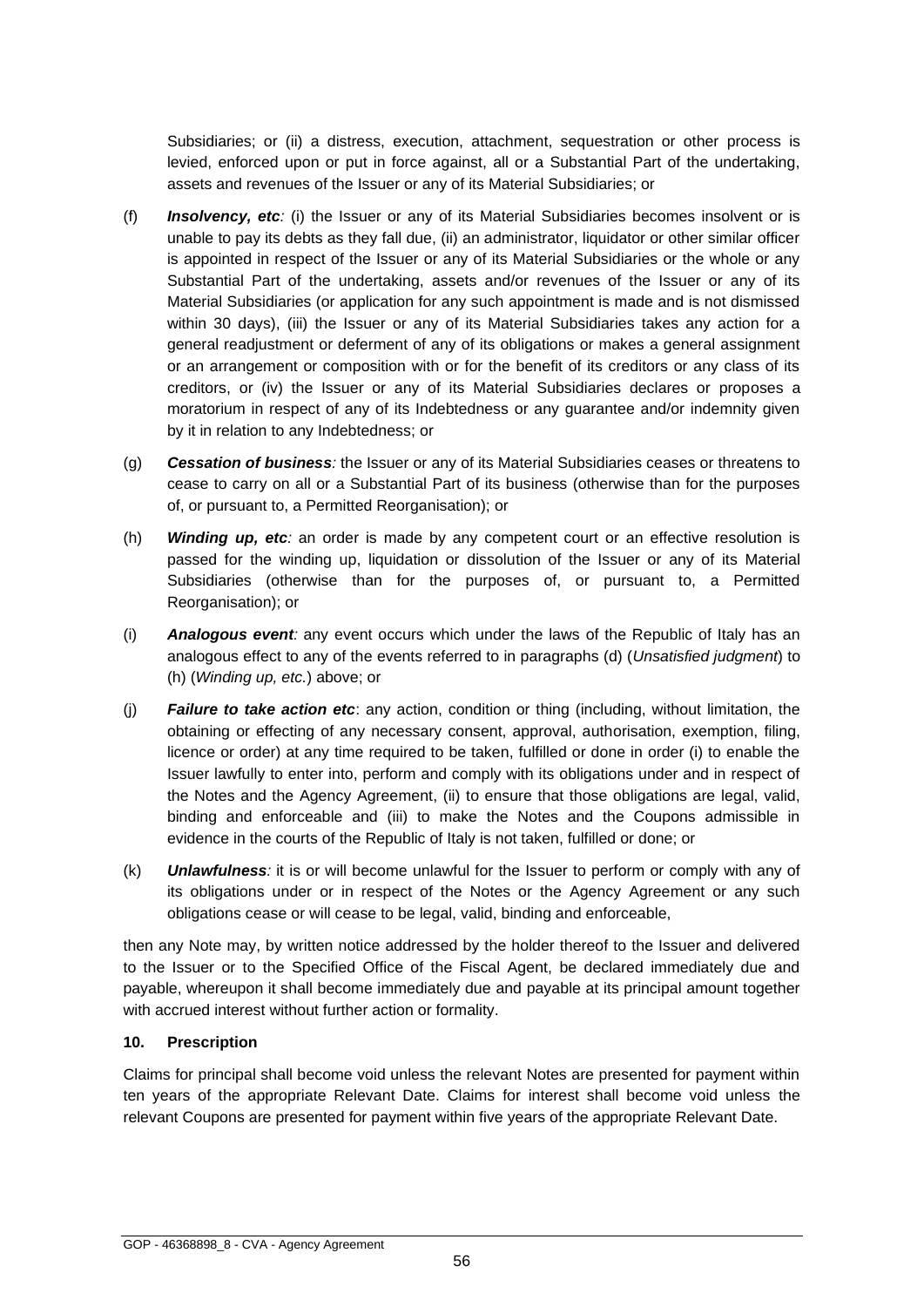## **11. Replacement of Notes and Coupons**

If any Note or Coupon is lost, stolen, mutilated, defaced or destroyed, it may be replaced at the Specified Office of the Fiscal Agent, subject to all applicable laws and stock exchange requirements, upon payment by the claimant of the expenses incurred in connection with such replacement and on such terms as to evidence, security, indemnity and otherwise as the Paying Agent may reasonably require. Mutilated or defaced Notes or Coupons must be surrendered before replacements will be issued.

## **12. Paying Agents**

In acting under the Agency Agreement and in connection with the Notes and the Coupons, the Paying Agents act solely as agents of the Issuer and do not assume any obligations towards or relationship of agency or trust for or with any of the Noteholders or Couponholders.

The initial Paying Agents and their initial Specified Offices are listed below. The Issuer reserves the right at any time to vary or terminate the appointment of any Paying Agent and to appoint a successor fiscal agent and additional or successor paying agents; *provided, however, that* the Issuer shall at all times maintain (a) a fiscal agent, (b) for so long as the Notes are listed on Euronext Dublin and it is a requirement of applicable laws and regulations, a paying agent in the Republic of Ireland and (c) a paying agent in a jurisdiction within the European Union, other than the Republic of Italy or (if different) the jurisdiction to which the Issuer is subject for the purpose of Condition 8(b) (*Taxing jurisdiction*).

Notice of any change in any of the Paying Agents or in their Specified Offices shall promptly be given to the Noteholders.

#### **13. Meetings of Noteholders; Noteholders' Representative; Modification**

#### (a) *Meetings of Noteholders*

The Agency Agreement contains provisions for convening meetings of the Noteholders to consider any matter affecting their interests, including, *inter alia*, the modification or abrogation by Extraordinary Resolution of the Notes or any of the provisions of the Agency Agreement. Such provisions are subject to compliance with mandatory laws, legislation, rules and regulations of Italy applicable to the Issuer from time to time and, where applicable Italian law so requires, the Issuer's By-laws, including any amendment, restatement or reenactment of such laws, legislation, rules and regulations (or, where applicable, the Issuer's By-laws) taking effect at any time on or after the Issue Date.

Subject to the above:

- (i) any such meeting may be convened by the board of directors of the Issuer or the Noteholders' Representative (as defined below) at their discretion and, in any event, upon a request in writing by Noteholder(s) holding not less than one-twentieth of the aggregate principal amount of the outstanding Notes;
- (ii) such a meeting will be validly convened if attended by one or more persons holding or representing:
	- (A) for voting on any matter other than a Reserved Matter: (1) in the case of an initial meeting, more than half of the aggregate principal amount of the Notes and (2) in the case of a meeting convened following adjournment of the initial meeting for want of quorum, more than one third of the aggregate principal amount of the outstanding Notes; or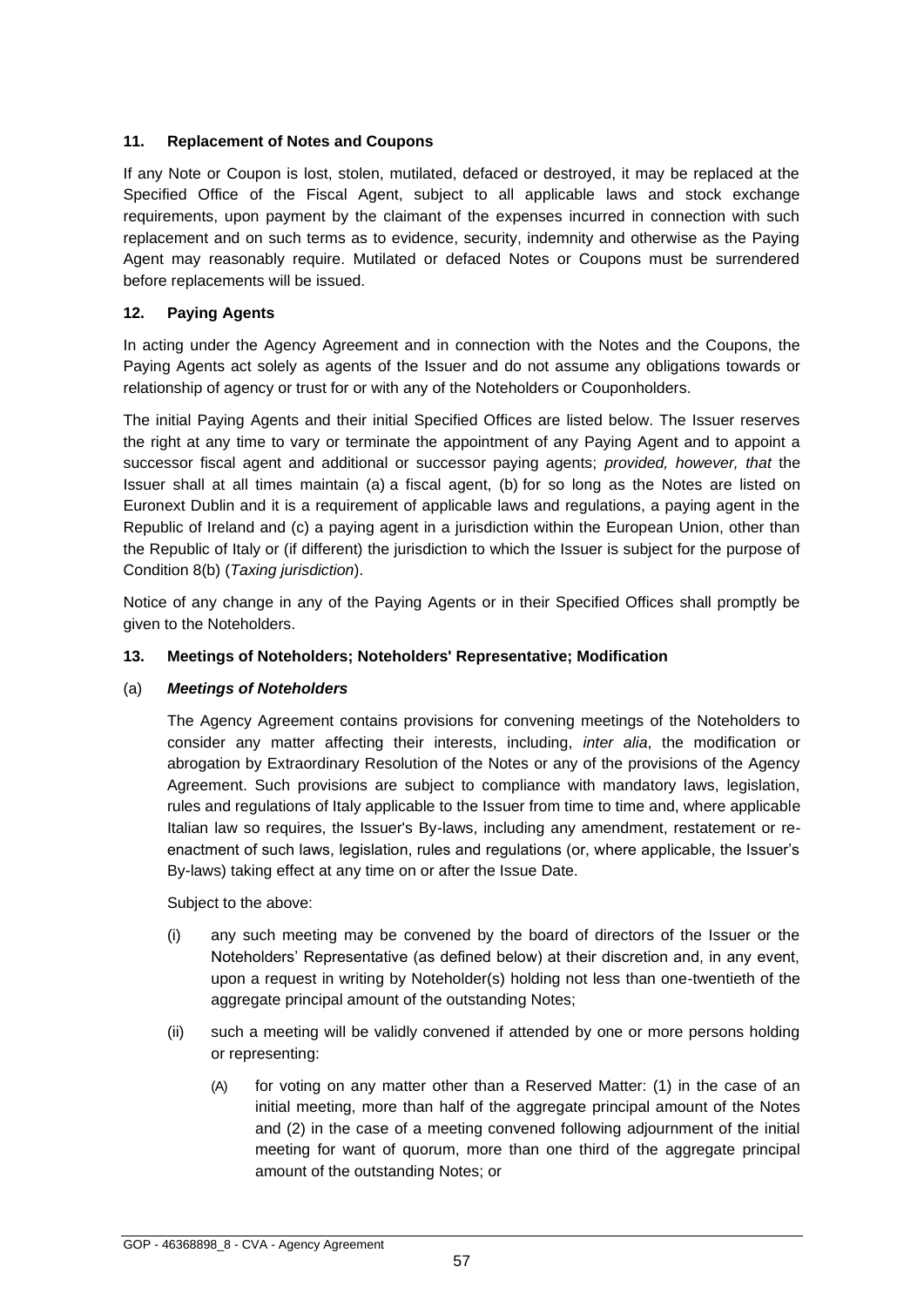(B) for voting on a Reserved Matter, at least half of the aggregate amount of the outstanding Notes,

*provided that* the Issuer's By-laws may provide for higher quorums;

- (iii) the majority required to pass an Extraordinary Resolution at a meeting convened to vote on an Extraordinary Resolution will be:
	- (A) for voting on any matter other than a Reserved Matter, one or more persons holding or representing: (1) in the case of an initial meeting, more than half of the aggregate principal amount of the outstanding Notes; and (2) in the case of a meeting convened following adjournment of the initial meeting for want of quorum, at least two thirds of the aggregate principal amount of the outstanding Notes represented at the meeting; or
	- (B) for voting on a Reserved Matter, one or more persons holding or representing the higher of: (1) at least half of the aggregate principal amount of the outstanding Notes; and (2) at least two thirds of the aggregate principal amount of the outstanding Notes represented at the meeting,

*provided that* the Issuer's By-laws may provide for larger majorities.

An Extraordinary Resolution duly passed at any meeting of the Noteholders will be binding on all Noteholders, whether or not they are present at the meeting, and on all Couponholders.

#### (b) *Noteholders' Representative*

Pursuant to Articles 2415 and 2417 of the Italian Civil Code, a representative of the Noteholders (*rappresentante comune* or "**Noteholders' Representative**") is appointed, *inter alia*, to represent the interests of Noteholders, such appointment to be made by an Extraordinary Resolution or by an order of a competent court at the request of one or more Noteholders or the Issuer. Each such Noteholders' Representative shall have the powers and duties set out in Article 2418 of the Italian Civil Code.

## (c) *Modification*

The Notes and these Conditions may be amended without the consent of the Noteholders or the Couponholders to correct a manifest error. In addition, the parties to the Agency Agreement may agree to modify any provision thereof, but the Issuer shall not agree, without the consent of the Noteholders, to any such modification unless it is of a formal, minor or technical nature, it is made to correct a manifest error or it is not materially prejudicial to the interests of the Noteholders. In addition, the parties to the Agency Agreement may agree, without the consent of the Noteholders, to modify any provision thereof in order to comply with mandatory laws, legislation, rules and regulations of the Republic of Italy applicable to the convening of meetings, quorums and the majorities required to pass an Extraordinary Resolution.

#### **14. Further Issues**

The Issuer may from time to time, without the consent of the Noteholders or the Couponholders, create and issue further notes having the same terms and conditions as the Notes in all respects (or in all respects except for the first payment of interest) so as to form a single series with the Notes.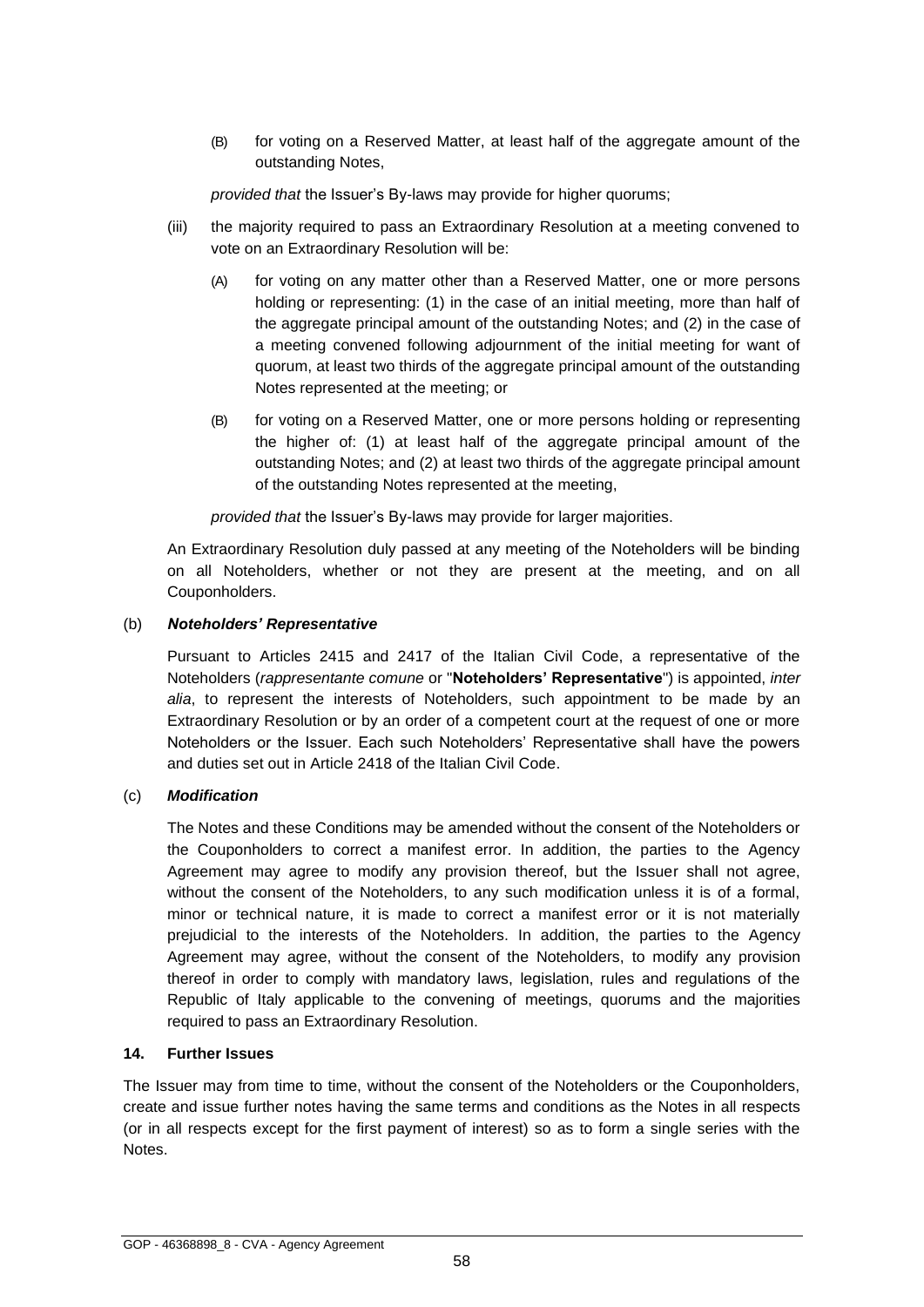#### **15. Notices**

Notices to the Noteholders shall be valid if published in a reputable leading English language daily newspaper published in London with an international circulation and, for so long as the Notes are admitted to trading on the regulated market of Euronext Dublin and it is a requirement of applicable laws and regulations, in a leading newspaper having general circulation in the Republic of Ireland or on the website of Euronext Dublin (*www.euronext.com/it/markets/dublin*) or, if such publication is not practicable, in a leading English language daily newspaper having general circulation in Europe (which is expected to be the *Financial Times*). Any such notice shall be deemed to have been given on the date of first publication. Couponholders shall be deemed for all purposes to have notice of the contents of any notice given to the Noteholders.

## **16. Currency Indemnity**

If any sum due from the Issuer in respect of the Notes or the Coupons or any order or judgment given or made in relation thereto has to be converted from the currency (the "**first currency**") in which the same is payable under these Conditions or such order or judgment into another currency (the "**second currency**") for the purpose of (a) making or filing a claim or proof against the Issuer, (b) obtaining an order or judgment in any court or other tribunal or (c) enforcing any order or judgment given or made in relation to the Notes, the Issuer shall indemnify each Noteholder, on the written demand of such Noteholder addressed to the Issuer and delivered to the Issuer or to the Specified Office of the Fiscal Agent, against any loss suffered as a result of any discrepancy between (i) the rate of exchange used for such purpose to convert the sum in question from the first currency into the second currency and (ii) the rate or rates of exchange at which such Noteholder may in the ordinary course of business purchase the first currency with the second currency upon receipt of a sum paid to it in satisfaction, in whole or in part, of any such order, judgment, claim or proof.

This indemnity constitutes a separate and independent obligation of the Issuer and shall give rise to a separate and independent cause of action.

## **17. Governing Law and Jurisdiction**

## (a) *Governing law*

The Notes and any non-contractual obligations arising out of or in connection with the Notes are governed by English law. Condition 13 (*Meetings of Noteholders; Noteholders' Representative; Modification*) and the provisions of the Agency Agreement concerning the meetings of Noteholders are subject to compliance with mandatory provisions of Italian law.

## (b) *Jurisdiction*

The courts of England have exclusive jurisdiction to settle any dispute (a "**Dispute**") arising out of or in connection with the Notes (including any non-contractual obligation arising out of or in connection with the Notes). The Issuer agrees that the courts of England are the most appropriate and convenient courts to settle any Dispute and, accordingly, that it will not argue to the contrary.

## (c) *Proceedings outside England*

Condition 17(b) (*Jurisdiction*) is for the benefit of Noteholders only. To the extent allowed by law, any Noteholder may take (i) proceedings relating to a Dispute ("**Proceedings**") in any other courts with jurisdiction and (ii) concurrent Proceedings in any number of jurisdictions.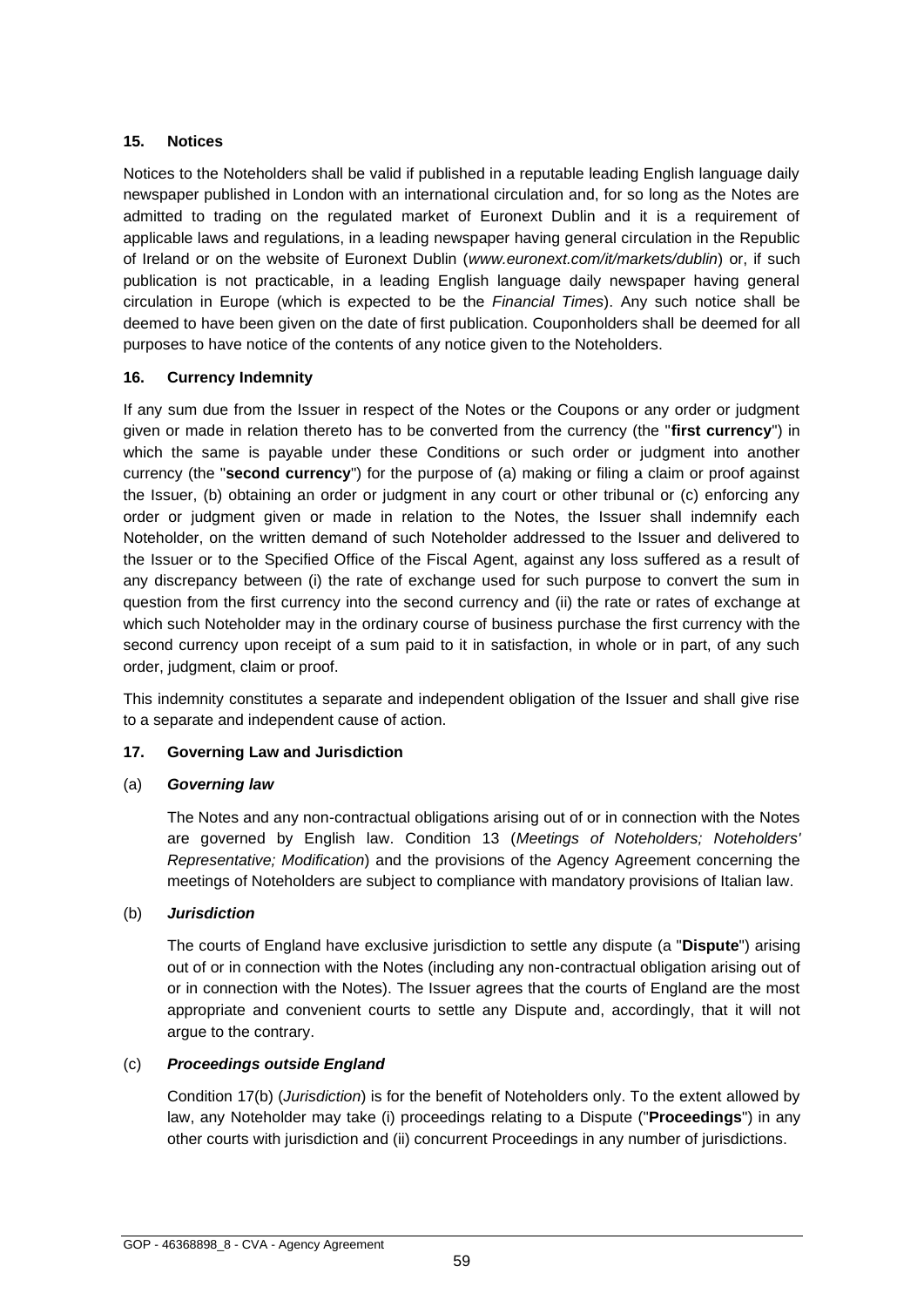#### (d) *Process agent*

The Issuer agrees that the documents which start any Proceedings and any other documents required to be served in relation to those Proceedings may be served on it by being delivered to Law Debenture Corporate Services Limited at 8th Floor, 100 Bishopsgate, London, EC2N 4AG or, if different, at its registered office for the time being or at any address of the Issuer in Great Britain at which process may be served on it in accordance with the Companies Act 2006. If such Person is not or ceases to be effectively appointed to accept service of process on behalf of the Issuer or it ceases to be registered in England or, for any other reason, is unable or unwilling to act in such capacity, the Issuer shall immediately appoint a further Person in England to accept service of process on its behalf. The Issuer agrees that failure by a process agent to notify it of any process will not invalidate service. Nothing in this paragraph shall affect the right of any Noteholder to serve process in any other manner permitted by law.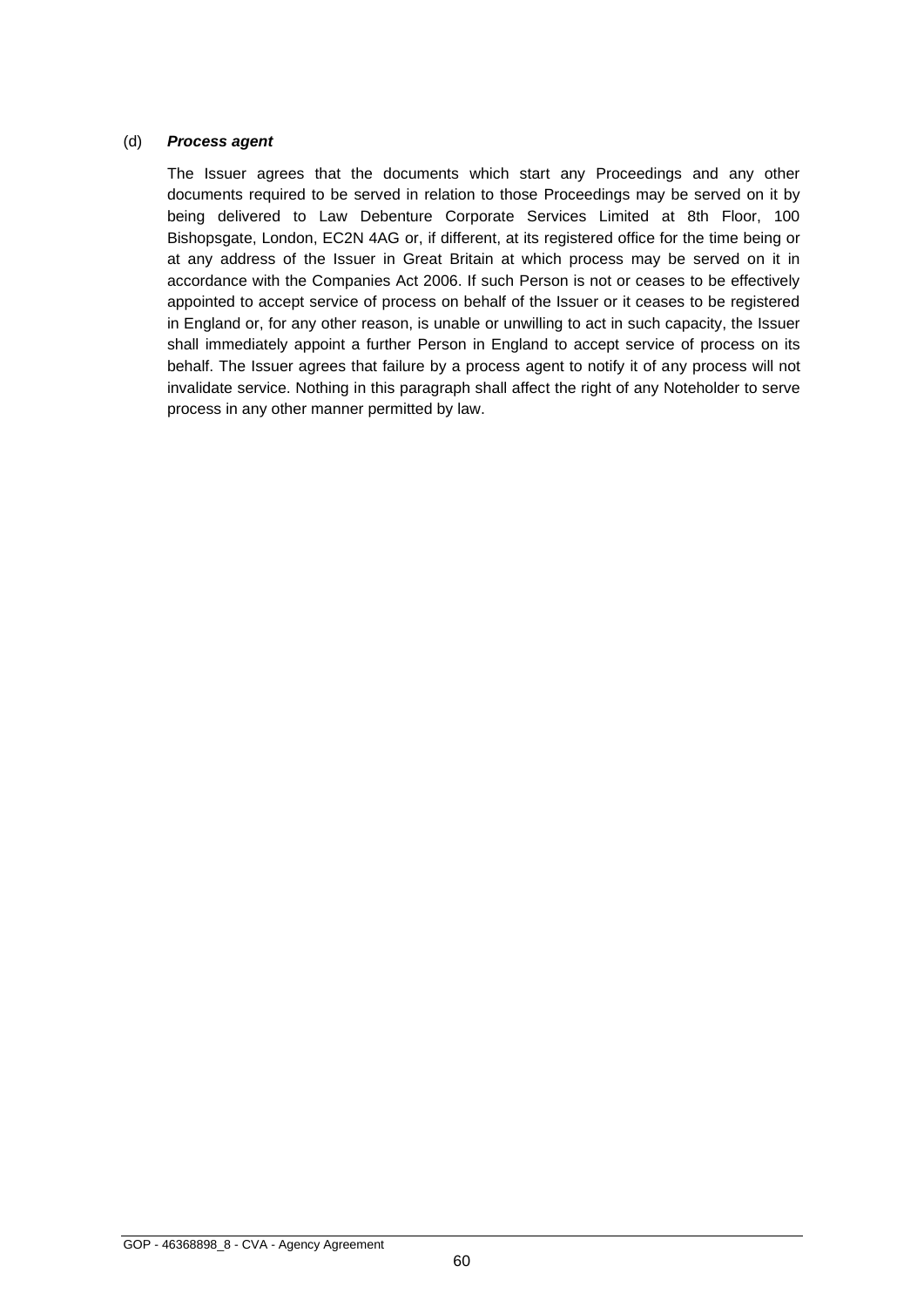# **SCHEDULE 5 Provisions for Meetings of the Noteholders**

#### **1 DEFINITIONS**

In this Agreement and the Conditions, the following expressions have the following meanings:

"**Adjourned Meeting**" means a Meeting resumed after adjournment for want of quorum;

"**Block Voting Instruction**" means, in relation to any Meeting, a document in the English language issued by a Paying Agent:

- (a) certifying that certain specified Notes (the "**deposited Notes**") have been deposited with such Paying Agent (or to its order at a bank or other depositary) or blocked in an account with a clearing system (i) at least 48 hours prior to the date fixed for the Meeting or (ii) for any different period which may be set forth under any applicable law (including, without limitation, any applicable provision of the TUF) and the Issuer's By-laws, and will not be released until the earlier of:
	- (i) the conclusion of the Meeting; and
	- (ii) the surrender to such Paying Agent, not less than 48 hours before the time fixed for the Meeting (or, if the Meeting has been adjourned, the time fixed for its resumption) of the receipt for the deposited or blocked Notes and notification thereof by such Paying Agent to the Issuer and the Fiscal Agent;
- (b) specifying the identity of the holder of the deposited Notes on the basis of the relevant book-entries as at the end of the accounting day of the seventh Irish Stock Exchange Day prior to the date of the Initial Meeting or the Adjourned Meeting, as the case may be, in each case to the extent required by any applicable law (including, without limitation, the TUF);
- (c) certifying that the depositor of each deposited Note or a duly authorised person on its behalf has instructed the relevant Paying Agent in writing that the votes attributable to such deposited Note are to be cast in a particular way on each resolution to be put to the Meeting;
- (d) listing the total number and (if in definitive form) the certificate numbers of the deposited Notes, distinguishing for each resolution between those in respect of which instructions have been given to vote for, or against, the resolution; and
- (e) authorising a named individual or individuals to vote at a Meeting in respect of the deposited Notes in accordance with such instructions;

"**Chairman**" means, in relation to any Meeting, the individual who takes the chair in accordance with paragraph 7 (*Chairman*);

"**Extraordinary Resolution**" means a resolution passed by the number of Voters specified in paragraph 9 (*Voting Majority*) at a Meeting duly convened and held in accordance with this Schedule;

"**Initial Meeting**" means any Meeting other than an Adjourned Meeting;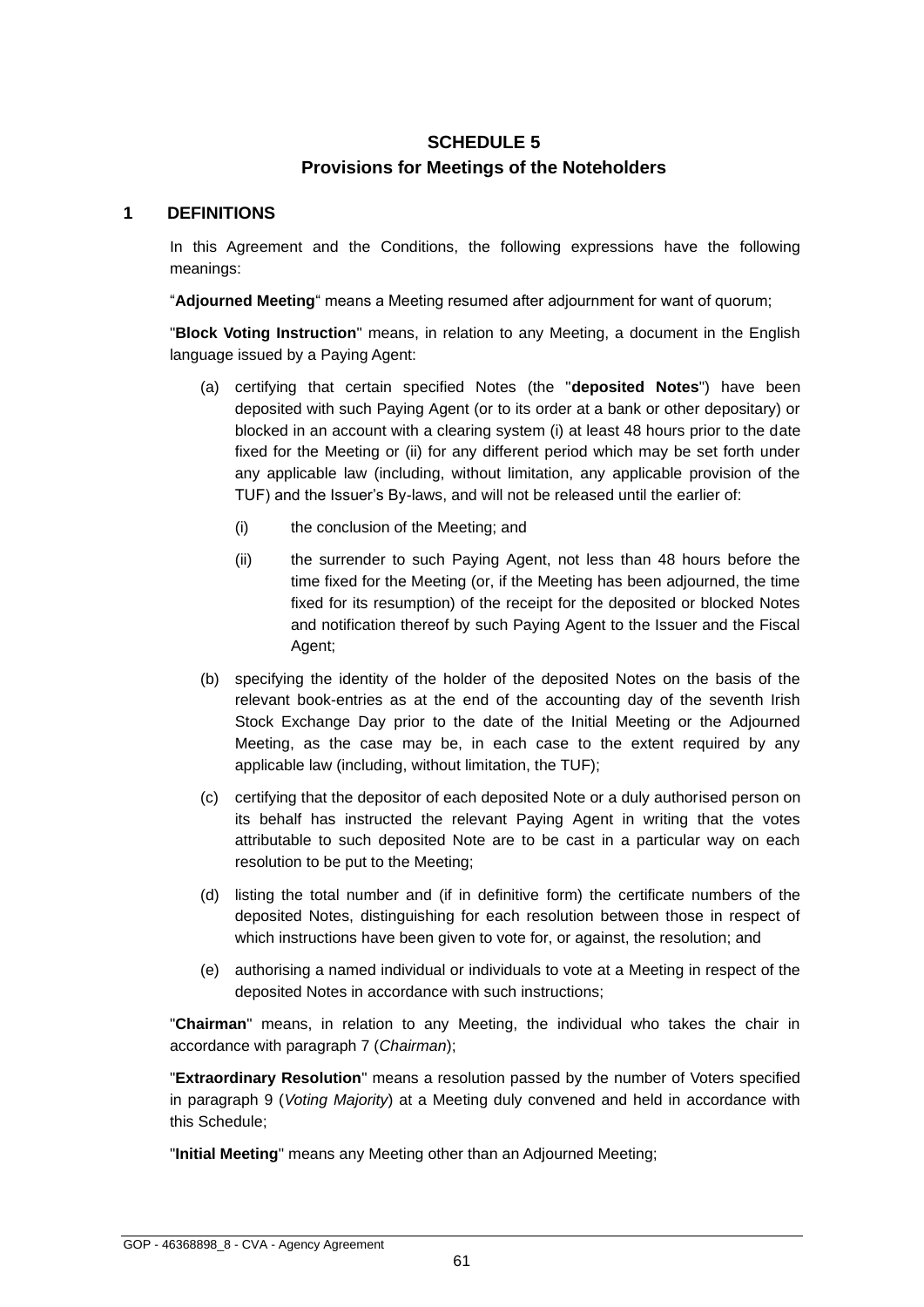"**Irish Stock Exchange Day**" means a day which is a trading day on the regulated market of the Irish Stock Exchange plc, trading as Euronext Dublin;

"**Meeting**" means a meeting of Noteholders (whether originally convened or resumed following an adjournment);

"**Noteholders' Representative**" means a person appointed, *inter alia*, to represent the interests of the Noteholders (*rappresentante comune*) by an Extraordinary Resolution or by an order of a competent court at the request of one or more Noteholders or the Issuer, as described in Articles 2415, 2417 and 2418 of the Italian Civil Code;

"**Proxy**" means, in relation to any Meeting, a person appointed to vote under a Block Voting Instruction other than:

- (a) any such person whose appointment has been revoked and in relation to whom the Fiscal Agent has been notified in writing of such revocation by the time which is 48 hours before the time fixed for such Meeting;
- (b) any such person appointed to vote at a Meeting which has been adjourned for want of a quorum and who has not been re-appointed to vote at the Meeting when it is resumed;
- (c) any such person who is (i) a member of any management or supervisory board (including directors and statutory auditors (*Sindaci*)) of the Issuer or any of its Subsidiaries or (ii) an employee of the Issuer or any of its Subsidiaries; and
- (d) the Issuer or any of the Subsidiaries of the Issuer,

*provided, however*, that no single Proxy may attend or vote on behalf of more than such number of Noteholders at any Meeting as would exceed the limits specified in Article 2372 of the Italian Civil Code;

"**Reserved Matter**" means any proposal to amend the Terms and Conditions of the Notes in accordance with Article 2415 of the Italian Civil Code, including any proposal:

- (a) to change any date fixed for payment of principal or interest in respect of the Notes, to reduce the amount of principal or interest payable on any date in respect of the Notes, to reduce the rate or rates of interest in respect of the Notes or to alter the method of calculating the amount of any payment in respect of the Notes on redemption or maturity or the date for any such payment;
- (b) to effect the exchange or substitution of the Notes for, or the conversion of the Notes into, shares, bonds or other obligations or securities of the Issuer or any other person or body corporate formed or to be formed;
- (c) to change the currency in which amounts due in respect of the Notes are payable;
- (d) to change the quorum required at any meeting or the majority required to pass an Extraordinary Resolution;
- (e) to approve any proposal by the Issuer for any other modification of any provision of the Conditions provided under Article 2415 of the Italian Civil Code or any modification of the provisions of the Deed of Covenant that would affect the rights of Noteholders or Accountholders; or
- (f) to amend this definition;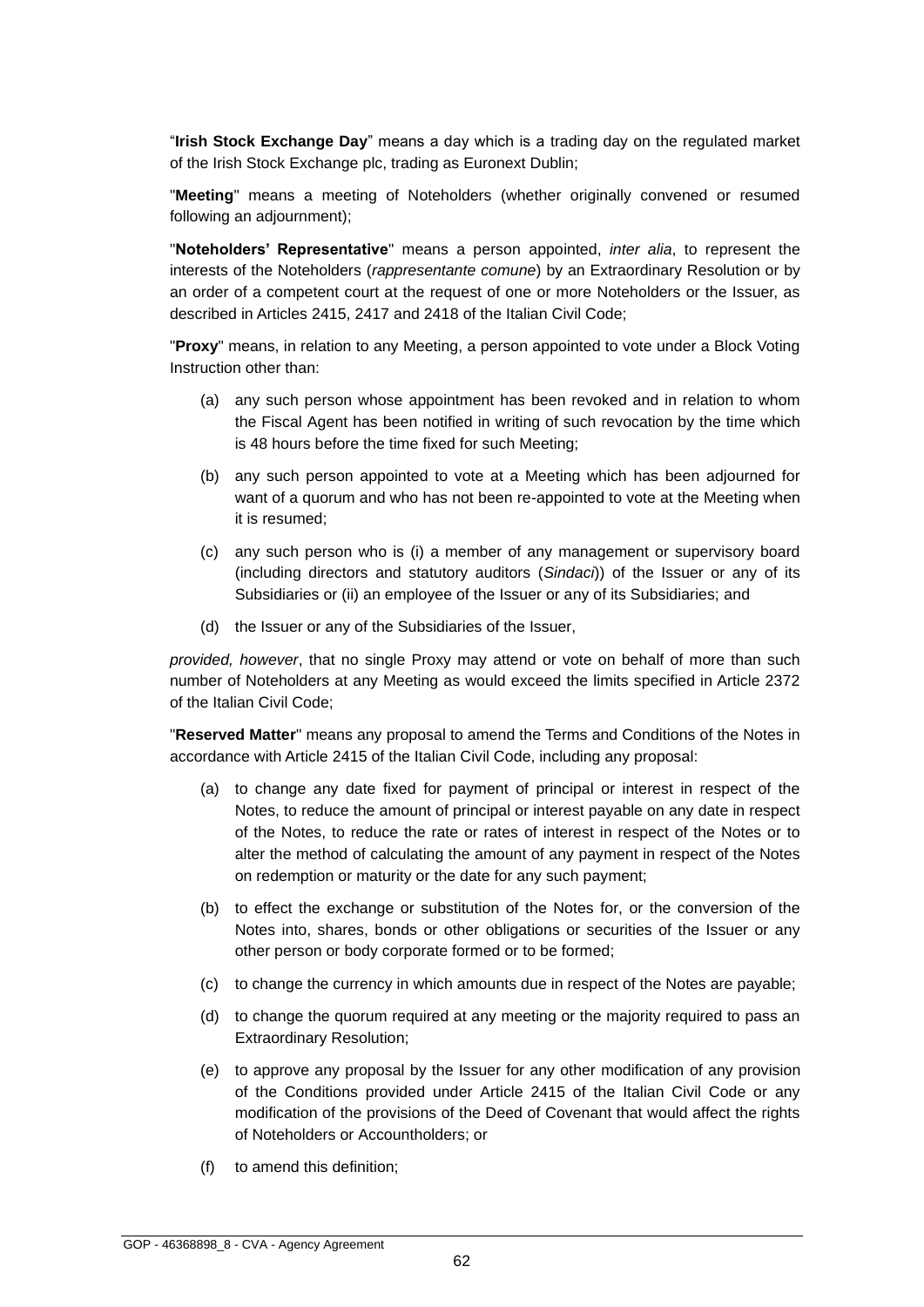"**TUF**" means Italian Legislative Decree No. 58 of 24 February 1998, as amended;

"**Voter**" means, in relation to any Meeting, the bearer of a Voting Certificate, a Proxy or the bearer of a Definitive Note who produces such Definitive Note at the Meeting;

"**Voting Certificate**" means, in relation to any Meeting, a certificate in the English language (together with, if required by applicable Italian law, a translation thereof into Italian) issued by a Paying Agent and dated, in which it is stated:

- (a) that certain specified Notes (the "**deposited Notes**") have been deposited with such Paying Agent (or to its order at a bank or other depositary) or blocked in an account with a clearing system (i) at least 48 hours before the time fixed for the Meeting or (ii) for any different period which may be set forth under any applicable law (including, without limitation, any applicable provision of the TUF) and the Issuer's By-laws, and will not be released until the earlier of:
	- (i) the conclusion of the Meeting; and
	- (ii) the surrender of such certificate to such Paying Agent; and
- (b) that the bearer of such certificate, being the holder of, or having been duly authorised in writing by the depositor of, the deposited Notes, is entitled to attend and vote at the Meeting in respect of such Notes;

"**24 hours**" means a period of 24 hours including all or part of a day upon which banks are open for business in both the places where the relevant Meeting is to be held and in each of the places where the Paying Agents have their Specified Offices (disregarding for this purpose the day upon which such Meeting is to be held) and such period shall be extended by one period or, to the extent necessary, more periods of 24 hours until there is included as aforesaid all or part of a day upon which banks are open for business as aforesaid; and

"**48 hours**" means 2 consecutive periods of 24 hours.

## **2 ISSUE OF VOTING CERTIFICATES AND BLOCK VOTING INSTRUCTIONS**

Any Noteholder may obtain a Voting Certificate from any Paying Agent or require any Paying Agent to issue a Block Voting Instruction by depositing such Note with such Paying Agent or arranging for such Note to be (to its satisfaction) held to its order or under its control or blocked in an account with a clearing system (i) not later than 48 hours before the time fixed for the relevant Meeting or (ii) not later than any different period which may be set forth under any applicable law (including, without limitation, any applicable provision of the TUF) and the Issuer's By-laws. A Voting Certificate or Block Voting Instruction shall be valid until the release of the deposited Notes to which it relates. So long as a Voting Certificate or Block Voting Instruction is valid, the bearer thereof (in the case of a Voting Certificate) or any Proxy named therein (in the case of a Block Voting Instruction) shall be deemed to be the holder of the Notes to which it relates for all purposes in connection with the Meeting. A Voting Certificate and a Block Voting Instruction cannot be outstanding simultaneously in respect of the same Note.

Voting Certificates shall be prepared by the Paying Agent on the basis of the relevant bookentries as at the end of the accounting day of the seventh Irish Stock Exchange Day prior to the date of the Initial Meeting or the Adjourned Meeting, as the case may be, in each case to the extent required by any applicable law (including, without limitation, the TUF).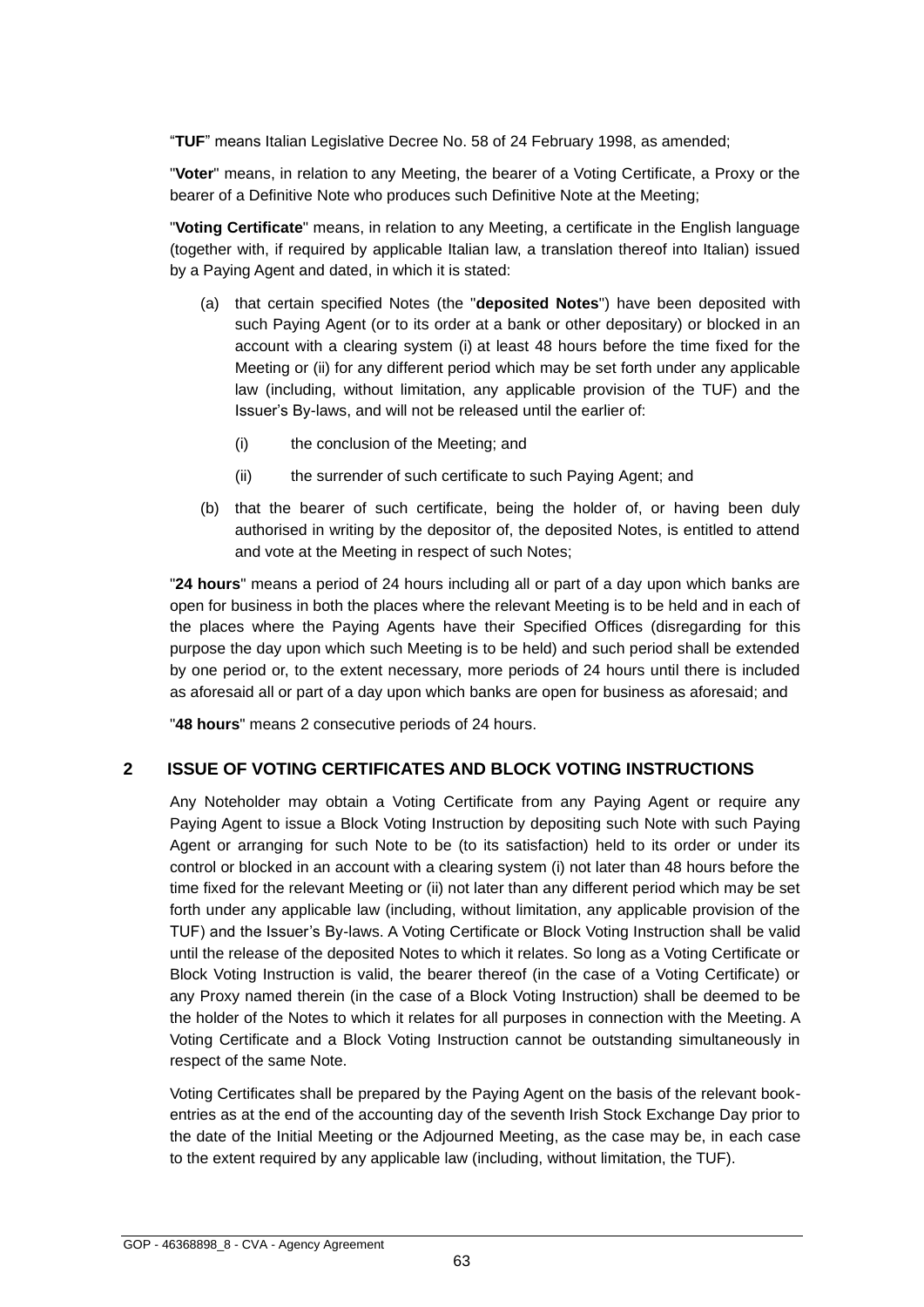# **3 REFERENCES TO DEPOSIT/RELEASE OF NOTES**

Where Notes are represented by the Temporary Global Note and/or the Permanent Global Note or are held in definitive form within a clearing system, references to the deposit, or release, of Notes shall be construed in accordance with the usual practices (including blocking the relevant account) of such clearing system.

## **4 VALIDITY OF BLOCK VOTING INSTRUCTIONS**

A Block Voting Instruction shall be valid only if it is deposited at the Specified Office of the Fiscal Agent, or at some other place as may be advised by the Fiscal Agent, at least 48 hours before the time fixed for the relevant Meeting or the Chairman decides otherwise before the Meeting proceeds to business. If the Fiscal Agent requires, a notarised copy of each Block Voting Instruction and satisfactory proof of the identity of each Proxy named therein shall be produced at the Meeting, but the Fiscal Agent shall not be obliged to investigate the validity of any Block Voting Instruction or the authority of any Proxy.

# **5 CONVENING OF MEETING**

The directors of the Issuer or the Noteholders' Representative may convene a Meeting at any time and the Issuer and the Noteholders' Representative shall be obliged to do so upon request in writing of the Noteholders holding not less than one twentieth of the aggregate principal amount of the outstanding Notes.

# **6 NOTICE**

At least 15 days' notice (exclusive of the day on which the notice is given and of the day on which the relevant Meeting is to be held) specifying the date, time and place of the Meeting shall be published in such a manner (if any) required from time to time by applicable Italian laws and/or the Issuer's By-laws and such notice shall be given to the Noteholders (in accordance with Condition 15 (*Notices*) as amended, if applicable, by the relevant Global Note)) and the Paying Agents (with a copy to the Issuer) and to the Noteholders' Representative. The notice shall set out the full text of any resolutions to be proposed and shall state that the Notes may be deposited with, or to the order of, any Paying Agent for the purpose of obtaining Voting Certificates or appointing Proxies not later than (i) 48 hours before the time fixed for the Meeting or (ii) any different period which may be set forth under any applicable law (including without limitation, any applicable provision of the TUF) and the Issuer's By-laws. Unless the Meeting is convened by the Issuer, a copy of the notice shall be delivered to the Issuer on the same date as publication. The notice may also specify the date of any Adjourned Meeting following adjournment for a want of quorum.

## **7 CHAIRMAN**

The Chairman (who may, but need not, be a Noteholder) will be the person appointed in accordance with the Issuer's By-laws (*statuto*) or, if the By-laws (*statuto*) do not contain any provisions to such effect, shall be elected by the Meeting. Where the Meeting has elected the Chairman at an Initial Meeting, such person need not be the same person as the Chairman at any Adjourned Meeting.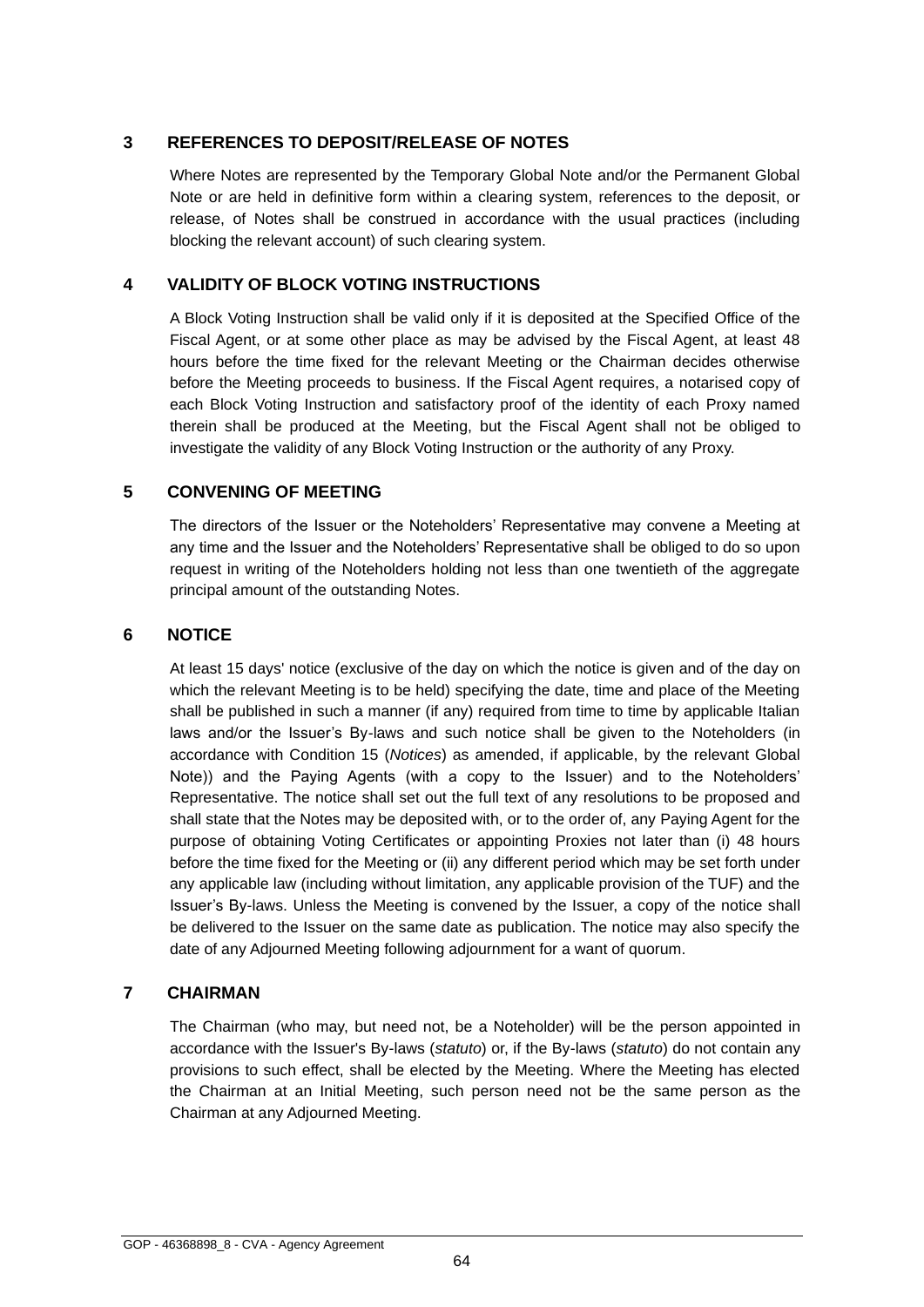## **8 QUORUM**

In accordance with the laws and legislation applicable to the Issuer, a Meeting shall be validly convened if attended by one or more persons holding or representing:

- (a) for voting on any matter other than a Reserved Matter: (1) in the case of an Initial Meeting, more than half of the aggregate principal amount of the Notes and (2) in the case of an Adjourned Meeting, more than one third of the aggregate principal amount of the outstanding Notes; or
- (b) for voting on a Reserved Matter, at least half of the aggregate amount of the outstanding Notes;

*provided that* the Issuer's By-laws may provide for higher quorums.

# **9 VOTING MAJORITY**

The majority required to pass an Extraordinary Resolution will be:

- (a) for voting on any matter other than a Reserved Matter, one or more persons holding or representing: (1) in the case of an Initial Meeting, more than half of the aggregate principal amount of the outstanding Notes; and (2) in the case of an Adjourned Meeting, at least two thirds of the aggregate principal amount of the outstanding Notes represented at the meeting; or
- (b) for voting on a Reserved Matter, one or more persons holding or representing the higher of: (1) at least half of the aggregate principal amount of the outstanding Notes; and (2) at least two thirds of the aggregate principal amount of the outstanding Notes represented at the meeting;

*provided that* the Issuer's By-laws may provide for higher quorums.

## **10 ADJOURNMENT FOR WANT OF QUORUM**

If within 15 minutes after the time fixed for any Meeting a quorum is not present, then it shall be adjourned for such period which shall be:

- (a) where specified in the notice to Noteholders of the Initial Meeting, not less than one day and no more than 30 days following the date of the Initial Meeting; or
- (b) in all other cases, not more than 30 days following the date of the Initial Meeting.

## **11 ADJOURNED MEETING**

The Chairman may, with the consent of (and shall if directed by) any Meeting, adjourn such Meeting from time to time and from place to place, but no business shall be transacted at any Meeting so adjourned except business which might lawfully have been transacted at the Meeting from which the adjournment took place.

## **12 NOTICE FOLLOWING ADJOURNMENT**

Paragraph 6 (*Notice*) shall apply to any Adjourned Meeting save that:

(a) where the notice to Noteholders of the Initial Meeting specifies the date for an Adjourned Meeting, no further notice need be given to Noteholders;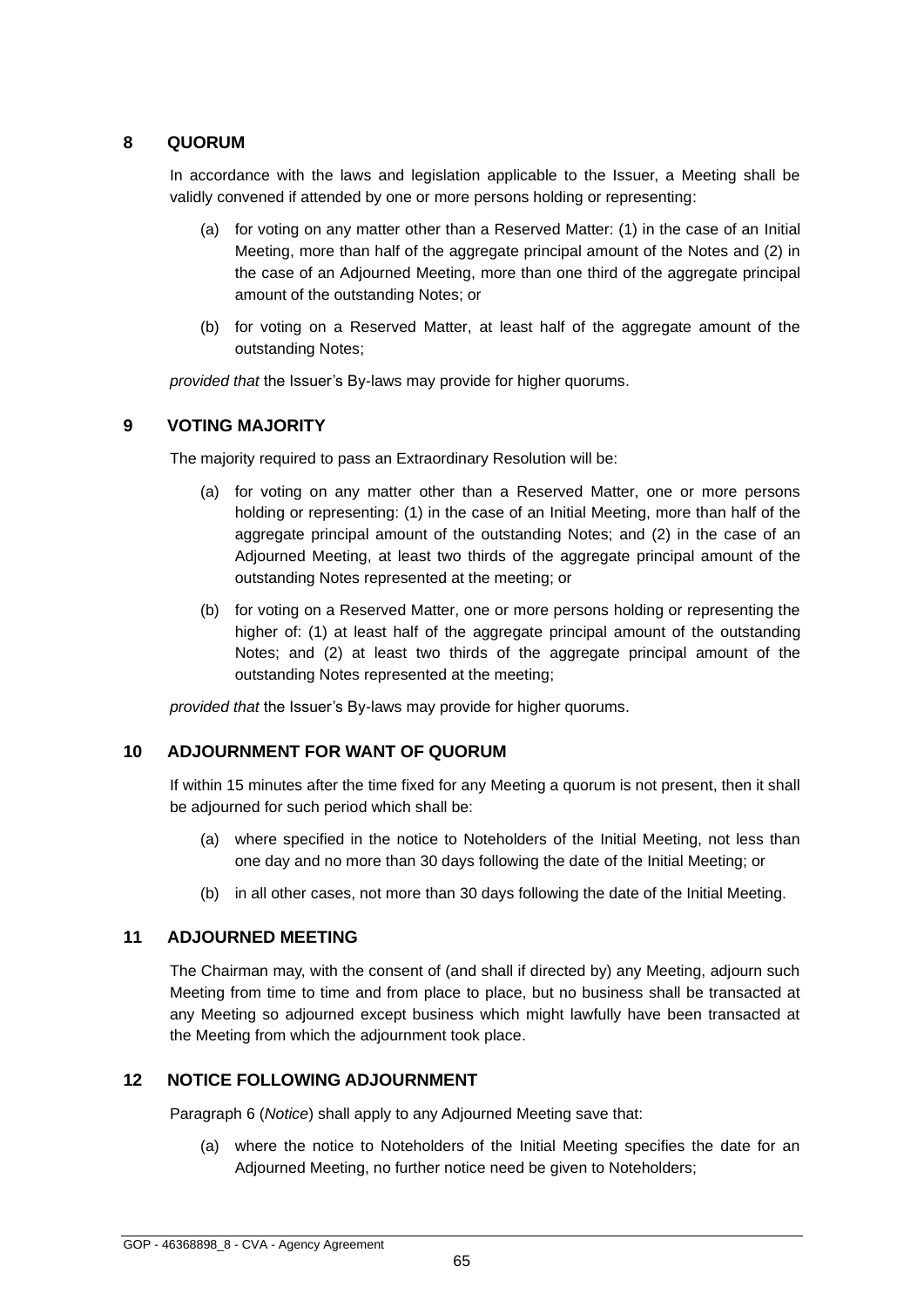(b) where a further notice to Noteholders is required, eight days' notice (exclusive of the day on which the notice is given and of the day on which the Meeting is to be resumed) shall be sufficient.

If further notice is given to the Noteholders such notice shall set out the quorum requirements which will apply when the Meeting resumes. It shall not be necessary to give notice of the resumption of a Meeting which has been adjourned for any other reason.

## **13 PARTICIPATION**

The following may attend and speak at a Meeting:

- (a) Voters;
- (b) the Noteholders' Representative;
- (c) any Director or Statutory Auditor (*sindaco*) of the Issuer; and
- (d) any other person approved by the Meeting, including representatives of the Issuer and the Fiscal Agent, the financial advisers of the Issuer and the Fiscal Agent and the legal counsel to the Issuer and the Fiscal Agent.

# **14 METHOD OF VOTING**

The method of voting on every question submitted to a Meeting shall be decided by the Chairman.

## **15 VOTES**

Every Voter shall have one vote in respect of each  $\epsilon$ 1,000 in aggregate face amount of the outstanding Note(s) represented or held by him. Unless the terms of any Block Voting Instruction state otherwise, a Voter shall not be obliged to exercise all the votes to which he is entitled or to cast all the votes which he exercises in the same way.

## **16 VALIDITY OF VOTES BY PROXIES**

Any vote by a Proxy in accordance with the relevant Block Voting Instruction shall be valid even if such Block Voting Instruction or any instruction pursuant to which it was given has been amended or revoked, provided that the Fiscal Agent has not been notified in writing of such amendment or revocation by the time fixed for the relevant Meeting. Unless revoked, any appointment of a Proxy under a Block Voting Instruction in relation to a Meeting shall remain in force in relation to any resumption of such Meeting following an adjournment, provided, however, that, unless the Block Voting Instructions specify otherwise, no such appointment of a Proxy in relation to a Meeting originally convened which has been adjourned for want of a quorum shall remain in force in relation to such Meeting when it is resumed and any person appointed to vote at such a Meeting must be re-appointed under a further Block Voting Instruction to vote at the Meeting when it is resumed.

## **17 POWERS**

A Meeting shall have power (exercisable by Extraordinary Resolution), without prejudice to any other powers conferred on it or any other person:

(a) to approve any Reserved Matter;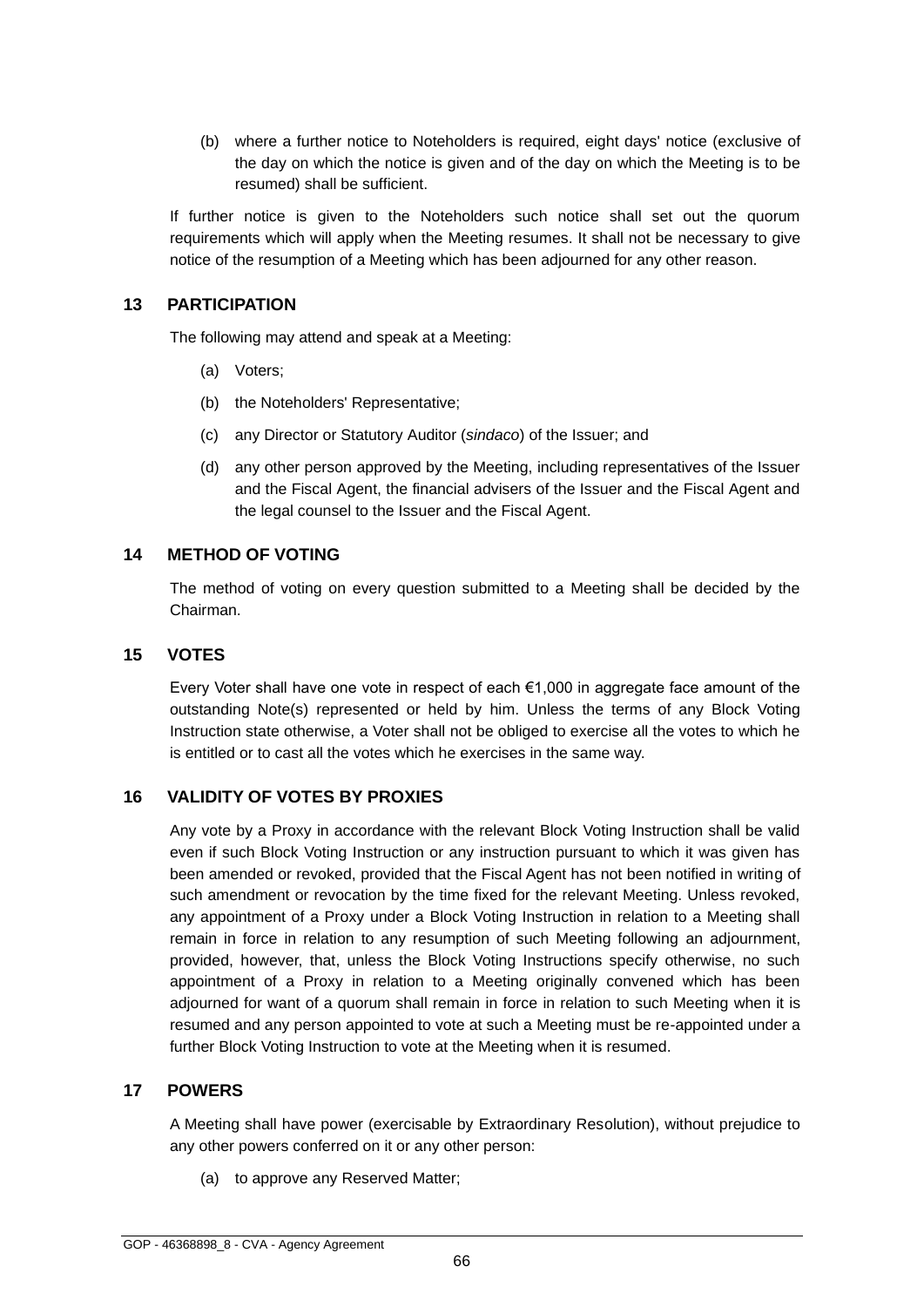- (b) to waive any breach or authorise any proposed breach by the Issuer of its obligations under or in respect of the Notes or the Deed of Covenant or any act or omission which might otherwise constitute a default under the Notes;
- (c) to give any other authorisation or approval which is required to be given by Extraordinary Resolution;
- (d) to consider any proposal for an administration order (*amministrazione controllata*) or a composition with creditors (*concordato*) in respect of the Issuer;
- (e) to authorise the Fiscal Agent, the Noteholders' Representative or any other person to execute all documents and do all things necessary to give effect to any Extraordinary Resolution;
- (f) to appoint or revoke the appointment of a Noteholders' Representative;
- (g) to approve the setting up of a fund for the purposes of representing the interests of Noteholders and any arrangements for the preparation of accounts in respect of such fund; and
- (h) to consider any other matter of common interest to Noteholders.

#### **18 EXTRAORDINARY RESOLUTION BINDS ALL HOLDERS**

Any Extraordinary Resolution shall be binding upon all Noteholders and holders of Coupons whether or not present at such Meeting and irrespective of how their vote was cast at such Meeting (provided that their vote was cast in accordance with these provisions) and each of the Noteholders and holders of Coupons shall be bound to give effect to it accordingly. Notice of the result of every vote on an Extraordinary Resolution shall be given to the Noteholders in accordance with Condition 15 (*Notices*) and to the Paying Agents (with a copy to the Issuer) within 14 days of the conclusion of the Meeting.

#### **19 MINUTES**

Minutes shall be drawn up by a notary public of all resolutions and proceedings at each Meeting. The Chairman shall sign the minutes, which shall be prima facie evidence of the proceedings recorded therein. Unless and until the contrary is proved, every such Meeting in respect of the proceedings of which minutes have been summarised and signed shall be deemed to have been duly convened and held and all resolutions passed or proceedings transacted at it to have been duly passed and transacted. The minutes shall be held in the minute book of meetings of Noteholders (*libro delle adunanze e delle deliberazioni delle assemblee degli obbligazionisti*) and be registered at the local companies' registry (*registro delle imprese*) of the Issuer.

## **20 COMPLIANCE WITH APPLICABLE LAW**

The provisions set out in this Schedule 5 are subject to compliance with the laws, legislation, rules and regulations of the Republic of Italy in force from time to time, including (where such laws, legislation, rules and regulations so require), the By-laws of the Issuer. Such provisions shall be deemed to be amended, replaced and/or supplemented to the extent that such laws, legislation, rules and regulations (and, where applicable, the Issuer's By-laws) are amended, replaced and/or supplemented at any time while the Notes remain outstanding.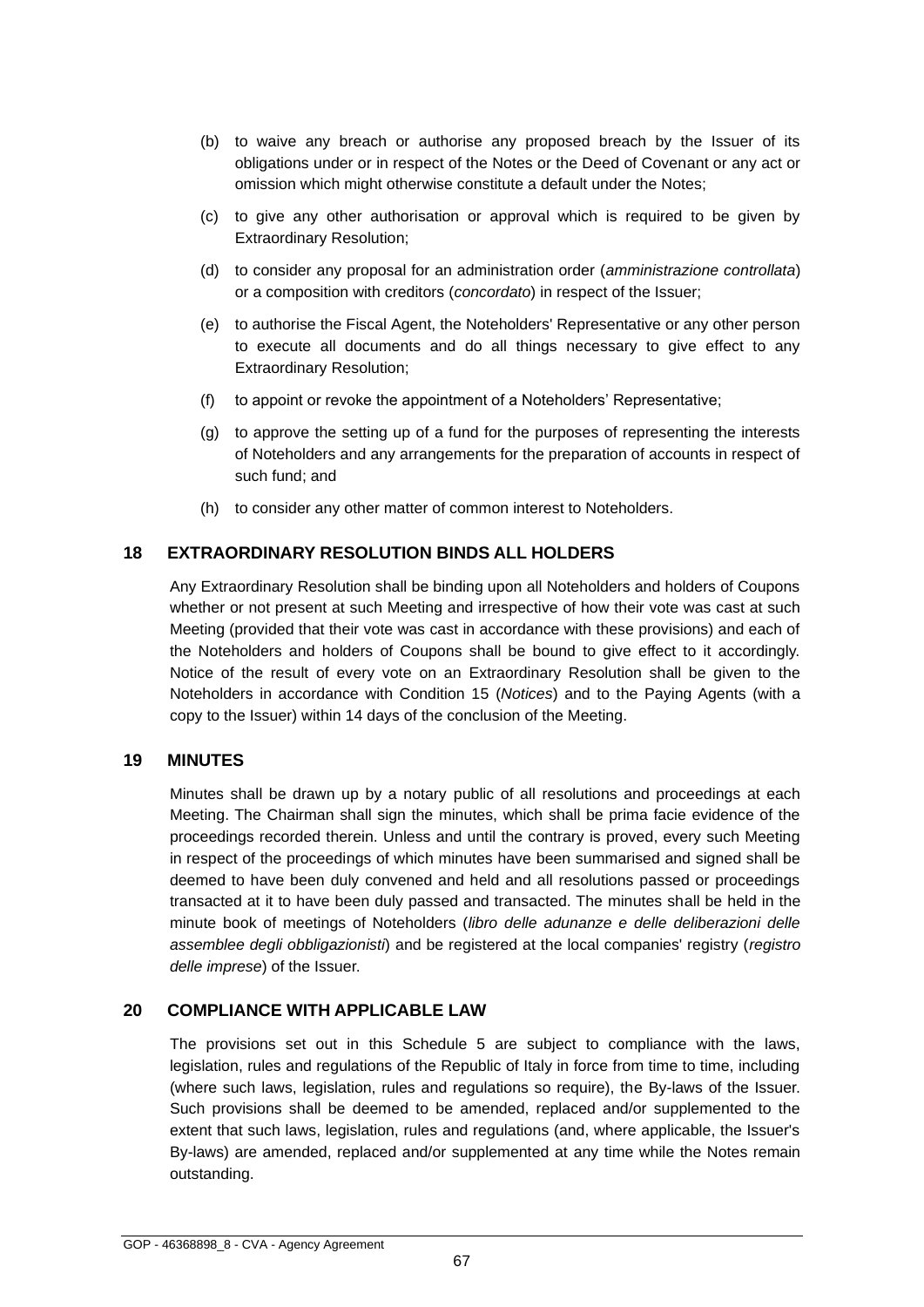# **SCHEDULE 6 Form of Put Option Notice**

To: [*Paying Agent*]

# **COMPAGNIA VALDOSTANA DELLE ACQUE - COMPAGNIE VALDÔTAINE DES EAUX S.p.A.**

*(incorporated with limited liability under the laws of the Republic of Italy)*

# **€50,000,000 1.119 per cent. Notes due 22 November 2028 PUT OPTION NOTICE**

By depositing this duly completed Notice with the above Paying Agent for the above Notes (the "**Notes**") in accordance with Condition 6(d) (*Redemption and Purchase - Redemption at the option of Noteholders upon a Put Event*) and the terms of the Permanent Global Note issued in respect of the Notes, the undersigned holder of the Permanent Global Note exercises its option to have €[*amount*] of the Notes redeemed accordance with Condition 6(d) (*Redemption and Purchase - Redemption at the option of Noteholders upon a Put Event*) on the Put Option Redemption Date.

Payment should be made by transfer to [*details of the relevant account maintained by the payee*] with [*name and address of the relevant bank*].

All notices and communications relating to this Put Option Notice should be sent to the address specified below.

| <b>Signature</b> |  |
|------------------|--|
| of holder:       |  |
| Date:            |  |

[*To be completed by Paying Agent:*]

Received by: ...................................................

[*Signature and stamp of Paying Agent:*]

At its office at: ...................................................

on ...................................................

THIS NOTICE WILL NOT BE VALID UNLESS ALL OF THE PARAGRAPHS REQUIRING COMPLETION HAVE BEEN DULY COMPLETED.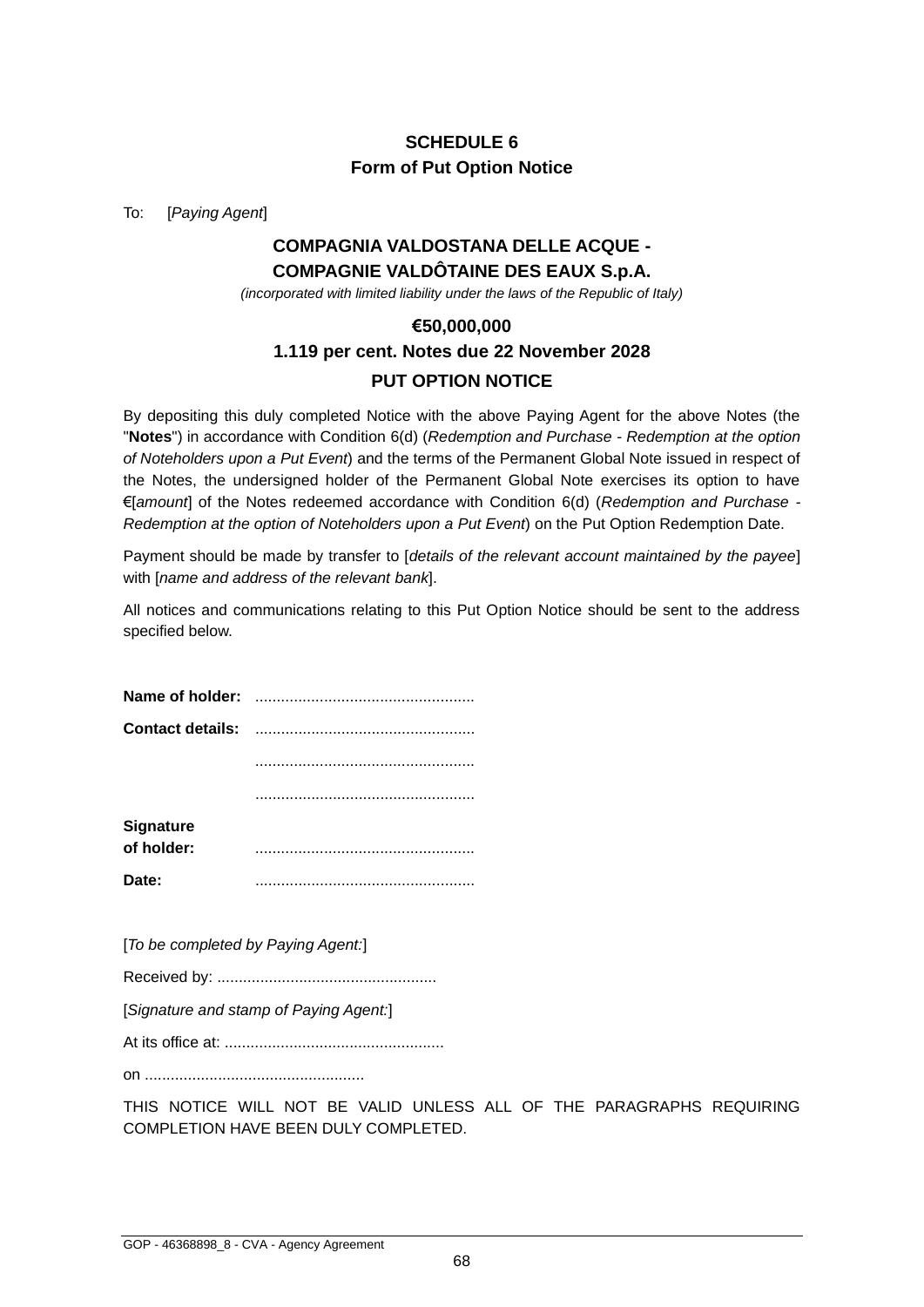# **SCHEDULE 7 Form of Put Option Receipt**

# **COMPAGNIA VALDOSTANA DELLE ACQUE - COMPAGNIE VALDÔTAINE DES EAUX S.p.A.**

*(incorporated with limited liability under the laws of the Republic of Italy)*

# **€50,000,000 1.119 per cent. Notes due 22 November 2028 PUT OPTION RECEIPT**

We hereby acknowledge receipt of a Put Option Notice relating to the Note(s) having the certificate number(s) and denomination(s) set out below. We will hold such Note(s) in accordance with the Terms and Conditions of the Notes and the Agency Agreement dated 22 November 2021 relating thereto.

In the event that, pursuant to such Terms and Conditions and the Agency Agreement, the depositor of such Note(s) becomes entitled to their return, we will return such Definitive Note(s) to the depositor against presentation and surrender of this Put Option Receipt.

#### **Certificate Number Denomination**

| Dotad: [dota] |  |
|---------------|--|

Dated: [*date*]

**[***PAYING AGENT***]**

By: ............................................ *duly authorised*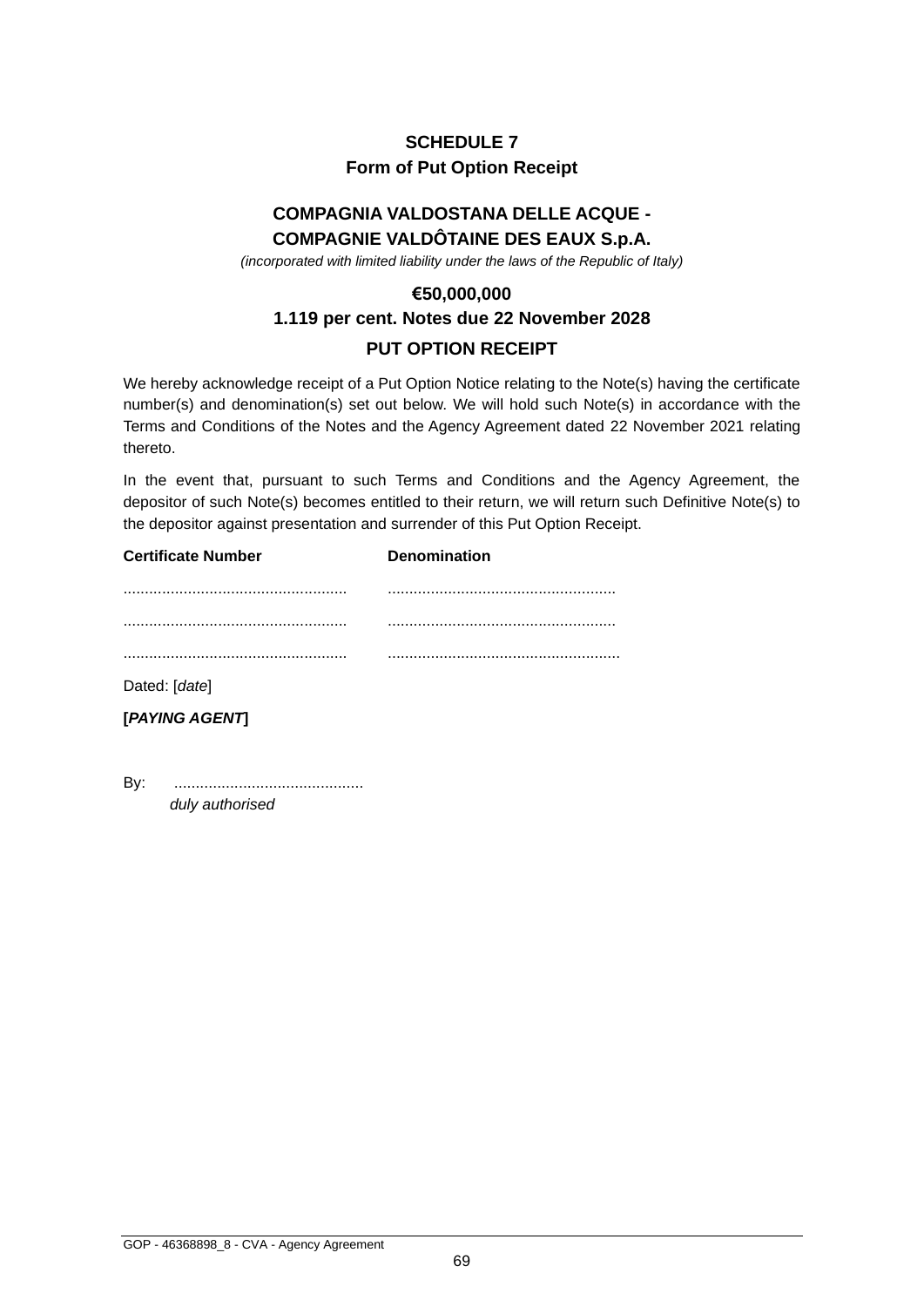# **SCHEDULE 8 Specified Offices and Notice Details of the Paying Agents**

#### **THE FISCAL AGENT**

#### **Specified Office:**

Citibank Europe Plc 1 North Wall Quay Dublin 1 Ireland

# **Notice details:**

Citibank Europe Plc 1 North Wall Quay Dublin 1 Ireland

Telephone: +353 1 622 0866 Email: ppayments@citi.com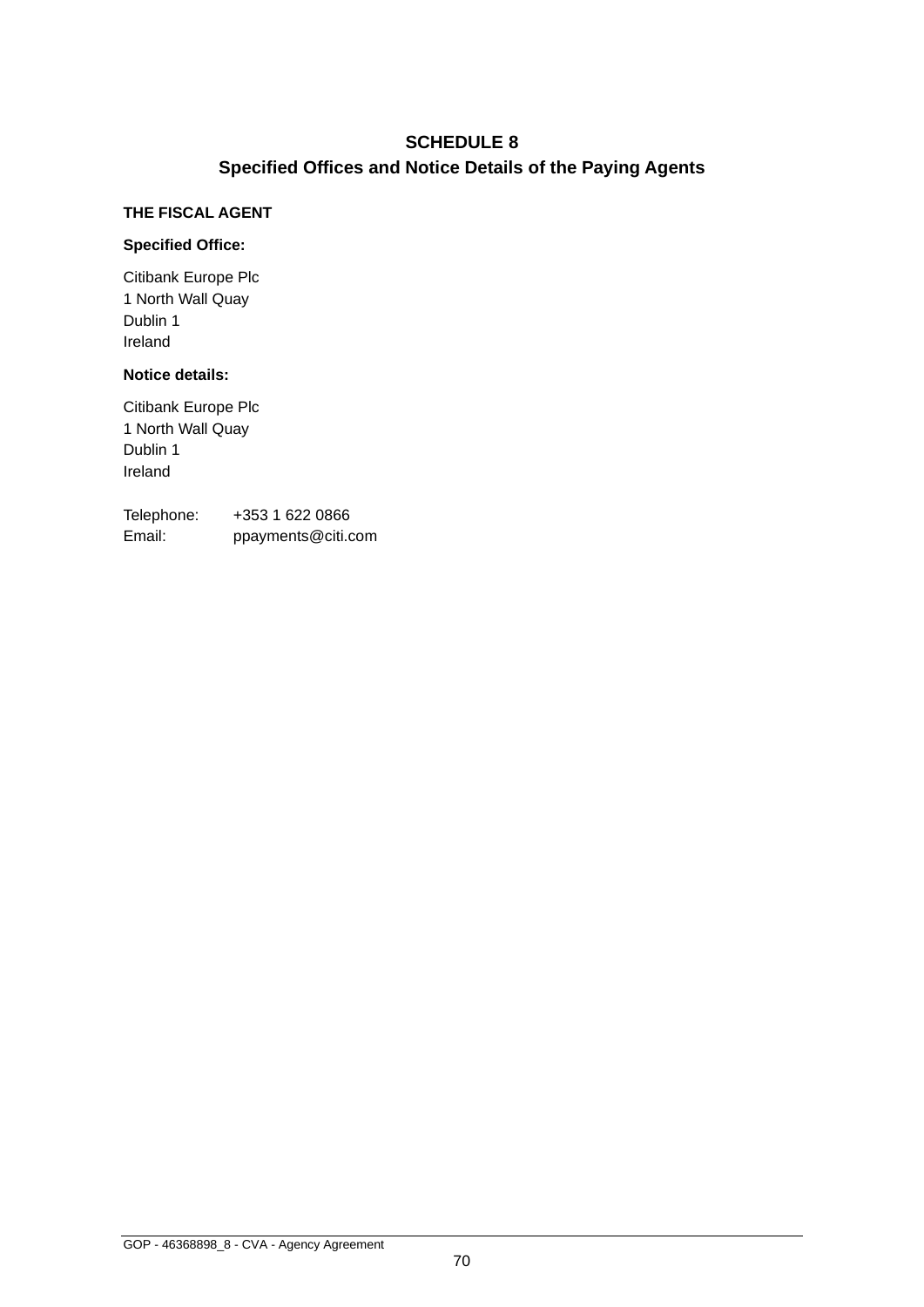## **SCHEDULE 9 Duties under the Issuer-ICSDs Agreement**

For so long as the Notes are, or are to be, represented by the Temporary Global Note or the Permanent Global Note, the Fiscal Agent will comply with the following provisions:

- 1. *Initial issue outstanding amount*: The Fiscal Agent will inform each of the ICSDs, through the Common Service Provider appointed by the ICSDs to service the Notes, of the initial issue outstanding amount (the "**IOA**") for the Notes on or prior to the Issue Date.
- 2. *Mark up or mark down*: If any event occurs that requires a mark up or mark down of the records which an ICSD holds for its customers to reflect such customers' interest in the Notes, the Fiscal Agent will (to the extent known to it) promptly provide details of the amount of such mark up or mark down, together with a description of the event that requires it, to the ICSDs (through the Common Service Provider) to ensure that the IOA of the Notes remains at all times accurate.
- 3. *Reconciliation of records*: The Fiscal Agent will at least once every month perform a reconciliation process with the ICSDs (through the Common Service Provider) with respect to the IOA for the Notes and will promptly inform the ICSDs (through the Common Service Provider) of any discrepancies.
- 4. *Resolution of discrepancies*: The Fiscal Agent will promptly assist the ICSDs (through the Common Service Provider) in resolving any discrepancy identified in the IOA of the Notes.
- 5. *Details of payments*: The Fiscal Agent will promptly provide the ICSDs (through the Common Service Provider) details of all amounts paid by it under the Notes (or, where the Notes provide for delivery of assets other than cash, of the assets so delivered).
- 6. *Change of amount*: The Fiscal Agent will (to the extent known to it) promptly provide to the ICSDs (through the Common Service Provider) notice of any changes to the Notes that will affect the amount of, or date for, any payment due under the Notes.
- 7. *Notices to Noteholders*: The Fiscal Agent will (to the extent known to it) promptly provide to the ICSDs (through the Common Service Provider) copies of all information that is given to the holders of the Notes.
- 8. *Communications from ICSDs*: The Fiscal Agent will promptly pass on to the Issuer all communications it receives from the ICSDs directly or through the Common Service Provider relating to the Notes.
- 9. *Default*: The Fiscal Agent will (to the extent known to it) promptly notify the ICSDs (through the Common Service Provider) of any failure by the Issuer to make any payment or delivery due under the Notes when due.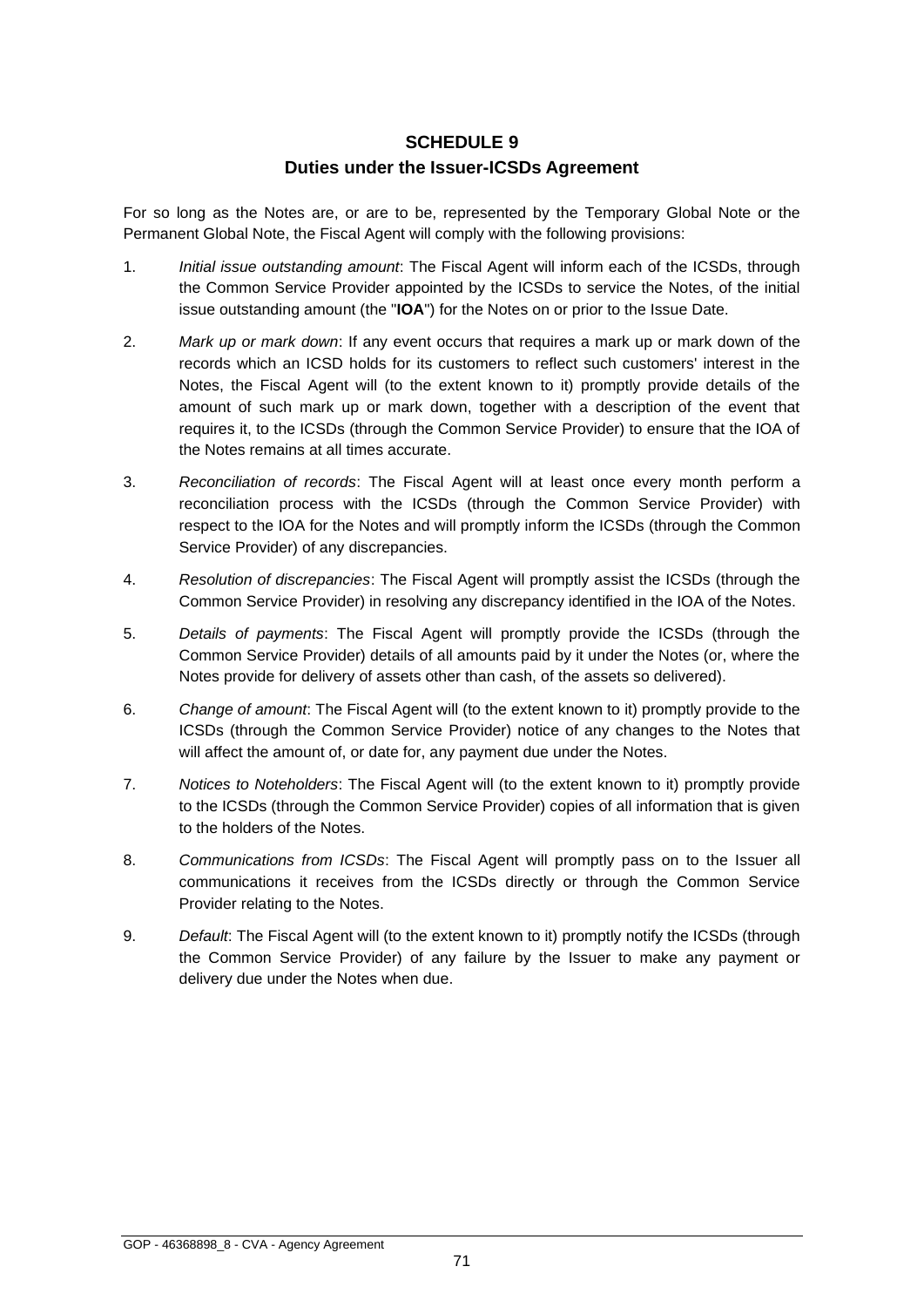## **SIGNATURES**

**The Issuer** 

By:

Matthue HeLus

**Martina De Luca, Attorney** 

For and on behalf of

COMPAGNIA VALDOSTANA DELLE ACQUE - COMPAGNIE VALDÔTAINE DES EAUX S.p.A.

The Fiscal Agent and the Paying Agent

By:

For and on behalf of

**CITIBANK EUROPE PLC**